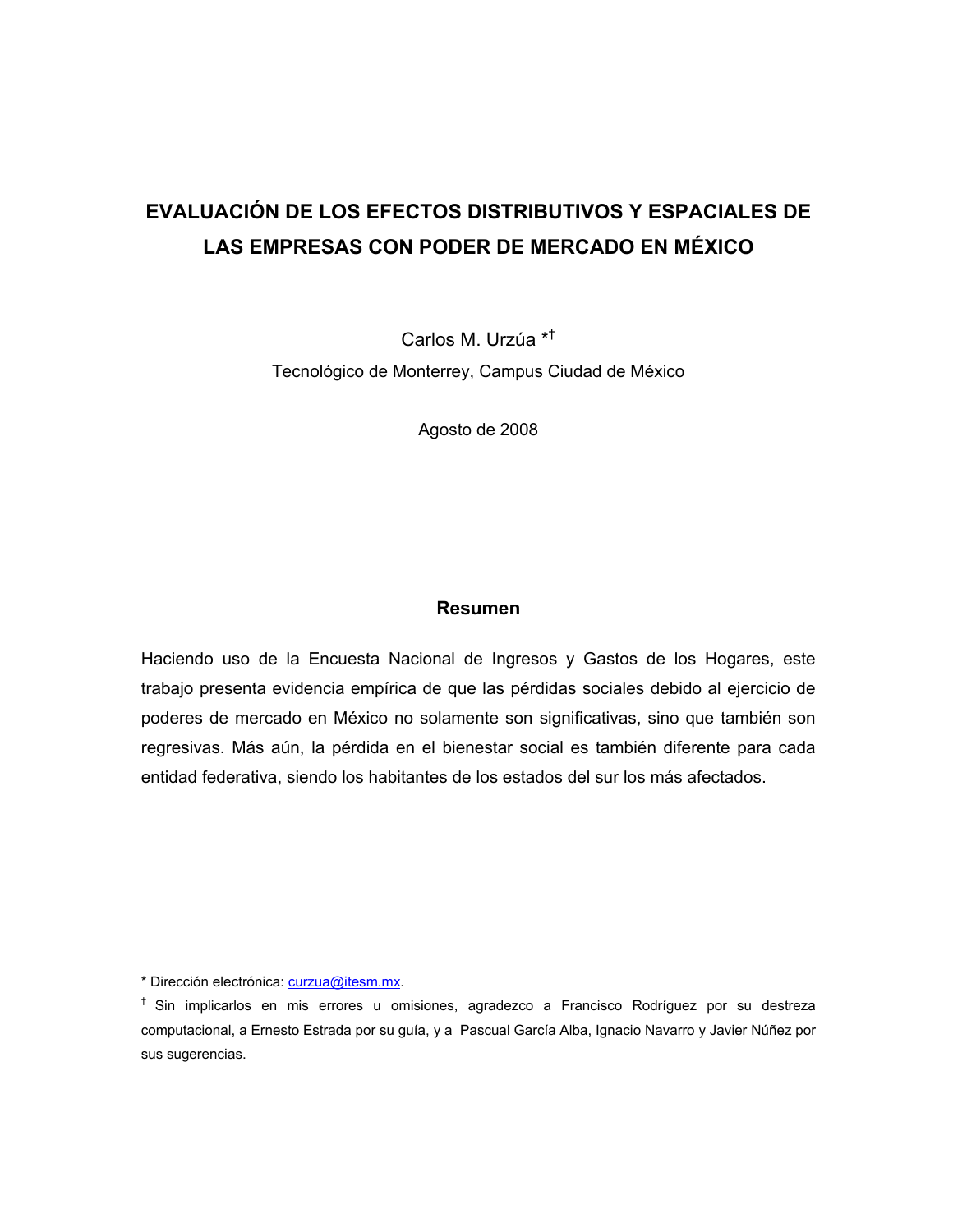### **Resumen ejecutivo**

A primera vista parecería natural conjeturar que los efectos sobre el bienestar social ocasionados por empresas con poder de mercado varían de acuerdo con los ingresos de los consumidores, o inclusive de acuerdo con las regiones donde las empresas con poder de mercado venden sus productos. Esto último especialmente en países en desarrollo donde los costos de transporte tienden a ser muy altos y los consumidores poco informados. Ha habido, no obstante, muy pocos estudios que exploren dichas consecuencias distributivas del poder monopólico en alguna economía, sea ésta desarrollada o subdesarrollada. Entre los estudios aislados se encuentran los de Comanor y Smiley (1975), McKenzie (1983) y, más recientemente Creedy y Dixon (1998 y 1999). Estos últimos autores, analizando el caso de Australia, llegan a la conclusión de que "whatever the size of the absolute welfare loss arising from monopoly, there may be a substantial effect on the distribution of welfare" (Creedy y Dixon, 1998, 285).

Nuestro trabajo sigue los pasos de esos autores en el análisis del impacto distributivo de las empresas con poder de mercado, esta vez en el caso de México, aun cuando también se ocupa de las consecuencias regionales. Para establecer la incidencia espacial en el bienestar social de poderes monopólicos u oligopólicos, el análisis distingue a los hogares que viven en el sector urbano de los que lo hacen en el sector rural (esto es, localidades con menos de 2500 habitantes), dado que la Encuesta Nacional de Ingresos y Gastos de los Hogares (ENIGH), la cual es nuestra fuente de datos, está diseñada para distinguir entre ambos sectores. Una vez que se estima la incidencia en cada caso, también se estudian los efectos sobre el bienestar social para cada una de las 32 entidades federativas de la República Mexicana.

El estudio se organiza en varias etapas. En la primera se presentan los modelos teóricos mediante los cuales estimaremos las pérdidas en el bienestar de los consumidores a través de la elasticidad-precio de las demandas correspondientes. Los modelos incluyen el caso del monopolio, así como el de un oligopolio donde las empresas estiman sus propias elasticidades a través de variaciones conjeturales (en particular de Cournot). En la segunda etapa, empleando la ENIGH-2006, la más reciente

2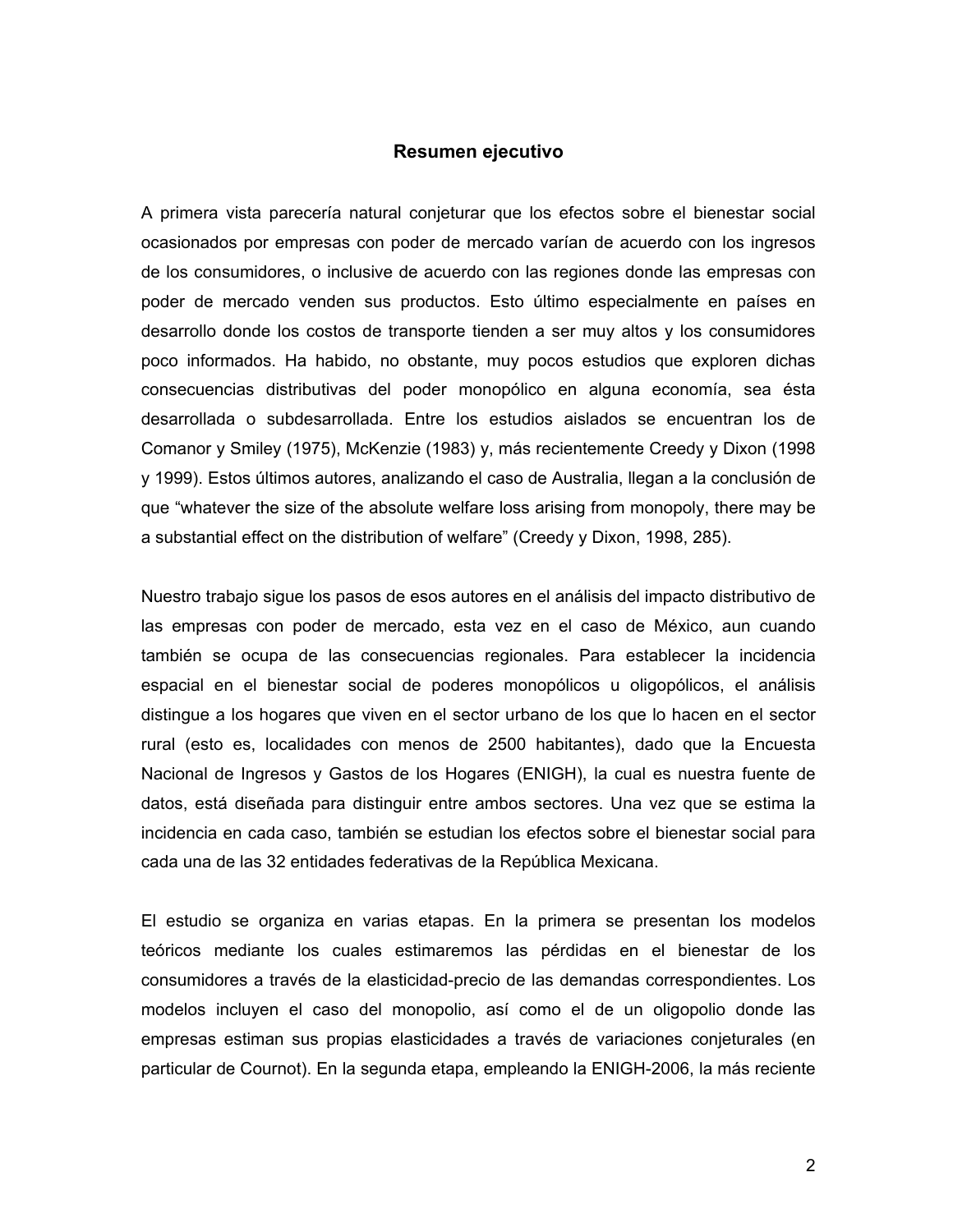encuesta en su tipo, se estudian los patrones de consumo por parte de los hogares y se establecen los bienes a estudiar. Los elegidos cumplen dos condiciones: una fuerte presunción de que las empresas que los ofrecen tienen poder de mercado y el hecho de que la ENIGH registra no solamente el gasto sino también los valores unitarios para cada uno de ellos. Estos bienes son: tortilla de maíz; carnes procesadas (jamón, tocino, salchicha, etc.); pollo y huevo; leche de vaca; refrescos, jugos envasados y agua embotellada; cerveza; y medicamentos, sean éstos comprados con o sin receta.

En la siguiente etapa se advierte primero que las ENIGH son encuestas transversales y no longitudinales; es decir, las ENIGH no dan seguimiento a lo largo del tiempo a los mismos hogares. Por ello, no es admisible el adjudicar a los valores unitarios que se reportan en las encuestas el papel de precios, pues esos valores representan no sólo los precios de las mercancías, sino también la calidad de ellas. Por tanto es necesario estimar las elasticidades precio de manera indirecta a través del modelo de variaciones espaciales de Deaton (1987, 1988, 1990 y 1997). En la última etapa una vez estimadas las elasticidades de demanda de los bienes bajo estudio para los sectores urbano y rural, se presentan finalmente los efectos distributivos y espaciales que tienen algunas de las empresas con poder de mercado en México.

Varias conclusiones emergen del trabajo. En el sector urbano el impacto negativo de las empresas con poder de mercado va creciendo a medida que los hogares son más pobres. En el límite, el decil más bajo tiene una pérdida relativa 19.8% mayor que la del decil más alto. Algo similar pasa en el caso del sector rural, excepto porque el impacto distributivo es aún más significativo: la pérdida relativa del decil más bajo es 22.7% mayor que la del decil más alto. En términos regionales finalmente, los estados sureños, muchos de ellos los más pobres de México, son quienes tienen más pérdidas en su bienestar social. De hecho, los hogares en Chiapas, el estado que más pierde, tienen una pérdida relativa que es más del doble que la sufrida por los hogares de Baja California, el estado con menores pérdidas debido al poder de mercado de las empresas.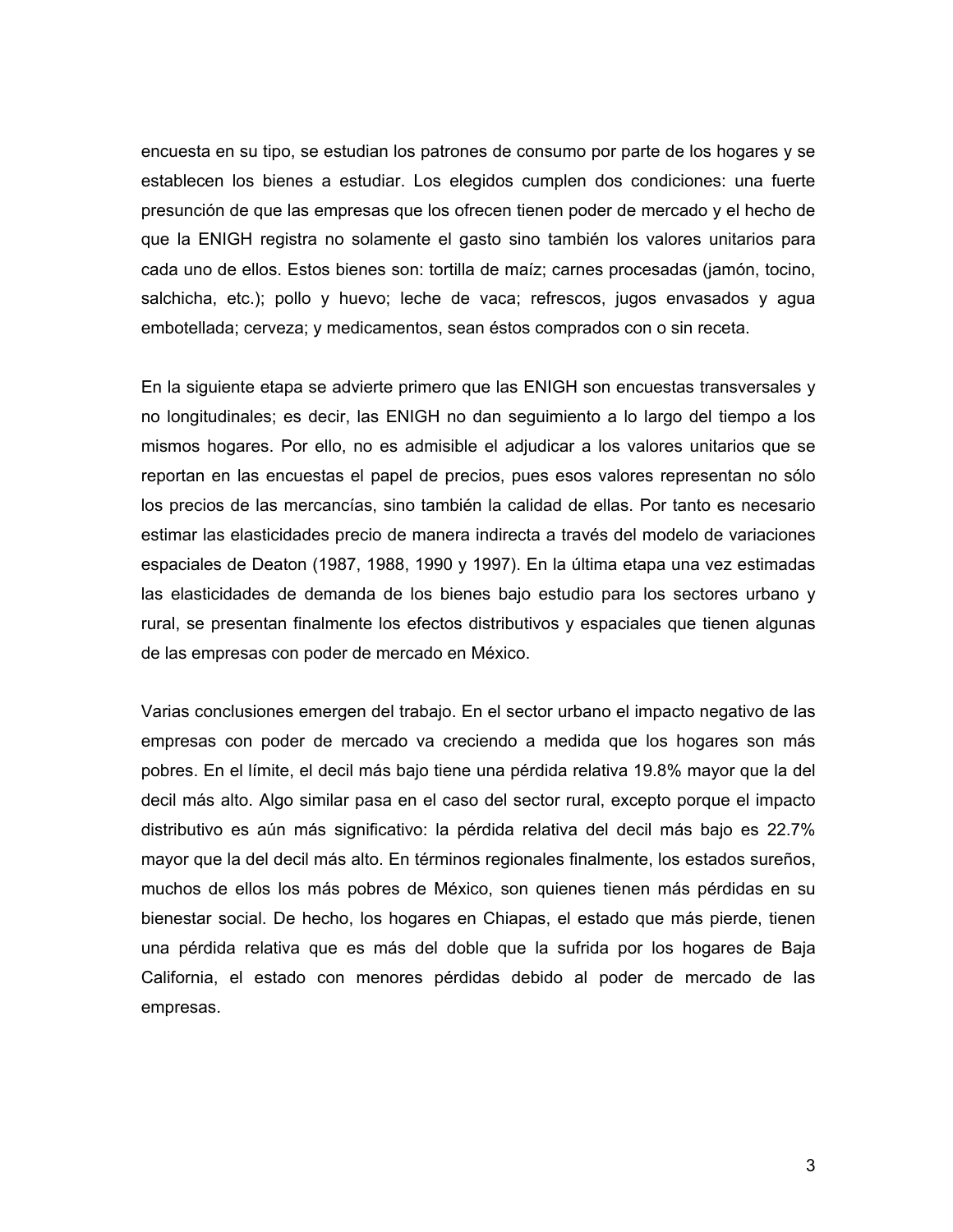### **Executive summary**

At first glance it would seem natural to surmise that the effects on social welfare caused by firms with market power would vary according to the income of consumers, or even according to the regions where firms with market power sell their products. The latter especially in the case of developing countries where transportation costs tend to be high and consumers are typically poorly informed. However, there have been very few studies to explore the distributional consequences of monopoly power in any economy, whether developed or underdeveloped. Among the few isolated studies are those of Comanor and Smiley (1975), McKenzie (1983) and, more recently, Creedy and Dixon (1998 and 1999). These authors, analyzing the case of Australia, come to the conclusion that "whatever the size of the absolute welfare loss arising from monopoly, there may be a substantial effect on the distribution of welfare" (Creedy y Dixon, 1998, 285).

Our work follows those authors in analyzing the distributive impact of firms with market power, this time in the case of Mexico, but it also deals with the regional implications of that power. In order to accomplish this last task, the analysis distinguishes between households living in urban areas and households living in the rural sector (that is, in localities with fewer than 2500 inhabitants). The National Survey of Income and Expenditure of Households (ENIGH), which is our source of data, is designed to distinguish between those two sectors. Once the impacts are estimated in each case, we also use those estimates to study the effects of market power on social welfare for each of the 32 states of Mexico.

The study is organized into several stages. The first part presents the theoretical models that can be used to estimate the welfare losses through the price elasticities of the corresponding demands. The models include the case of monopoly, as well as that of an oligopoly with conjectural variations (including Cournot). In the second phase, using the ENIGH-2006, the latest survey of its kind, the patterns of consumption by Mexican households are studied, and a preliminary exploration is done to identify possible candidates for the analysis. The goods that are finally chosen meet two conditions: a strong presumption that companies that offer them have market power, and the fact that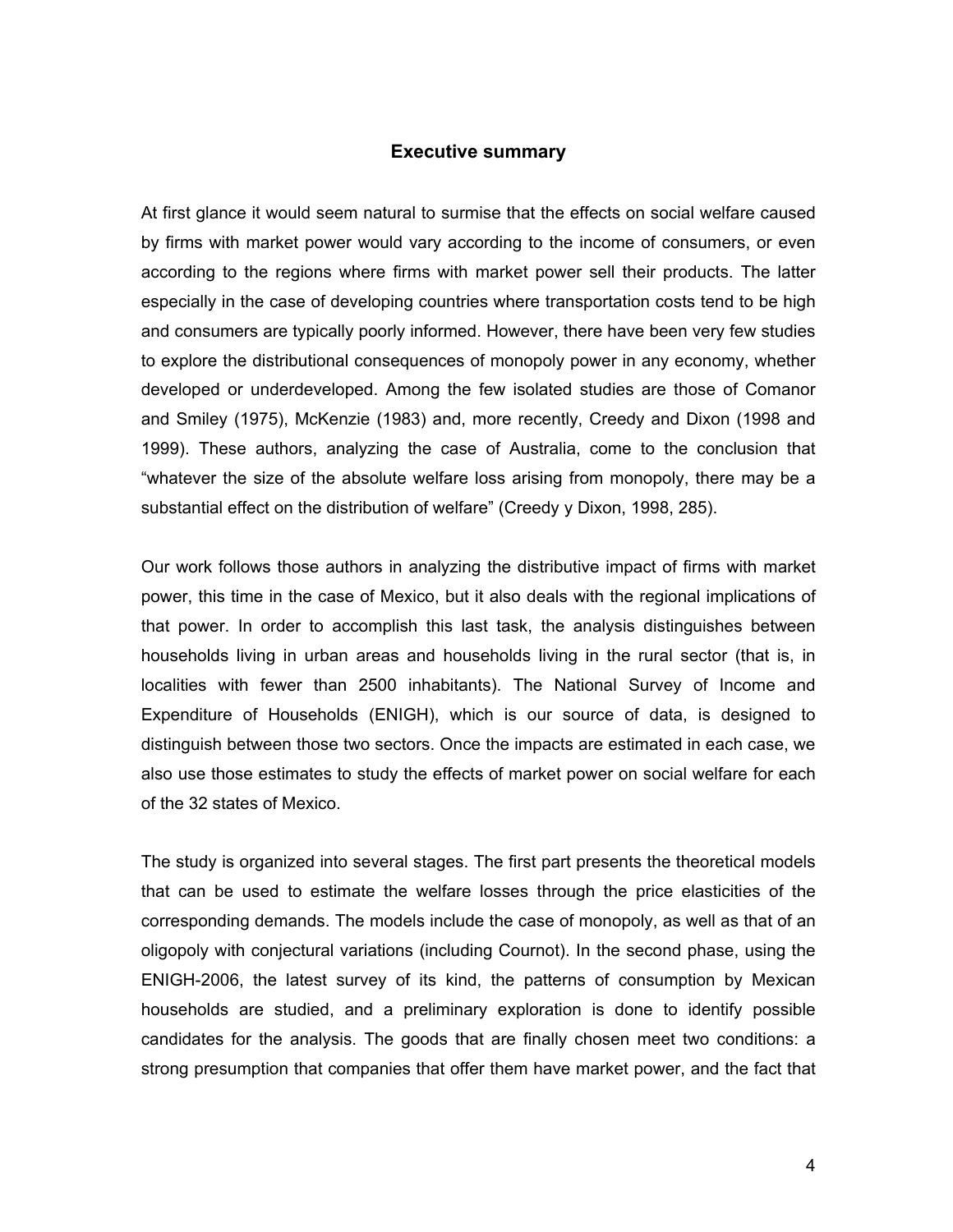the ENIGH records not only household spending but also the unit values for each of them. These goods are: corn tortilla; processed meats (ham, bacon, sausage, etc.); chicken and eggs; cow milk; carbonated soft drinks, juices and bottled water; beer; and medicines, whether purchased with or without a prescription.

In the next stage is noticed first that the ENIGH surveys are not longitudinal, only crosssectional (i.e., the ENIGH does not track over time the consumption of the same households). Therefore, it is not permissible to regard the unit values that are reported in the survey as unit prices, because those values represent not only commodity prices but also the quality of them. Therefore it is necessary to estimate the price elasticities indirectly through the model of spatial variations due to Deaton (1987, 1988, 1990 and 1997). In the last stage, once the elasticities of demand for the goods are estimated for both the urban and the rural sectors, the distributional and spatial effects on social welfare are finally estimated.

Several conclusions can be drawn from the study. In urban areas the negative impact of monopoly power grows (in relative terms) as households are poorer. In the limit, the poorest have a relative welfare loss about 19.8% higher than the one suffered by the richest. Something similar happens in the case of the rural sector, except that the relative losses are greater than before: the poorest have a relative welfare loss about 22.7% higher than the one suffered by the richest. Finally, thinking in regional terms, the southern states, many of them the poorest as well, are those with the largest welfare losses. In fact, households in Chiapas, the state that loses most, have a relative loss 277% larger than the one suffered by the households in Baja California, the state with the smallest losses due to market power.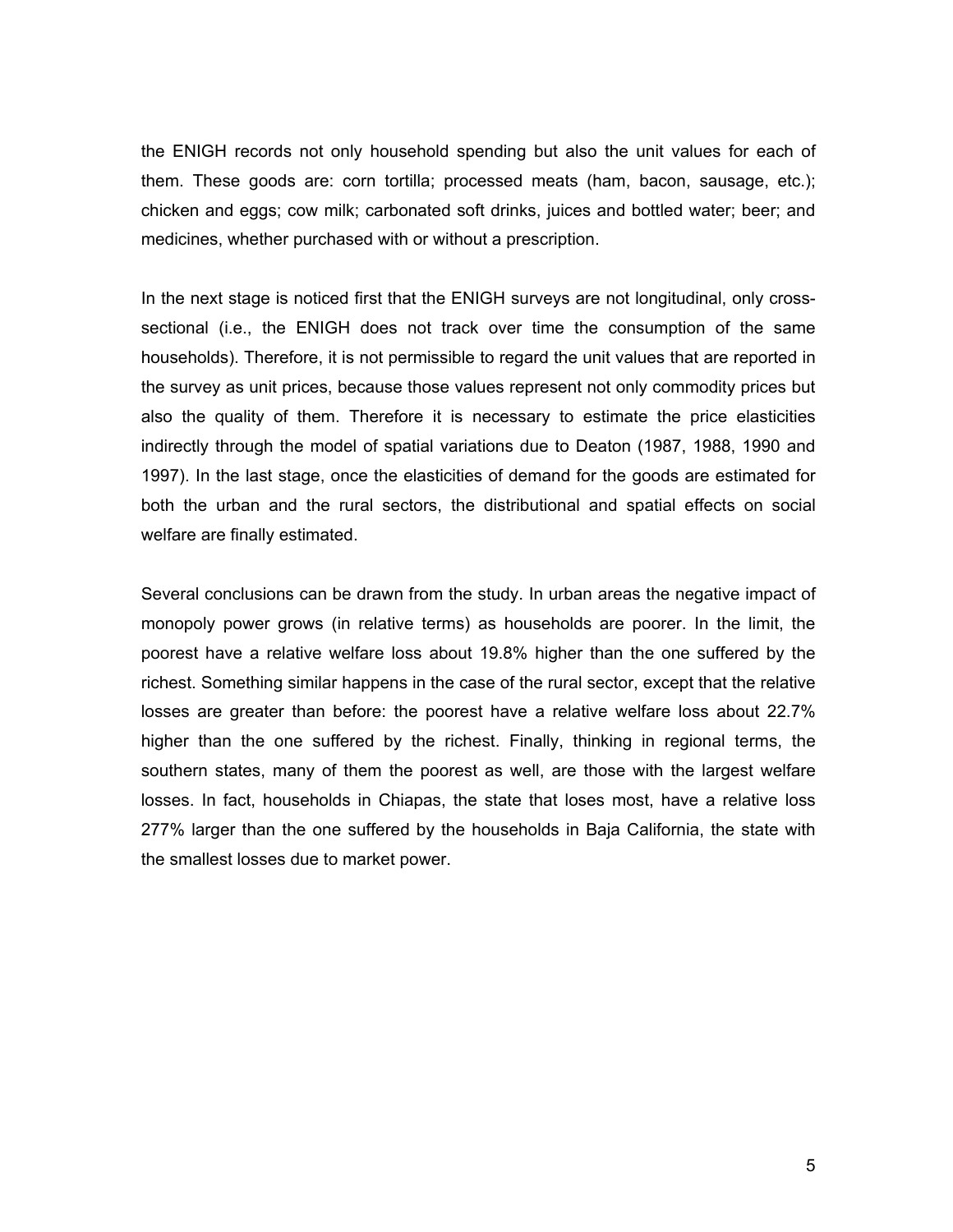### **Introducción**

"Despite the primary concern of economists with the resource allocation effects of market arrangements, political officials are more often concerned with distributive effects". Comanor y Smiley (1975, p. 194).

El efecto negativo que tienen las empresas con poder de mercado sobre la asignación de los recursos y el bienestar de los consumidores no solamente ha sido bien estudiado en la literatura económica a lo largo de muchas décadas, sino que constituye la razón de ser de organismos tales como la Comisión Federal de Competencia en el caso de México. A primera vista parecería natural conjeturar que dichos efectos negativos varían de acuerdo con los ingresos de los consumidores, o inclusive de acuerdo con las regiones donde las empresas con poder de mercado venden sus productos. Esto último especialmente en países en desarrollo donde los costos de transporte tienden a ser muy altos y los consumidores poco informados. Sorprendentemente, sin embargo, ha habido muy pocos estudios que exploren dichas consecuencias distributivas del poder monopólico en alguna economía, sea esta desarrollada o subdesarrollada. En particular, todos los libros de texto de organización industrial que conocemos tienden simplemente a soslayar ese fenómeno; por ejemplo, ni Tirole (1988), un libro tan sólido, ni Carlton y Perloff (2005), un libro tan popular, lo mencionan.

Los primeros autores que trataron de estimar los efectos del poder monopólico sobre la distribución de la riqueza fueron, al parecer, Comanor y Smiley (1975), quienes concluyeron en el caso estadounidense que "past and current monopoly has had a major impact on the current degree of inequality in [the] distribution [of household wealth]" (Comanor y Smiley, 1975, p. 194). Algunos años después, en un libro sobre la economía del bienestar antes que sobre la organización industrial, McKenzie (1983) vuelve a ilustrar, mediante unos ejercicios de simulación, la importancia del tema. Sus conclusiones fueron también contundentes:

"Stigler, commenting on Harberger's conclusion that the social costs of monopoly were small, wrote that 'if this estimate is correct, economists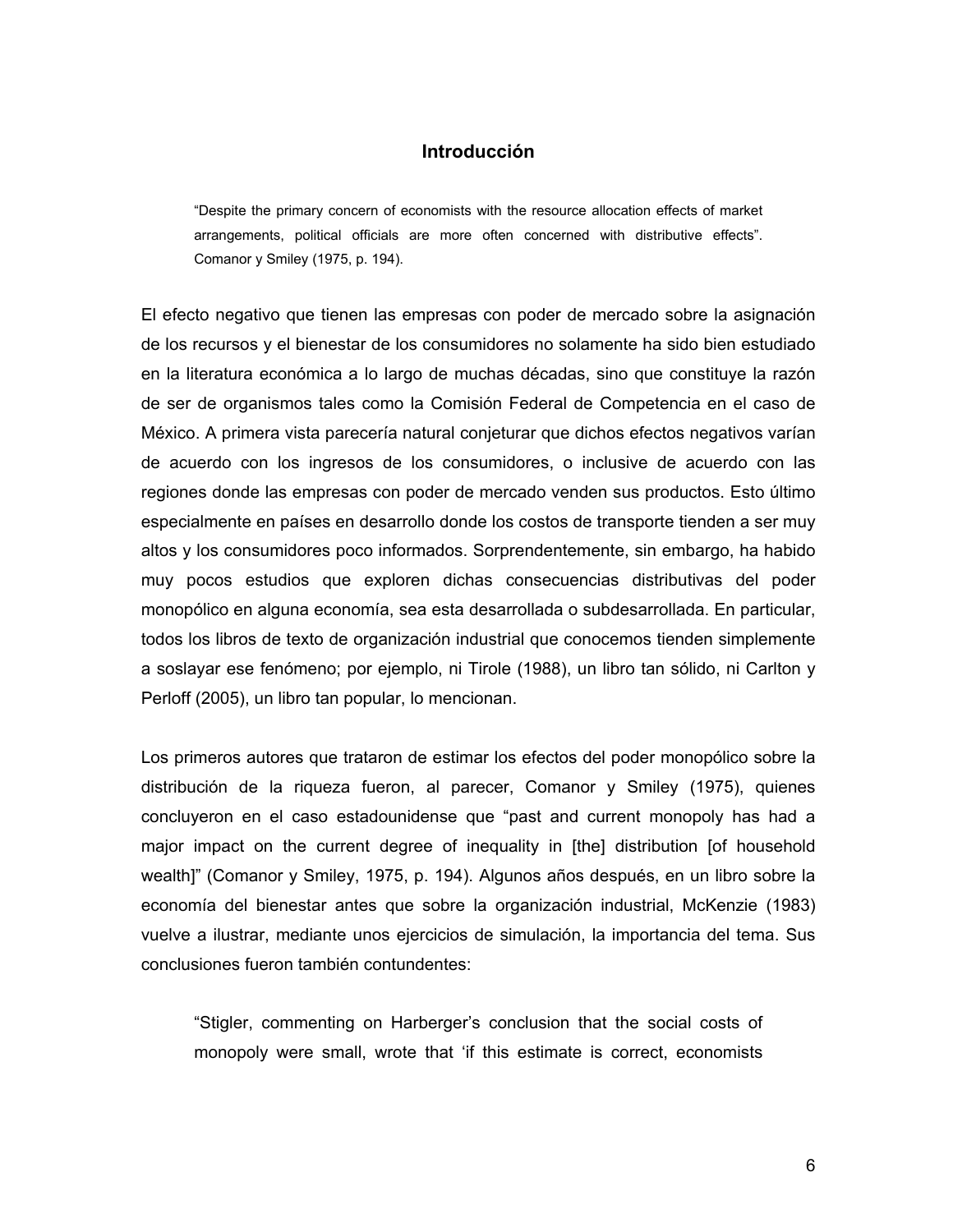might serve a more useful purpose if they fought fires or termites instead of monopoly' (Stigler, 1966, p. 34). The results derived earlier, however, suggest that Stigler's conclusion may have been reached too hastily. Instead, economists should have looked more closely at the income distributional effects of monopoly" (McKenzie, 1983, p. 173).<sup>1</sup>

A pesar de la anterior aseveración, ha habido muy pocos trabajos subsecuentes que hayan seguido ese consejo. Sólo ha sido recientemente cuando Creedy y Dixon (1998 y 1999) han hecho un estudio muy detallado al respecto para el caso de Australia.<sup>2</sup> Y sus conclusiones son igualmente contundentes: "The results provide an indication that, whatever the size of the absolute welfare loss arising from monopoly, there may be a substancial effect on the distribution of welfare" (Creedy y Dixon, 1998, 285).

Nuestro trabajo sigue los pasos de estos últimos autores, aun cuando también se ocupa de las consecuencias regionales, y no solamente distributivas, del poder monopólico; en ese sentido, creemos, nuestro estudio es pionero. Vale la pena precisar la manera como se analizan aquí los efectos distributivos y espaciales: Los primeros son fácilmente evaluados dividiendo las poblaciones en deciles de acuerdo con sus ingresos y luego estimando las pérdidas de bienestar en cada estrato ocasionadas por los poderes monopólicos u oligopólicos. Los efectos espaciales, por otro lado, son establecidos bajo dos ópticas diferentes. Bajo la primera se comparan los efectos tanto a nivel urbano como a rural. Esta distinción se da de manera natural en la Encuesta Nacional de Ingresos y Gastos de los Hogares (ENIGH), la cual es nuestra fuente de datos. Pero también se estudian, de manera complementaria, los efectos sobre el bienestar social para cada una de las 32 entidades federativas de la República Mexicana.

En la Sección I de este trabajo se presentan los modelos teóricos mediante los cuales estimaremos las pérdidas en el bienestar de los consumidores a través de la elasticidad-

 $\overline{a}$ 

<sup>&</sup>lt;sup>1</sup> El año es incorrecto, la referencia debe ser Stigler (1956, p. 34). Respecto a la conclusión de Harberger, McKenzie está refiriéndose obviamente a la hecha en Harberger (1954).

 $^{2}$  Ha habido, sin embargo, estudios de incidencia distributiva más recientes en el caso de bienes o servicios específicos, por ejemplo el de Hausman y Sidak (2004) para el caso de la telefonía.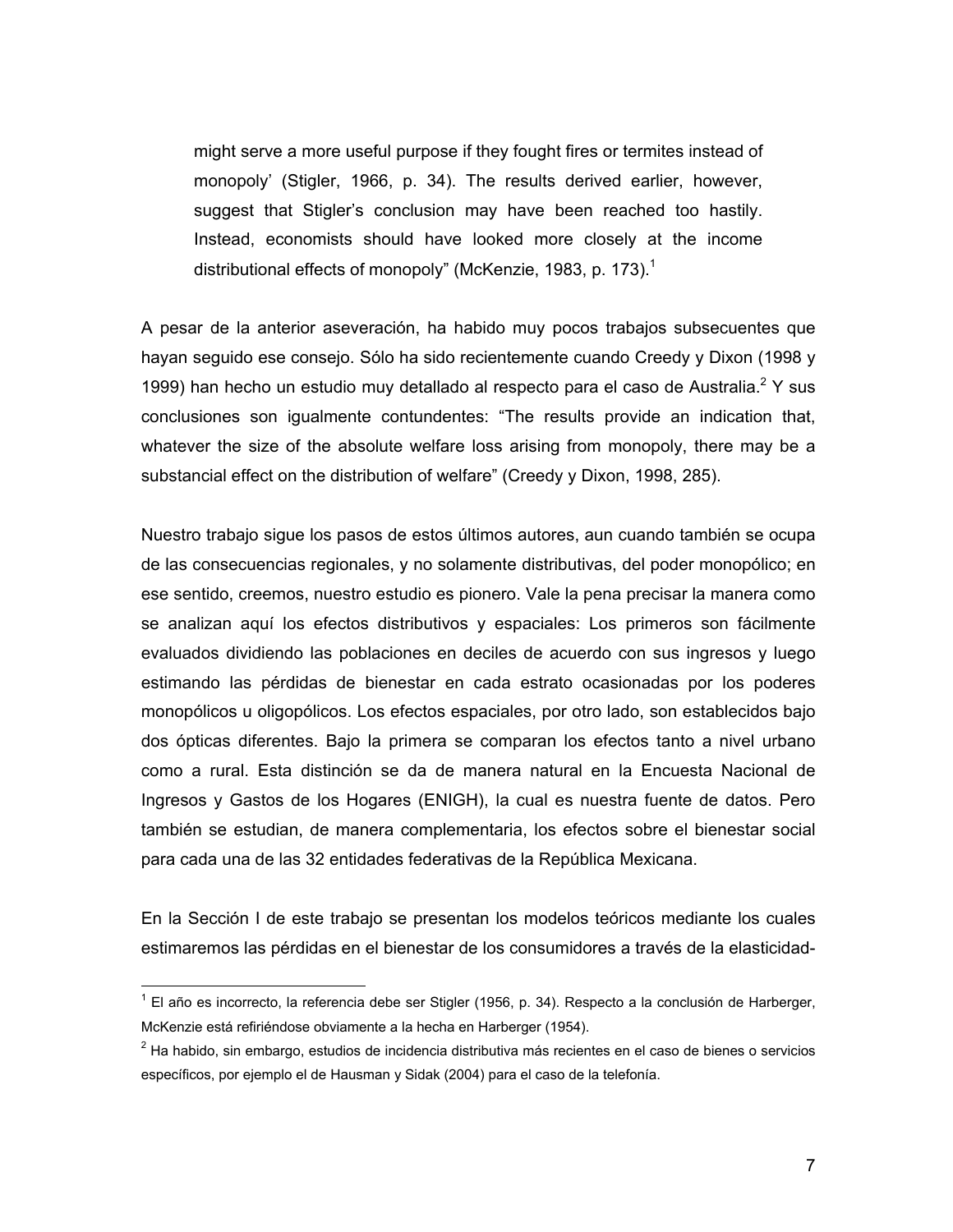precio de las demandas correspondientes. Los modelos incluyen el caso del monopolio, así como el de un oligopolio donde las empresas estiman sus propias elasticidades a través de variaciones conjeturales. Por otro lado, en la Sección II se detalla el contenido de la ENIGH, la desagregación geográfica del gasto familiar en México y, finalmente, los bienes a estudiarse. Los elegidos satisfacen dos criterios diferentes: no sólo entre todos los productos para los cuales se presume que las empresas oferentes tienen un alto grado de poder de mercado en México, sino que además cumplen con la condición de que en la ENIGH se registran no sólo las cantidades de su consumo, sino también sus valores unitarios.

La Sección III inicia advirtiendo que todas las encuestas de ingreso y gasto de los hogares en México son transversales y no longitudinales; es decir, las ENIGH no dan seguimiento a lo largo del tiempo a los mismos hogares. Por ello, no es admisible el adjudicar a los valores unitarios que se reportan en las encuestas el papel de precios; pues, estrictamente hablando, esos valores representan no sólo los precios de las mercancías, sino también la calidad de ellas. Al parecer, pues, no sería posible estimar un sistema de demanda por esa carencia de datos. No obstante, Deaton (1987, 1988, 1990 y 1997) ha propuesto una salida al problema mediante su modelo de variaciones espaciales, el cual es desarrollado en su versión más simple en la sección y en su versión más general en el Apéndice. Una vez adoptada tal metodología, la Sección IV presenta estimados de las elasticidades de la demanda de los bienes bajo estudio para ambos sectores, el urbano y el rural. Empleando esos resultados, la Sección V presenta finalmente los efectos distributivos y espaciales que tienen algunas de las empresas con poder de mercado en México. Las conclusiones se presentan en la Sección VI.

# **I. Modelando la pérdida de bienestar social**

En esta primera parte presentamos el modelo teórico básico que nos permitirá estimar las consecuencias distributivas del poder de mercado. Como una aproximación al costo social de dicho poder se supondrá en este trabajo que el costo es proporcional a la pérdida del excedente, y que este factor de proporcionalidad es el mismo para todos los hogares. Como es sabido, hay medidas de la pérdida de bienestar social que son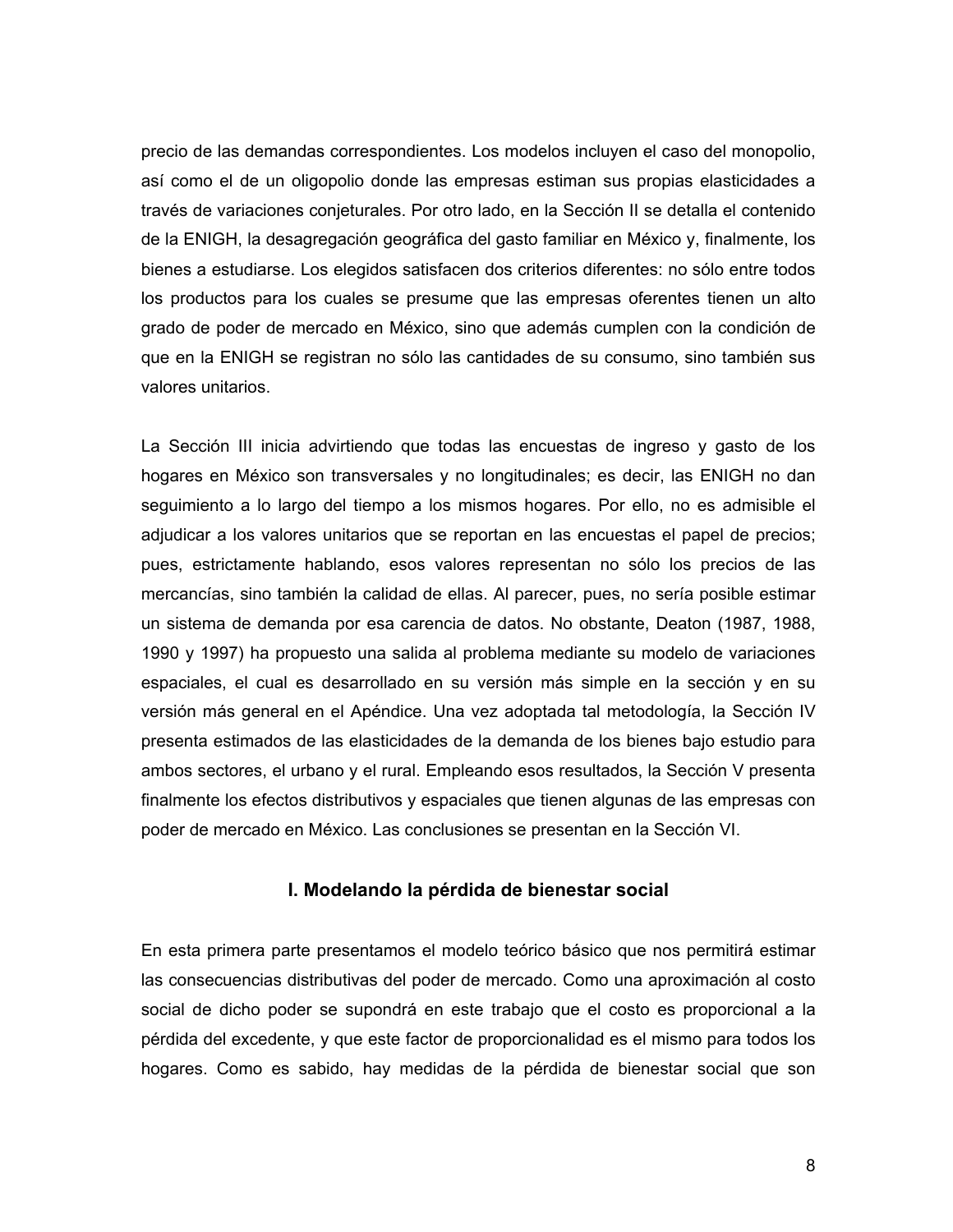teóricamente más sólidas (por ejemplo, variaciones equivalentes), pero éstas requieren la estimación de utilidades indirectas o de funciones de gasto. En nuestro contexto, sin embargo, esto no es posible dado que el modelo de Deaton a ser usado en este trabajo no es un sistema de demanda derivado de una función de utilidad.

Dado un bien específico, sea p<sup>m</sup> el precio monopólico cargado a los hogares (el cual refleja en realidad todas las distorsiones de mercado, no solamente las derivadas del poder monopólico). Supongamos además que el costo marginal del oferente, *cm*, es constante e igual al precio competitivo que prevalecería bajo competencia perfecta  $p^c$ . Suponiendo una demanda lineal, la pérdida neta en el excedente de los consumidores, *B*, corresponde a la mitad de la diferencia de precios multiplicada por la reducción en la cantidad demandada. Esto se ilustra en la Figura 1, donde al igualar la curva del ingreso marginal *IM* con el costo marginal se obtiene el nivel de producción monopólica  $q<sup>m</sup>$  en lugar de  $q^c$ , el cual prevalecería bajo competencia perfecta. De manera algebraica, la pérdida del excedente está dada por

(1) 
$$
B = \frac{(p^m - p^c)(q^c - q^m)}{2}.
$$

Ahora bien, si denotamos por *η* la elasticidad de la demanda del producto respecto a su propio precio y empleamos la aproximación lineal

(2) 
$$
\eta = \frac{(q^m - q^c)/q^m}{(p^m - p^c)/p^m},
$$

entonces, insertando (2) en (1) y reescribiendo términos, la pérdida total del excedente puede finalmente aproximarse como:

(3) 
$$
B = \left(\frac{p^m - p^c}{p^m}\right)^2 \frac{p^m q^m(-\eta)}{2}.
$$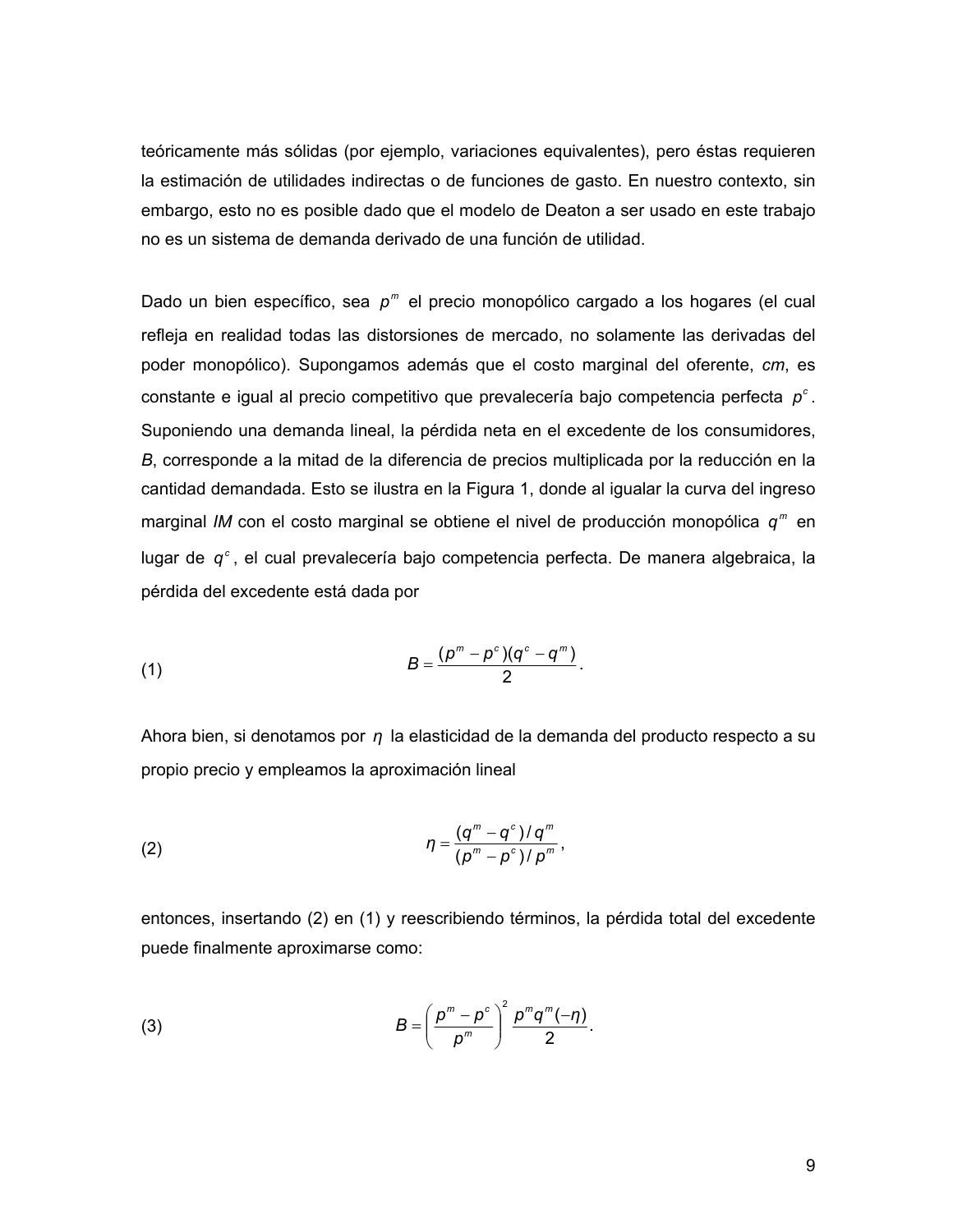# **Figura 1**

Pérdida neta del bienestar en el caso de un monopolio

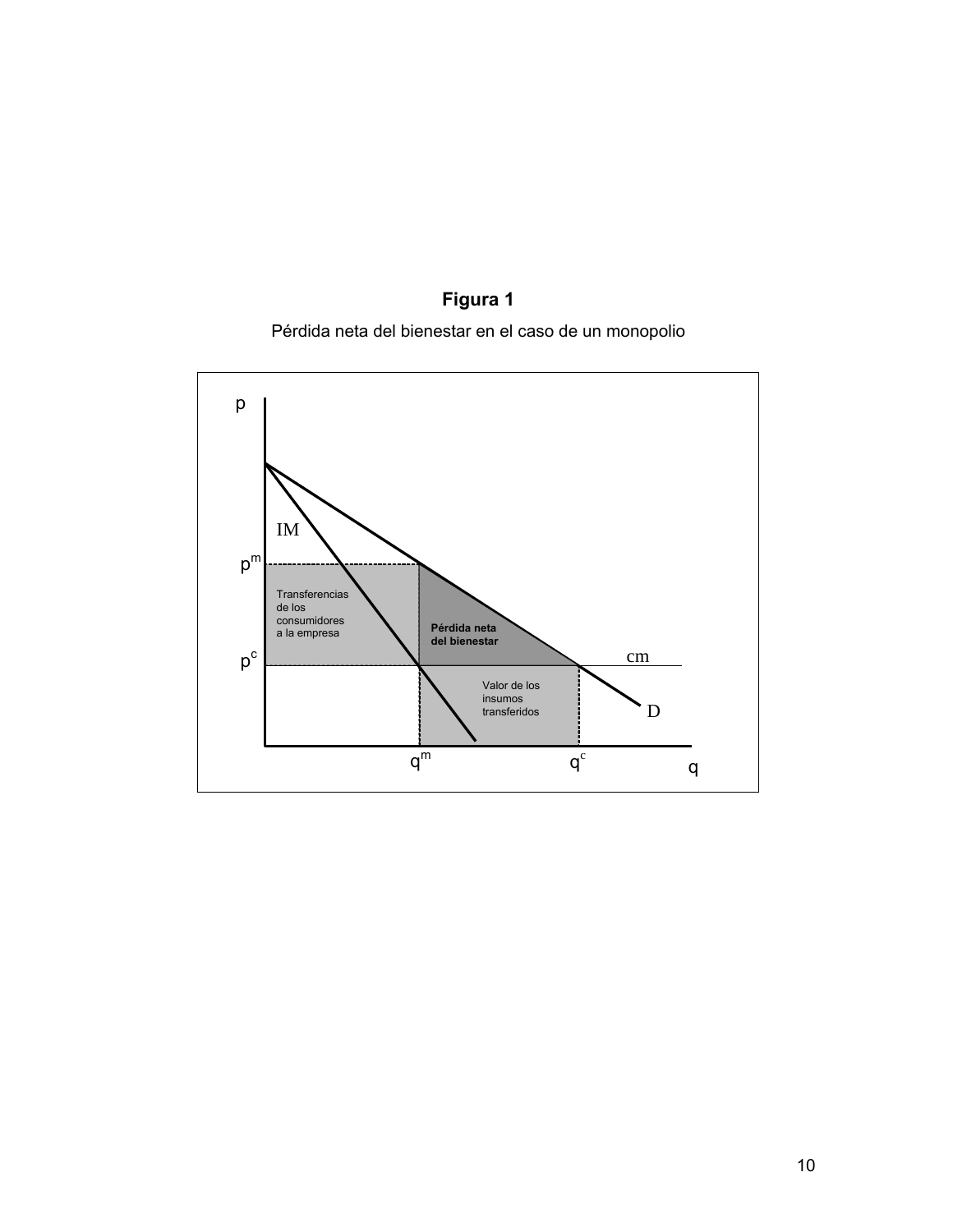Es importante notar que para calcular (3) no sólo requerimos un estimado de la elasticidad, sino también de otros dos datos: el gasto en la mercancía, el cual se puede obtener de manera directa a través de la encuesta, y un estimado del incremento relativo de los precios debido al poder de mercado (es decir, un estimado de la expresión que está en el paréntesis al cuadrado). Como se mostrará en seguida siguiendo a Creedy y Dixon (1998 y 1999), éste último dato puede obtenerse suponiendo que la industria está constituida por un monopolio o por un oligopolio donde las expectativas de producción de los contrincantes se realizan a través de variaciones conjeturales.

#### *Excedente en el caso de un monopolio*

Consideremos un monopolio que maximiza sus utilidades de manera estática en cada periodo. En el óptimo el costo marginal debe ser igual al ingreso marginal; es decir,

(4) 
$$
cm = p^m \left(1 + \frac{1}{\eta}\right),
$$

donde *cm* es el costo marginal (constante). Reemplazando *cm* por  $p_c$  en (4), puede uno transformar dicha ecuación para obtener el incremento relativo en los precios debido al monopolio:

$$
\frac{p^m-p^c}{p^m}=-\frac{1}{\eta}.
$$

Así pues, sustituyendo (5) en (3), la pérdida del excedente en el caso de un monopolio puede finalmente estimarse de manera aproximada como:

$$
(6) \hspace{3.1em} B = -\frac{p^m q^m}{2\eta} \, .
$$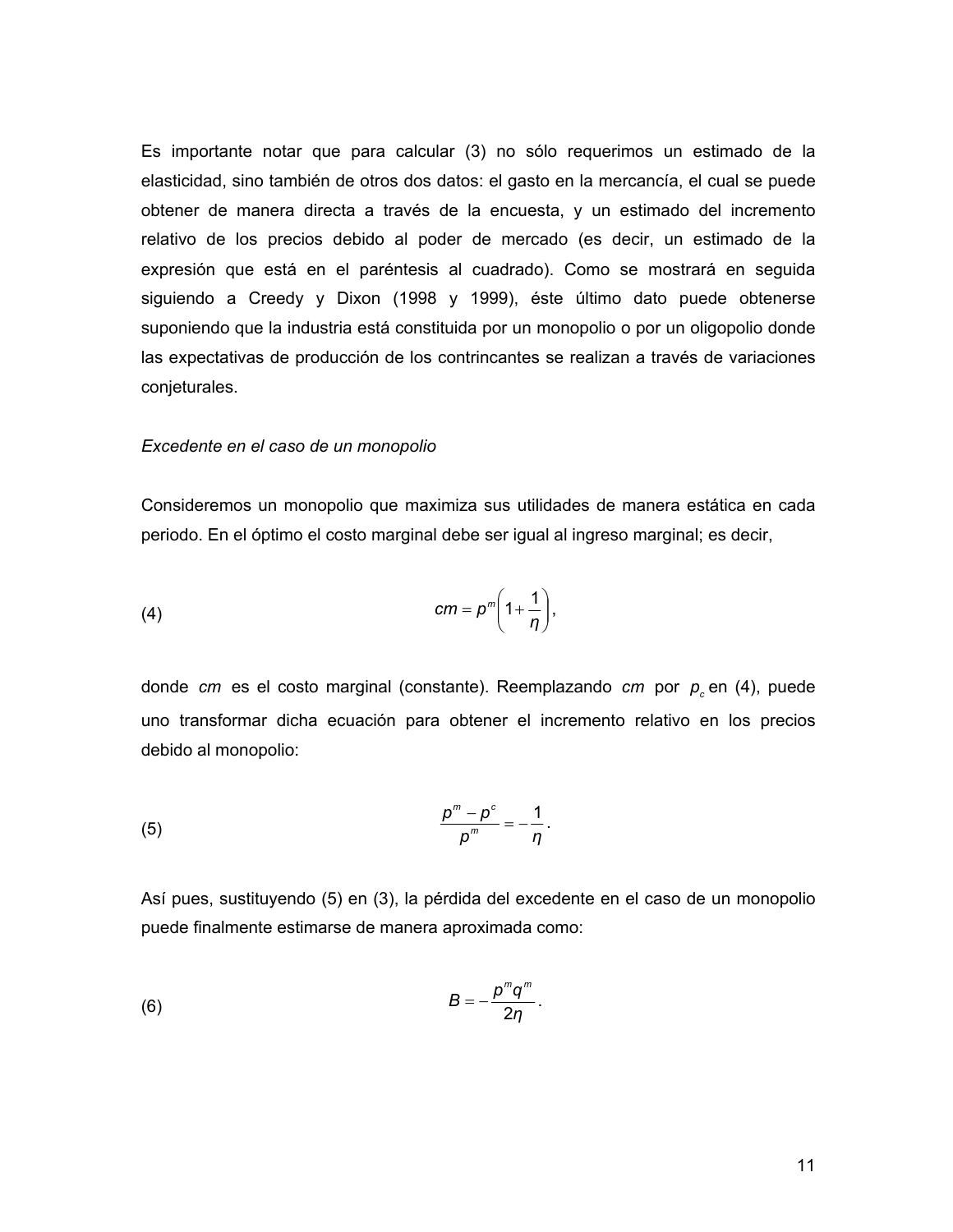Nótese cómo en la expresión anterior sólo se requiere estimar la elasticidad y el gasto en cada bien. De hecho, siguiendo a Creedy y Dixon (1998), para cada producto *i* se puede reescribir cada pérdida del excedente en términos del gasto total para así obtener, tras agregar las que corresponden a todas las *n* mercancías, la pérdida de bienestar total como:

(7) 
$$
L = -\frac{1}{2} \sum_{i=1}^{n} \frac{W_i}{\eta_i},
$$

donde *wi* es la proporción del gasto en el bien *i* con relación al gasto total. La expresión (7) puede calcularse para un consumidor individual o para un grupo de consumidores con patrones de consumo similares, y esto a su vez puede utilizarse para hacer comparaciones sobre la pérdida de bienestar social que causan los monopolios para diferentes grupos de ingreso o de regiones.

### *Excedente en el caso de un oligopolio con variaciones conjeturales*

En esta subsección presentamos ahora un modelo de organización industrial más general que contiene como caso límite el anterior. Consideremos un oligopolio constituido por *K* empresas, las cuales producen un bien homogéneo. Sea *Q* la producción total de la industria, la cual es la suma de la producción de la empresa *k* denotada por *qk* , y la producción agregada del resto de las firmas, denotada aquí como *q*<sup>−</sup>*<sup>k</sup>* . Supondremos además que todos los miembros del oligopolio basan sus decisiones a través de variaciones conjeturales. Esto es, la condición de optimalidad para cada empresa *k* está dada por:

(8) 
$$
cm_{k} = p^{m} \left(1 + \frac{1}{\eta_{k}}\right),
$$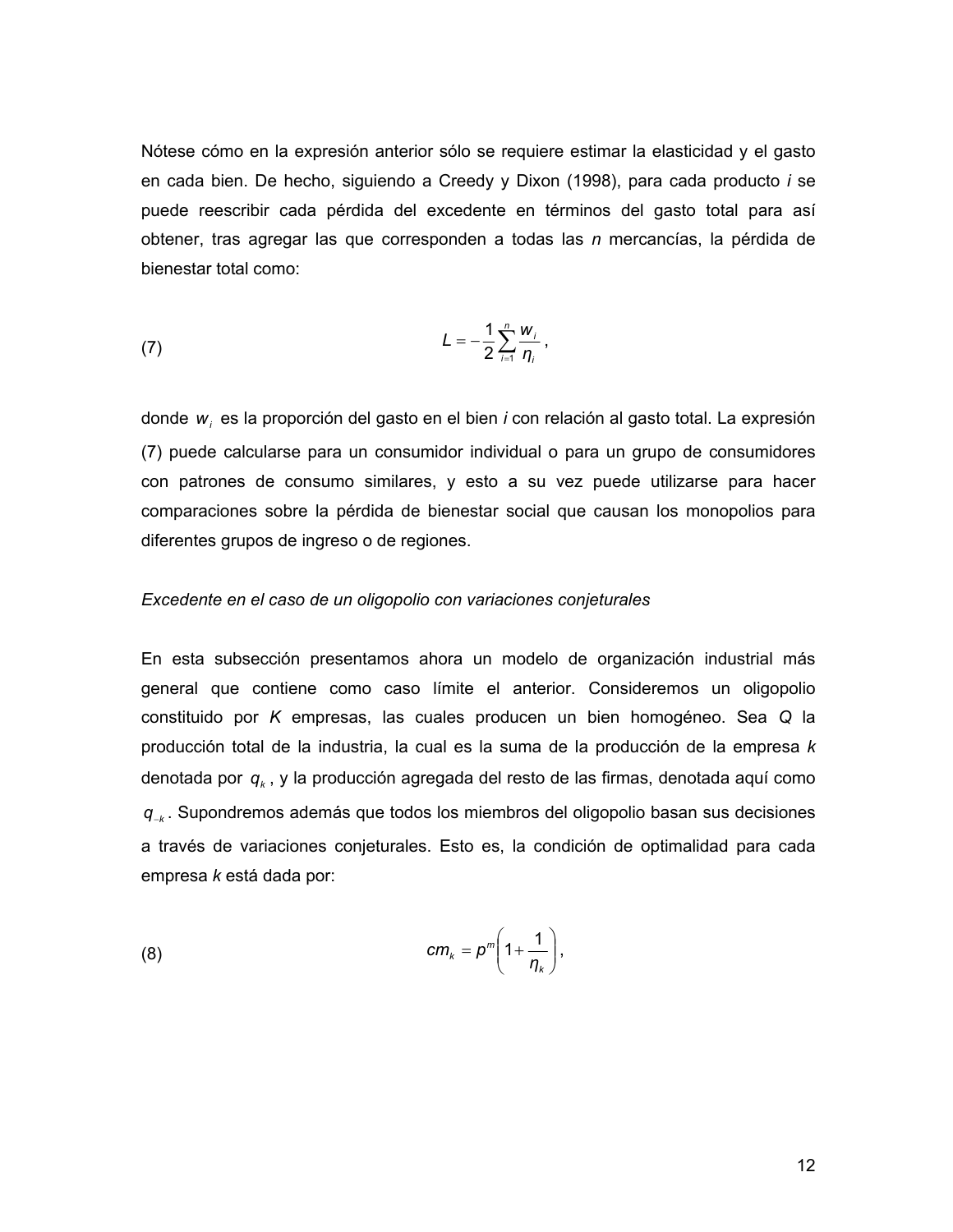donde *cmk* es el costo marginal de la empresa *k*, el cual es constante, mientras que *η<sup>k</sup>* es la elasticidad de la demanda que es percibida por la empresa. Dicha elasticidad depende de la elasticidad real de la demanda *η* a través de la siguiente expresión:

(9) 
$$
\eta_{k} = \frac{dq_{k} / q_{k}}{dp / p} = \frac{dq_{k} / q_{k}}{dQ / Q} \frac{dQ / Q}{dp / p} = \frac{dq_{k} / q_{k}}{dQ / Q} \eta.
$$

Por otro lado,

(10) 
$$
\frac{dQ}{Q} = \frac{q_k}{Q} \frac{dq_k}{q_k} + \frac{q_{-k}}{Q} \frac{dq_{-k}}{q_{-k}},
$$

por lo que si denotamos la proporción del mercado detentado por la empresa *k* como s<sub>k</sub> entonces (10) puede reescribirse así:

(11) 
$$
\frac{dQ}{Q} = s_k \frac{dq_k}{q_k} + (1 - s_k) \frac{dq_{-k}}{q_{-k}}.
$$

Considere ahora la llamada elasticidad conjetural  $\alpha_k = (dq_{-k}/q_{-k})/(dq_k/q_k)$ , la cual corresponde a la elasticidad de respuesta que conjetura *k* que se dará por parte de las otras empresas una vez que cambie su propia producción. Empleando *αk* y sustituyendo (11) por el denominador en (9), podemos entonces obtener una expresión de la elasticidad percibida por la empresa en términos de la elasticidad de la demanda total:

(12) 
$$
\eta_k = \theta_k \eta \text{ donde } \theta_k \equiv \frac{1}{s_k + (1 - s_k) \alpha_k}.
$$

Suponiendo que para todas las empresas  $\theta_k = \theta$  y  $cm_k = p^c$  (condiciones que se cumplen en particular si todas las empresas son idénticas en términos de tecnología y de comportamiento), entonces, al reemplazar (12) en (8), se encuentra que el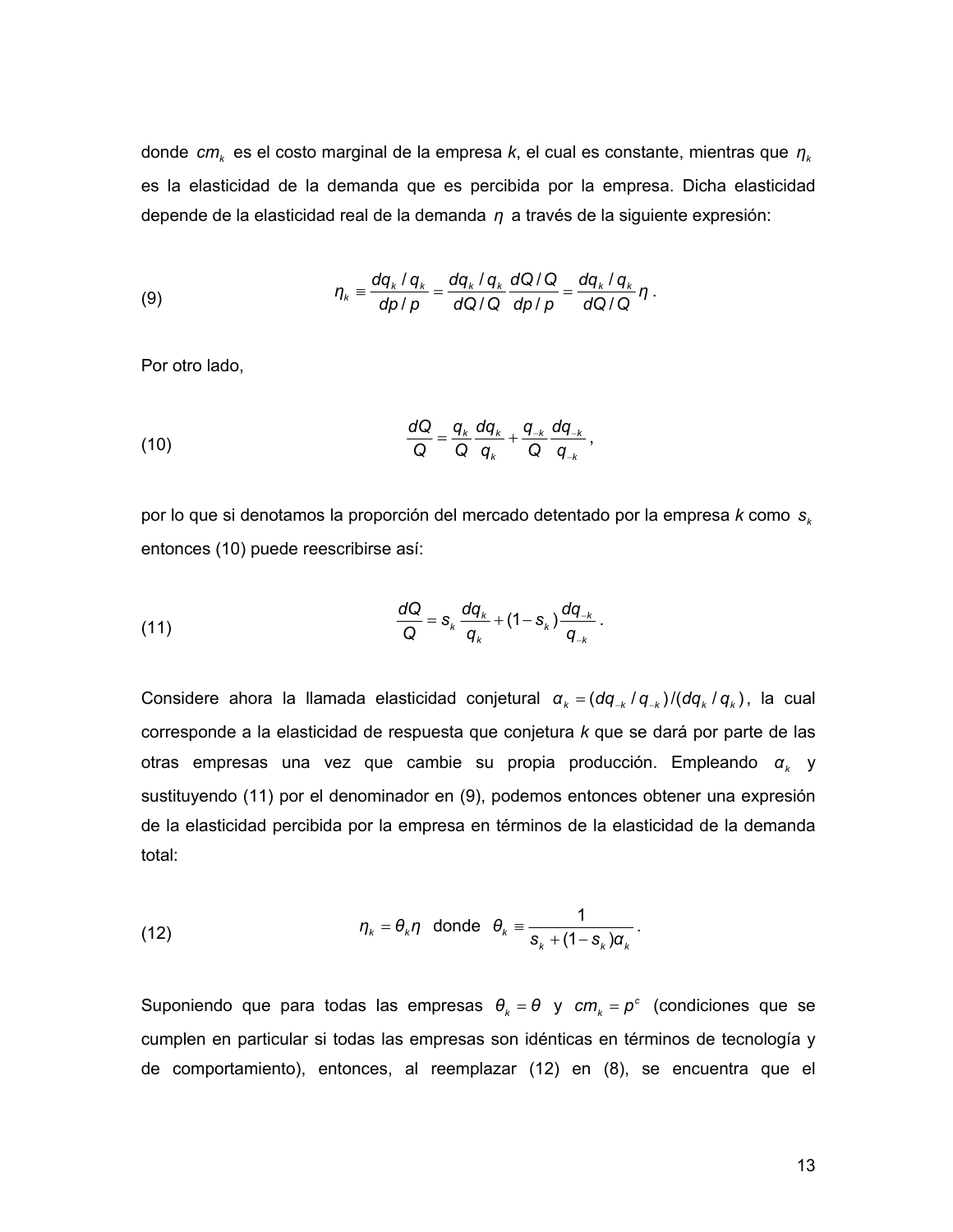incremento relativo en los precios debido al poder oligopólico de las empresas está dado por:

(13) 
$$
\frac{p^m - p^c}{p^m} = -\frac{1}{\theta \eta}.
$$

Sustituyendo (13) en (3) encontramos, por tanto, que la pérdida total del excedente debido al poder oligopólico puede estimarse de manera aproximada como:

(14) *θη <sup>p</sup> <sup>q</sup> <sup>B</sup> m m* <sup>2</sup> <sup>=</sup> <sup>−</sup> .

 $\overline{a}$ 

Nótese que en la expresión anterior sólo se requiere estimar la elasticidad y el gasto en cada mercancía, una vez que se ha establecido el valor de *θ* , el cual dependerá del poder de mercado que se tenga en la industria en cuestión. Esta fórmula incluye como caso límite la expresión (6), pues *θ* = 1 si la empresa es un monopolio. Excepto por este caso extremo, el valor de dicho parámetro depende de cuánto mercado detenta cada empresa y, dependiendo de las conjeturas que tengan, de la elasticidad conjetural *α* . En este trabajo supondremos que las *K* empresas son idénticas y que la variación conjetural se ajusta a la hipótesis de Cournot; es decir, supondremos que cada empresa estima que las demás no responderán a cambios en su producción individual. $3$  Dado que entonces *α* = 0, la segunda parte de la ecuación (12) implica que *θ* es simplemente igual a *K* .

La ecuación (7) permite calcular la pérdida de bienestar total en el caso del monopolio. Algo similar puede establecerse para el caso oligopólico: para cada producto *i* se puede reescribir la pérdida del excedente en términos del gasto total para así obtener, tras agregar las pérdidas de los *n* bienes, la pérdida de bienestar total relativa al gasto total como:

 $3$  Aunque la hipótesis de Cournot no es consistente en el sentido de Bresnahan (1981), sí lo es en el sentido más robusto de Daughety (1985).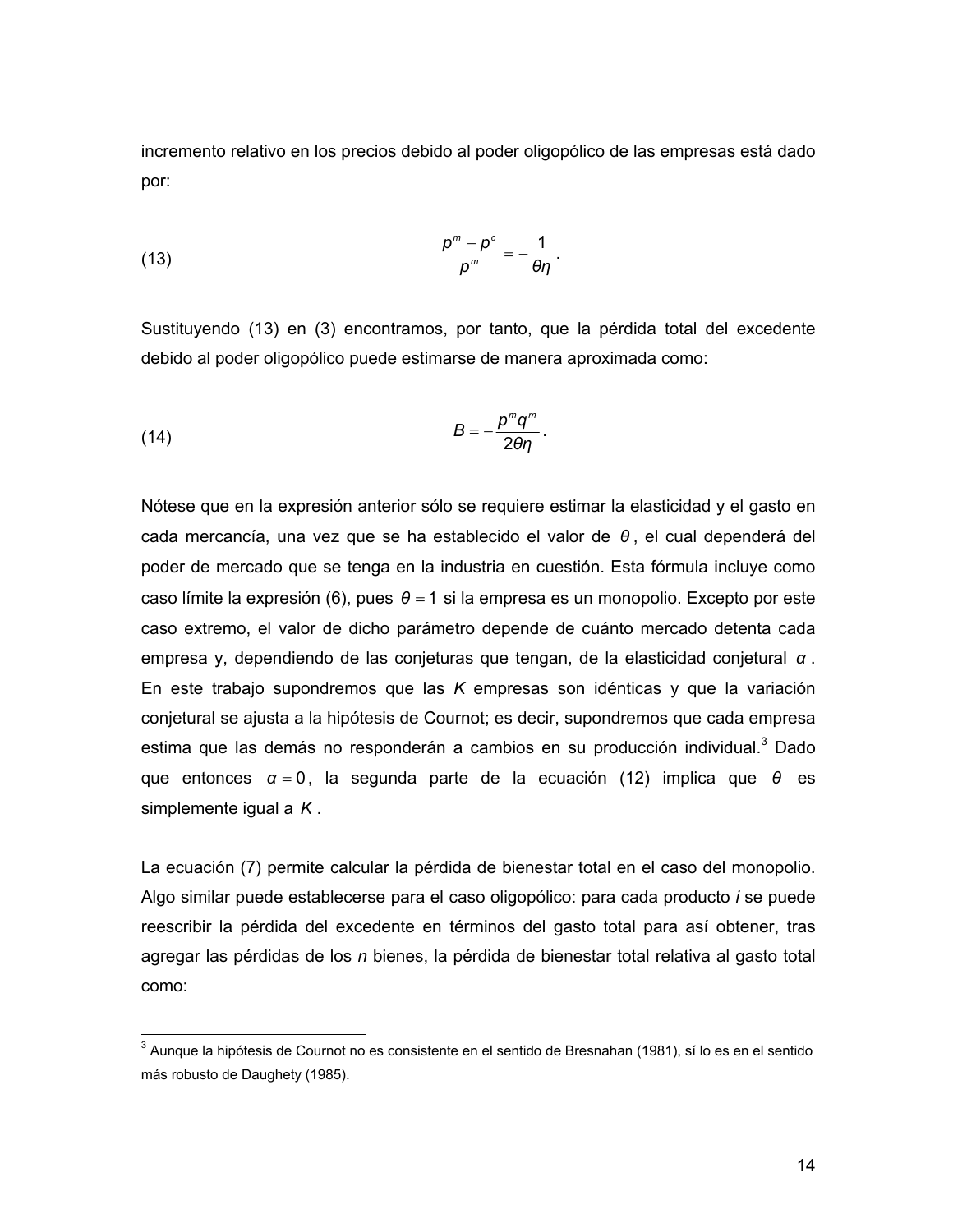$$
L=-\frac{1}{2}\sum_{i=1}^n\frac{W_i}{\theta_i\eta_i}.
$$

Antes de cerrar esta sección conviene recordar un punto muy simple, pero aún así importante. Para que la condición de optimalidad dada en (8) tenga sentido es necesario que  $η<sub>k</sub> < -1$ , puesto que el costo marginal es positivo. Esto implica que  $η < -1/θ<sub>k</sub>$ , lo cual, en el caso de empresas idénticas en un juego de Cournot, a su vez requiere que *η* < −1/ *K* . Para el caso del monopolio, esta última condición acaba siendo el requerimiento clásico de que  $n < -1$ .

### **II. Las mercancías bajo estudio**

En esta sección se presentan los bienes registrados por la ENIGH para los cuales se presume un mayor poder de mercado por parte de los oferentes y también para los cuales se tienen datos sobre cantidades y valores unitarios. Antes de ello, sin embargo, es conveniente dar un repaso general a la base de datos que se empleará en el estudio.

### *La ENIGH como fuente de datos*

La fuente de datos a emplearse es la Encuesta Nacional de Ingresos y Gastos de los Hogares más reciente, la ENIGH-2006. Ésta fue levantada por el Instituto Nacional de Estadística, Geografía e Informática (INEGI, 2007) durante los meses de agostonoviembre de 2006. El INEGI utilizó originalmente una muestra de 25,443 viviendas y, una vez descartadas las que no eran objeto de la encuesta (por razones tales como estar deshabitadas o ser colectivas), obtuvo 20,875 unidades de selección. Cada una de éstas corresponde a un hogar, la unidad de observación en la ENIGH. El levantamiento de la muestra se realizó en forma independiente para cada uno de los 392 estratos en los que el INEGI fragmentó las 32 entidades federativas del país. En la siguiente sección se darán más detalles al respecto, pero por el momento basta señalar que tal estratificación fue diseñada para dar estimaciones a los siguientes niveles de desagregación: a nivel nacional; a nivel de localidades de 2,500 y más habitantes, las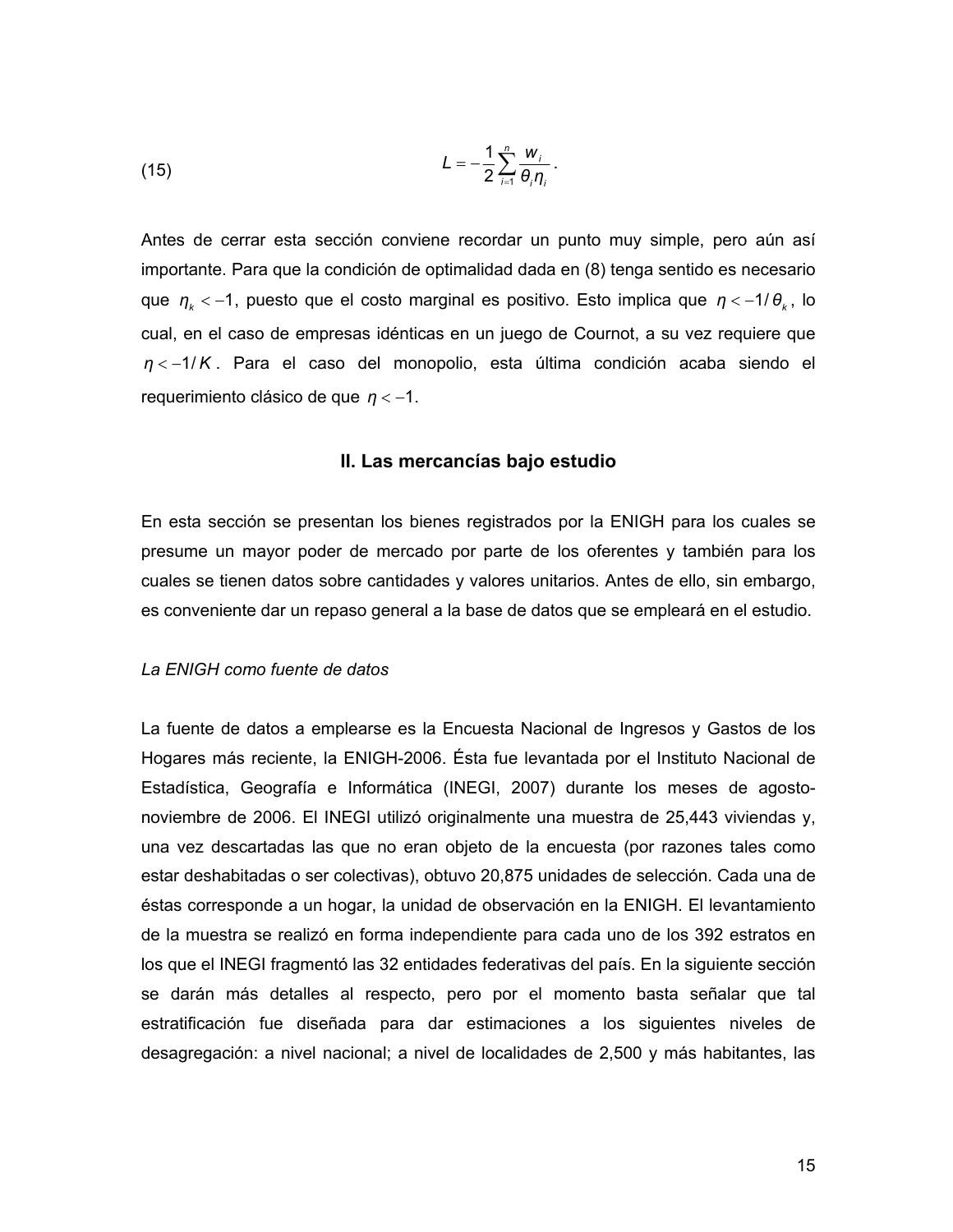cuales constituyen el llamado sector urbano; y a nivel de localidades de menos de 2,500 habitantes, las cuales constituyen el llamado sector rural. Además, la ENIGH para el año 2006 es también representativa para los estados de Guanajuato y Veracruz, cuyos gobiernos cubrieron el costo adicional de ampliar sus muestras respectivas.4

La información contenida en la encuesta es presentada por el INEGI en seis bases de datos. La que nos concierne mayormente en este trabajo es la correspondiente a los gastos realizados por cada uno de los 20,875 hogares. Antes de describir a detalle esta base, por mucho la mayor de todas, es conveniente describir de manera muy somera las otras cinco. En la primera se encuentran las características de los hogares, desde los aspectos físicos de la vivienda hasta la existencia de diversos bienes durables. Además se encuentra el factor de expansión correspondiente para cada hogar en la muestra; es decir, es la cifra que corresponde al número de hogares en México que son representados por ese hogar específico. En la parte empírica del trabajo, descrita posteriormente, se multiplica de manera rutinaria dicho factor por el valor de cada variable de interés.

En la segunda base de datos de la ENIGH se presentan las características sociodemográficas y ocupacionales de los miembros de los hogares, las cuales son empleadas en nuestro modelo posterior, pues éste incluye algunas variables sociodemográficas como unas de las variables explicativas del consumo. Por otro lado, en la tercera base se establecen los ingresos y las percepciones financieras de cada uno de los miembros de 12 o más años. Esta información no es relevante para nosotros, pues en el modelo se imputa un ingreso a través del gasto total en los bienes específicos bajo estudio. La cuarta base es la de nuestro interés y sobre la que se hablará a detalle más abajo. En la quinta y sexta base de datos se registran para cada hogar sus erogaciones financieras y sus gastos no monetarios (autoconsumo, pago en especie, etc.). Dada su naturaleza, estas últimas dos bases de datos no son pertinentes.

La parte de la ENIGH de mayor interés para nosotros contiene información del gasto erogado por cada hogar en 708 diferentes bienes o servicios durante el periodo cubierto

 $\overline{a}$ 

<sup>&</sup>lt;sup>4</sup> La muestra mínima para tal efecto son 2000 viviendas para cada entidad.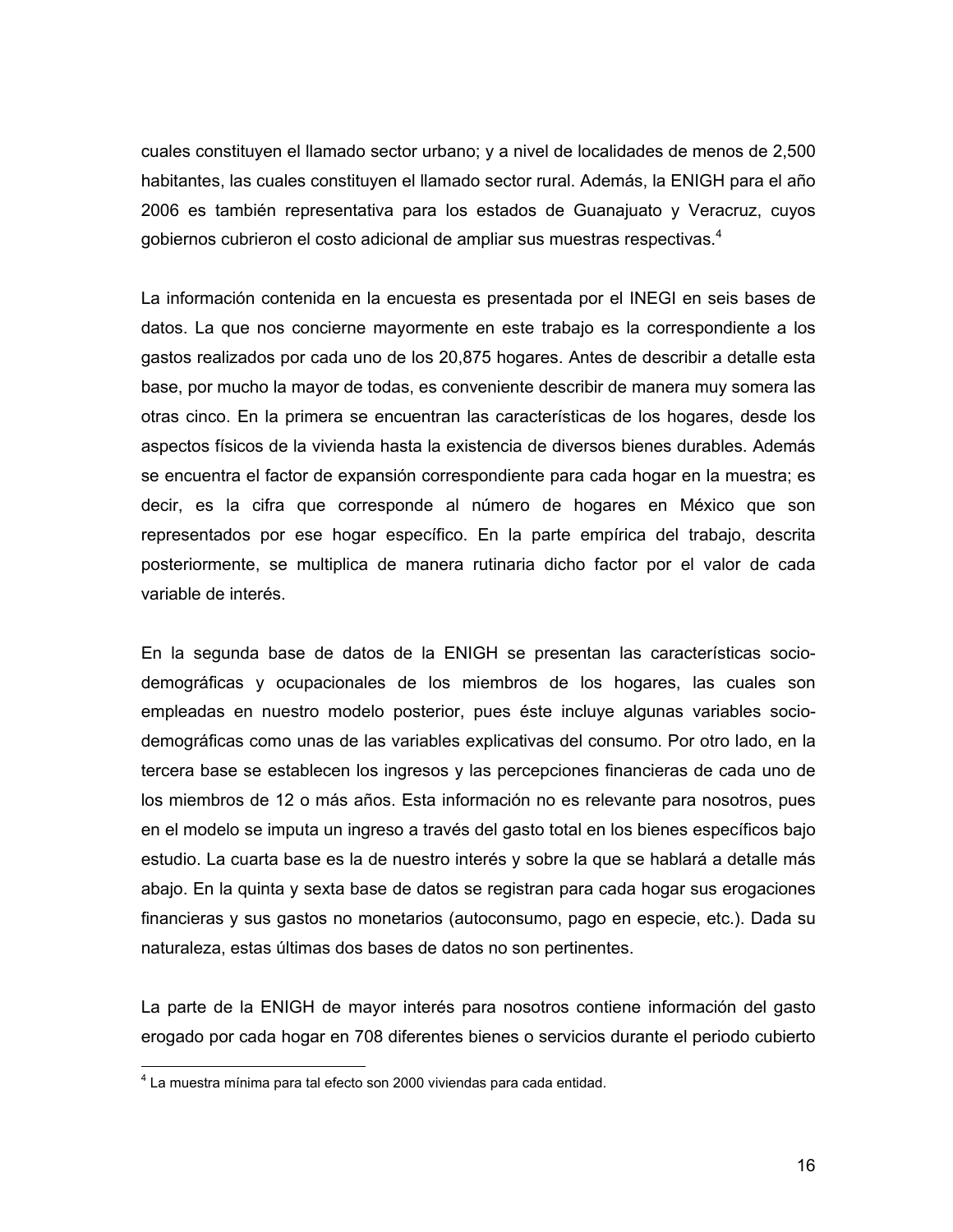por la encuesta. Ésta registra dichos gastos en cuatro diferentes periodicidades de acuerdo con la siguiente clasificación (las letras constituyen las claves sectoriales empleadas en la ENIGH):

- Gastos semanales en: A) Alimentos y bebidas; y B) Transporte público.
- Gastos mensuales en: C) Limpieza y cuidados de la casa; D) Cuidados personales; E) Educación, cultura y recreación; F) comunicaciones y servicios para vehículos; y G) Gastos de vivienda y servicios para su conservación.
- Gastos trimestrales en: H) Prendas de vestir y calzado; I) Cristalería, blancos y utensilios domésticos; y J) Cuidados de la salud.
- Gastos semestrales en: K) Enseres domésticos y mantenimiento de la vivienda; L) Artículos de esparcimiento; M) Transporte; y N) Otros gastos (tales como pagos de servicios profesionales y transferencias).

Para los propósitos de nuestro trabajo es conveniente desagregar aún más algunos de los bienes y servicios contenidos en esos 14 grupos. Esta nueva clasificación está hecha obedeciendo a tres criterios diferentes. El primero es reducir al mínimo el número de desagregaciones, para así a su vez reducir en lo posible la pérdida de grados de libertad en los ejercicios empíricos posteriores. El segundo precepto, el más importante, tiene también que ver con la estimación econométrica que se hará más adelante: la desagregación debe ser mayor sólo para aquellos bienes para los cuales la ENIGH contiene no solamente los gastos correspondientes, sino también sus valores unitarios (registrados explícita o implícitamente). Como consecuencia de ello en este trabajo no se estudiarán varios sectores de gran interés para la Comisión Federal de Competencia (véase CFC, 2008), tales como telecomunicaciones, energía, y transporte.<sup>5</sup> Finalmente,

 $\overline{a}$ 

<sup>&</sup>lt;sup>5</sup> No obstante, los sectores con poder de mercado para los que no se tiene registro de precios son analizados en un estudio paralelo a éste. Como se muestra en ese trabajo, una forma indirecta de estimar las elasticidades de demanda en el caso de los bienes y servicios para los que no se tienen sus precios es a través del método de Frisch (1959). Este procedimiento, de hecho empleado por Creedy y Dixon (1998 y 1999) en sus análisis, depende de manera central en la estimación del llamado parámetro de Frisch, el cual varía de manera inversa con el gasto total. Una vez estimado dicho parámetro, se emplean las elasticidades de gasto total y las proporciones de gasto específico para calcular de manera indirecta las elasticidades de precios.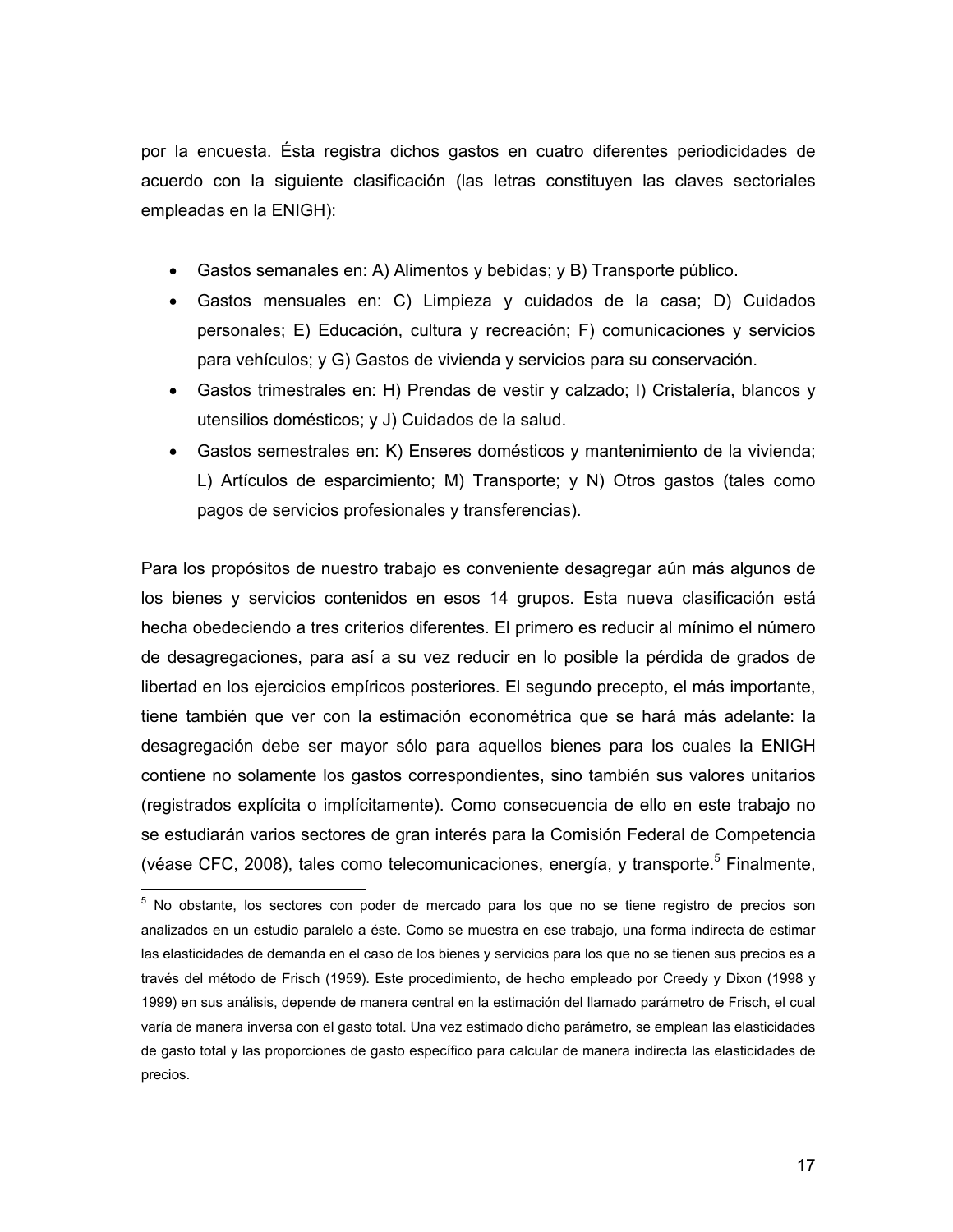el tercer criterio es que, tomando como base los bienes para los cuales se registra un precio en la ENIGH, estén presentes al menos todos aquellos bienes que fueron considerados importantes por la Comisión Federal de Competencia en su convocatoria de la que se deriva este trabajo (CFC, 2008).

Teniendo en cuenta los criterios anteriores, el Cuadro 1 presenta una clasificación de los bienes y servicios para los cuales los hogares mexicanos erogaron un gasto, al menos de acuerdo con la ENIGH 2006. El cuadro indica también, para cada uno de los grupos de bienes y servicios, la existencia o inexistencia de valores unitarios en la ENIGH, así como el porcentaje de los hogares que reportan gasto en cada uno de los rubros. Estos últimos porcentajes corresponden tanto para la nación en su conjunto como para los ámbitos urbano y rural. Aparte del hecho comprensible de que, para casi todos los grupos de bienes y servicios, menos hogares en el sector rural reportan gasto que los del sector urbano, es de notarse la importancia que tienen para todos los hogares los siguientes rubros: 1) tortilla de maíz; 4) carne de res y cerdo; 5) carnes procesadas (jamón y otros); 6) carne de pollo y huevo; 9) leche de vaca; 13) verduras y legumbres; 17) refrescos, jugos y agua embotellada; 19) cerveza (comparando el consumo de ésta con el de las otras bebidas alcohólicas); 22) alimentos fuera de casa (para cuyo gasto no hay ni bienes ni precios registrados); 23) transporte público; 24) limpieza de la casa; 26) papel desechable, toallas higiénicas y pañales (este rubro con un porcentaje inesperadamente alto); 29) educación; 30) comunicaciones y servicios; 31) vivienda; 32) vestido y calzado; y 34) medicamentos (no haremos la distinción aquí entre los que son comprados con y sin receta).

Por supuesto, el que un hogar reporte la compra de un bien en particular no significa necesariamente que la erogación subsecuente tenga una importancia sustantiva, una vez que es expresado su monto de manera relativa al gasto total. Es por ello que el Cuadro 2 presenta el gasto de todas las familias mexicanas en cada rubro, así como la importancia de esas erogaciones respecto del gasto total. Aparte del hecho de que la mayoría de los bienes y servicios señalados en el párrafo anterior vuelven a ser lo más importantes bajo esta nueva perspectiva, sorprende un poco el alto porcentaje del gasto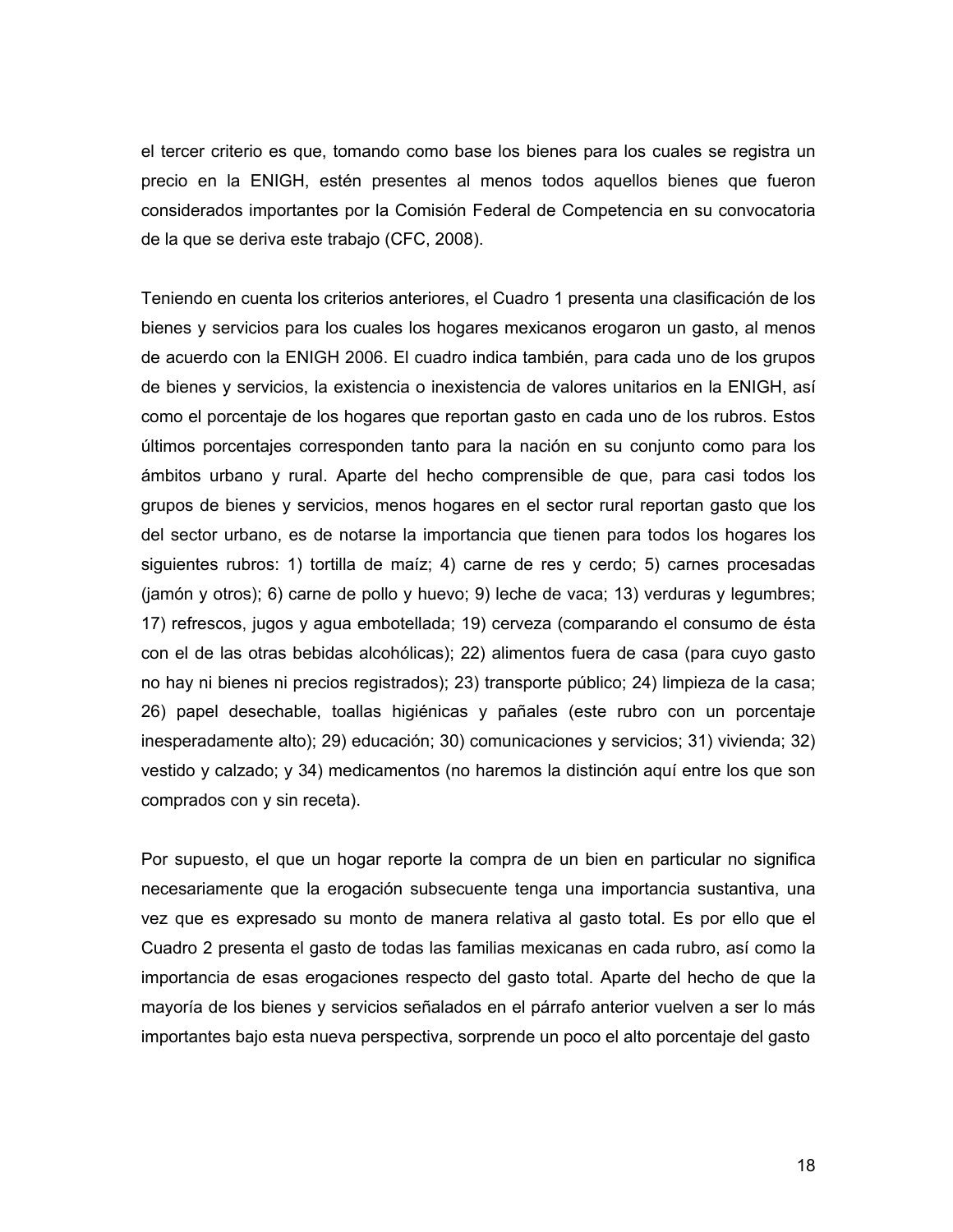**Cuadro 1 Hogares que reportaron gasto en bienes y servicios**

| Claves ENIGH 2006<br>Rubros de gasto      |                                    | Precio | Porcentaje de hogares |      |      |
|-------------------------------------------|------------------------------------|--------|-----------------------|------|------|
|                                           |                                    |        | Nacional Urbano Rural |      |      |
| 1. Tortilla de maíz                       | A004                               | Sí     | 79.7                  | 83.1 | 67.8 |
| 2. Maíz, otros cereales y productos       | A001-003, A005-007, A021, A023-024 | Sí     | 85.5                  | 84.9 | 87.4 |
| 3. Frituras de papa, trigo, maíz y otros  | A022, A106                         | Sí     | 12.6                  | 13.1 | 11.1 |
| 4. Carne de res, cerdo y otros            | A025-046, A061, A063-065           | Sí     | 58.6                  | 61.6 | 48.1 |
| 5. Carnes procesadas                      | A052, A053, A055 y A062            | Sí     | 36.8                  | 41.0 | 22.1 |
| 6. Carne de pollo y huevo                 | A057-060, A093                     | Sí     | 76.2                  | 76.6 | 74.5 |
| 7. Otras carnes                           | A047-051 y A054                    | Sí     | 26.3                  | 27.4 | 22.6 |
| 8. Pescados y mariscos                    | A066-074                           | Sí     | 22.2                  | 22.9 | 19.9 |
| 9. Leche líquida de vaca                  | A075                               | Sí     | 59.2                  | 64.9 | 39.3 |
| 10. Otras leches                          | A076-080                           | Sí     | 11.6                  | 10.1 | 16.6 |
| 11. Quesos y otros derivados              | A082-092                           | Sí     | 54.1                  | 56.7 | 45.0 |
| 12. Aceites y grasas                      | A095-100                           | Sí     | 29.5                  | 26.7 | 39.3 |
| 13. Verduras, legumbres y otros           | A101-105, A107-146                 | Sí     | 85.1                  | 83.9 | 89.1 |
| 14. Frutas y mieles                       | A147-172, A174-175                 | Sí     | 51.9                  | 54.2 | 43.9 |
| 15. Azúcar                                | A173                               | Sí     | 28.6                  | 24.8 | 42.1 |
| 16. Otros alimentos                       | A081, A094, A176-214               | Sí*    | 65.7                  | 66.1 | 64.0 |
| 17. Refrescos, jugos y agua embotellada   | A215, A218, A220                   | Sí     | 72.7                  | 75.8 | 61.9 |
| 18. Otras bebidas no alcohólicas          | A216-217, A219, A221-222           | Sí     | 16.8                  | 17.5 | 14.1 |
| 19. Cerveza                               | A224                               | Sí     | 4.8                   | 5.1  | 3.7  |
| 20. Cigarros                              | A239                               | Sí     | 8.8                   | 9.8  | 5.2  |
| 21. Otras bebidas alcohólicas y tabacos   | A223, A225-238, A240-241           | Sí     | 0.9                   | 1.0  | 0.6  |
| 22. Alimentos fuera de casa y otros       | A242-247                           | No     | 55.4                  | 59.0 | 42.7 |
| 23. Transporte público                    | B001-007                           | No     | 64.5                  | 66.3 | 58.2 |
| 24. Limpieza y cuidados de la casa        | C001-019                           | Sí     | 96.8                  | 97.0 | 96.4 |
| 25. Servicios para el hogar               | C020-024                           | No     | 15.7                  | 18.6 | 5.7  |
| 26. Papel desechable, toallas y pañales   | D014-016                           | Sí     | 90.1                  | 90.4 | 89.0 |
| 27. Otros artículos personales            | D001-013, D017-021                 | Sí     | 95.8                  | 96.3 | 94.2 |
| 28. Servicios para el cuidado personal    | D022-026                           | No     | 53.2                  | 56.7 | 40.9 |
| 29. Educación, cultura y recreación       | E001-033                           | No*    | 72.4                  | 77.0 | 56.5 |
| 30. Comunicaciones y servicios            | F001-F017                          | No*    | 78.0                  | 82.4 | 62.3 |
| 31. Vivienda y servicios de conservación  | G001-030                           | No*    | 95.3                  | 96.6 | 90.4 |
| 32. Vestido, calzado y accesorios         | H001-119                           | Sí*    | 85.6                  | 85.8 | 84.8 |
| 33. Cristalería, blancos y utensilios     | 1001-026                           | Sí*    | 36.6                  | 36.8 | 35.9 |
| 34. Medicamentos con o sin receta         | J020-035, J044-059                 | Sí     | 59.8                  | 60.4 | 57.8 |
| 35. Servicios médicos, hospitales y otros | J001-019, J036-043, J065-072       | No*    | 46.4                  | 47.2 | 43.7 |
| 36. Enseres domésticos                    | K001-044                           | Sí*    | 40.9                  | 42.4 | 35.6 |
| 37. Artículos de esparcimiento            | L001-029                           | Sí*    | 32.3                  | 35.3 | 21.8 |
| 38. Transporte                            | M001-006                           | No     | 27.5                  | 27.2 | 28.2 |
| 39. Vehículos y refacciones               | M007-018                           | Sí*    | 22.9                  | 25.0 | 15.6 |
| 40. Gastos diversos y transferencias      | N001-016                           | No     | 57.9                  | 58.6 | 55.2 |

FUENTE: Estimaciones propias con datos de la ENIGH-2006.

\*Mayormente.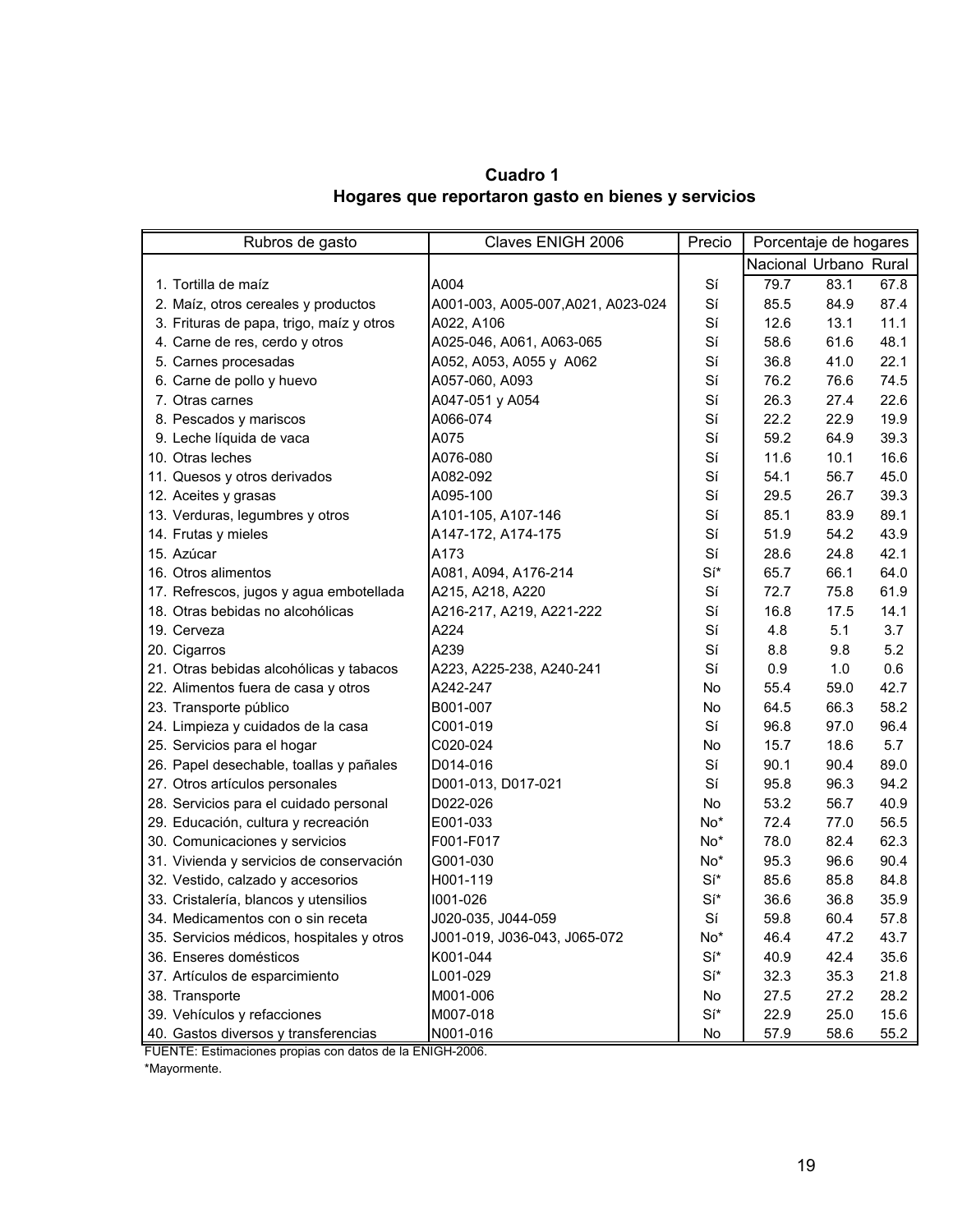| Cuadro 2                                              |  |
|-------------------------------------------------------|--|
| Gasto trimestral de los hogares en bienes y servicios |  |

|                                                       | Guadro Z |  |
|-------------------------------------------------------|----------|--|
| Gasto trimestral de los hogares en bienes y servicio: |          |  |

| (Millones de pesos de 2006) |  |
|-----------------------------|--|
|-----------------------------|--|

| Rubros de gasto                           | Gasto    |        |       | Proporción del total (%) |                  |         |
|-------------------------------------------|----------|--------|-------|--------------------------|------------------|---------|
|                                           | Nacional | Urbano | Rural | Nacional Urbano          |                  | Rural   |
| 1. Tortilla de maíz                       | 9,638    | 7,543  | 2,118 | 1.6                      | 1.4              | 2.6     |
| 2. Maíz, otros cereales y productos       | 12,711   | 10,134 | 2,606 | 2.1                      | 1.9              | 3.3     |
| 3. Frituras de papa, trigo, maíz y otros  | 530      | 445    | 86    | 0.1                      | 0.1              | 0.1     |
| 4. Carne de res, cerdo y otros            | 14,284   | 12,021 | 2,287 | 2.4                      | 2.3              | 2.9     |
| 5. Carnes procesadas                      | 3,243    | 2,898  | 349   | 0.5                      | 0.5              | 0.4     |
| 6. Carne de pollo y huevo                 | 11,944   | 9,648  | 2,322 | 2.0                      | 1.8              | 2.9     |
| 7. Otras carnes                           | 2,401    | 1,972  | 433   | 0.4                      | 0.4              | 0.5     |
| 8. Pescados y mariscos                    | 3,270    | 2,721  | 554   | 0.5                      | 0.5              | 0.7     |
| 9. Leche líquida de vaca                  | 8,307    | 7,319  | 998   | 1.4                      | 1.4              | 1.2     |
| 10. Otras leches                          | 1,801    | 1,313  | 494   | 0.3                      | 0.2              | 0.6     |
| 11. Quesos y otros derivados              | 5,937    | 5,048  | 898   | 1.0                      | 0.9              | 1.1     |
| 12. Aceites y grasas                      | 1,738    | 1,222  | 522   | 0.3                      | 0.2              | 0.6     |
| 13. Verduras, legumbres y otros           | 16,872   | 13,119 | 3,794 | 2.8                      | 2.5              | 4.8     |
| 14. Frutas y mieles                       | 5,860    | 4,980  | 889   | 1.0                      | 0.9              | 1.1     |
| 15. Azúcar                                | 1,622    | 1,042  | 587   | 0.3                      | 0.2              | 0.7     |
| 16. Otros alimentos                       | 13,999   | 12,321 | 1,695 | 2.3                      | 2.4              | 2.1     |
| 17. Refrescos, jugos y agua embotellada   | 10,909   | 9,100  | 1,828 | 1.8                      | 1.7              | 2.3     |
| 18. Otras bebidas no alcohólicas          | 815      | 694    | 122   | 0.1                      | 0.1              | 0.1     |
| 19. Cerveza                               | 1,305    | 1,063  | 245   | 0.2                      | 0.2              | 0.3     |
| 20. Cigarros                              | 1,359    | 1,186  | 175   | 0.2                      | 0.2              | 0.2     |
| 21. Otras bebidas alcohólicas y tabacos   | 621      | 596    | 25    | 0.1                      | 0.1              | $0.0\,$ |
| 22. Alimentos fuera de casa y otros       | 39,998   | 36,334 | 3,698 | 6.9                      | 7.3              | 4.7     |
| 23. Transporte público                    | 25,784   | 21,242 | 4,592 | 4.4                      | 4.1              | 5.9     |
| 24. Limpieza y cuidados de la casa        | 14,495   | 11,804 | 2,720 | 2.4                      | $2.2\phantom{0}$ | 3.4     |
| 25. Servicios para el hogar               | 10,294   | 9,611  | 688   | 1.7                      | 1.8              | 0.8     |
| 26. Papel desechable, toallas y pañales   | 7,196    | 6,044  | 1,164 | 1.2                      | 1.1              | 1.4     |
| 27. Otros artículos personales            | 17,130   | 14,685 | 2,470 | 2.8                      | 2.8              | 3.1     |
| 28. Servicios para el cuidado personal    | 3,710    | 3,371  | 342   | 0.6                      | 0.6              | 0.4     |
| 29. Educación, cultura y recreación       | 68,851   | 61,152 | 7,775 | 12.6                     | 12.9             | 10.5    |
| 30. Comunicaciones y servicios            | 54,211   | 48,687 | 5,577 | 9.6                      | 10.0             | 7.3     |
| 31. Vivienda y servicios de conservación  | 56,637   | 51,419 | 5,267 | 10.1                     | 10.7             | 6.9     |
| 32. Vestido, calzado y accesorios         | 38,564   | 33,212 | 5,408 | 6.7                      | 6.6              | 7.1     |
| 33. Cristalería, blancos y utensilios     | 3,781    | 3,230  | 557   | 0.6                      | 0.6              | 0.7     |
| 34. Medicamentos con o sin receta         | 6,695    | 5,425  | 1,284 | 1.1                      | 1.0              | 1.6     |
| 35. Servicios médicos, hospitales y otros | 16,138   | 13,429 | 2,738 | 2.7                      | 2.6              | 3.4     |
| 36. Enseres domésticos                    | 19,107   | 15,744 | 3,399 | 3.2                      | 3.0              | 4.3     |
| 37. Artículos de esparcimiento            | 6,539    | 5,955  | 589   | 1.1                      | 1.1              | 0.7     |
| 38. Transporte                            | 5,708    | 4,874  | 843   | 0.9                      | 0.9              | 1.0     |
| 39. Vehículos y refacciones               | 23,546   | 21,479 | 2,087 | 4.0                      | 4.2              | 2.6     |
| 40. Gastos diversos y transferencias      | 35,938   | 31,848 | 4,131 | 6.2                      | 6.3              | 5.3     |

FUENTE: Estimaciones propias con datos de la ENIGH-2006.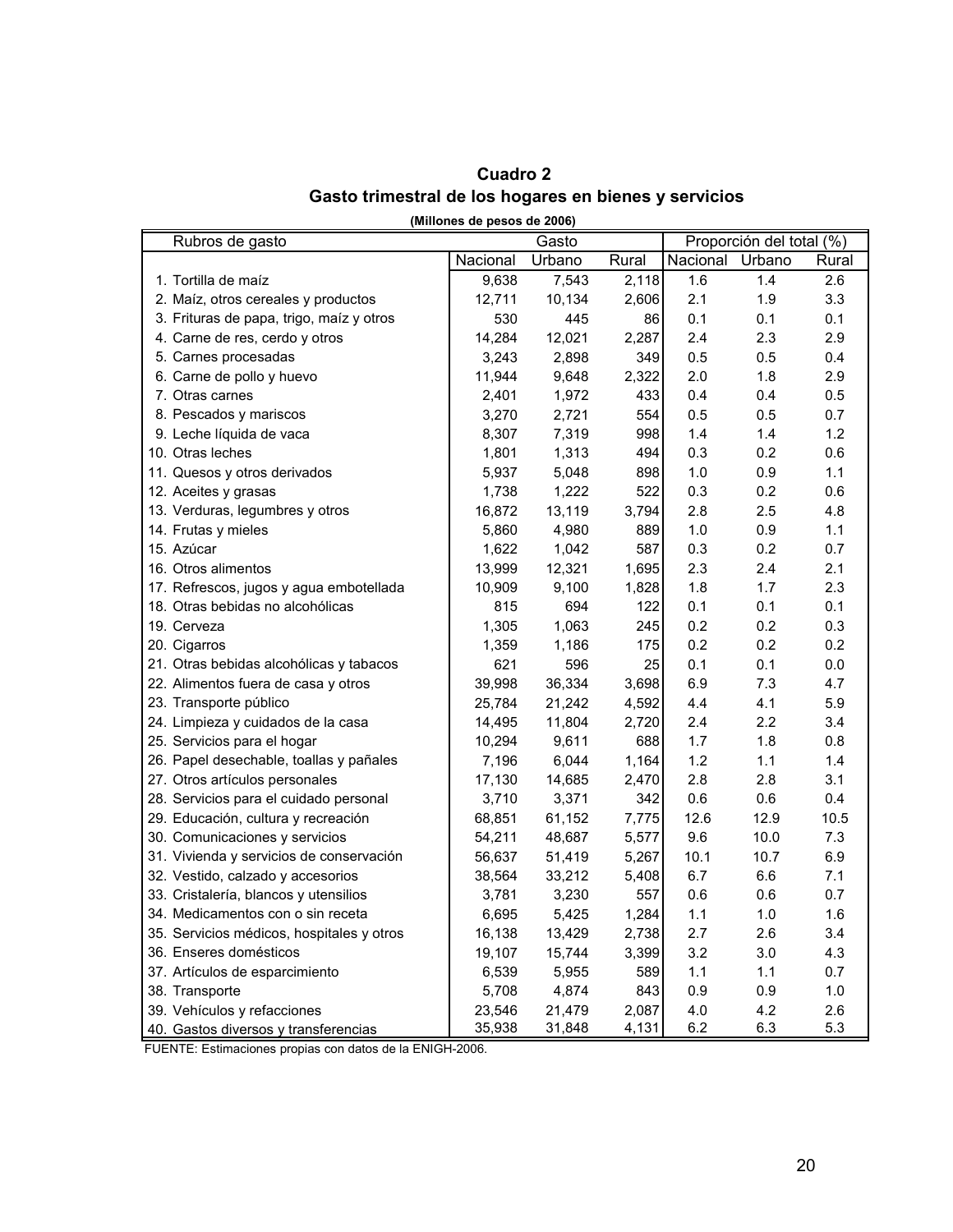total que dedican las familias mexicanas a los rubros de educación y comunicaciones. Desgraciadamente la ENIGH no reporta valores unitarios para el caso de servicios, por lo que esos rubros no son estudiados aquí. $6$ 

Vale la pena contrastar nuestra clasificación empleada en los Cuadros 1 y 2 con la sectorial hecha por la Comisión Federal de Competencia. Ésta se conforma de cuatro grupos (CFC, 2007):

- Sector de servicios financieros: bancos; corretaje; seguros y pensiones; afores; arrendamiento y factoraje; mixtas; créditos; y grupos financieros.
- Sector de telecomunicaciones y medios electrónicos: enlaces punto-punto; servicios satelitales; telefonía fija; telefonía móvil; radiolocalización y recuperación de vehículos; radiodifusión; internet; televisión abierta; y televisión restringida.
- Sector de servicios de infraestructura: transporte aéreo; gas natural; puertos y transporte marítimo; y transporte ferroviario.
- Sector de bienes de consumo y otros servicios: agropecuario y agrícola; alimentos; alquiler de inmuebles; bebidas; comercio; construcción; correos y mensajería; electricidad; entretenimiento y esparcimiento; farmacéuticos; gas LP; hoteles; maquinaria y equipo; metalurgia; minería; otras industrias manufactureras; otras sustancias químicas y derivados del petróleo; papel, productos de papel y empresas editoriales; partes y accesorios para automóviles; productos metálicos; productos no metálicos; productos plásticos; restaurantes; servicios diversos; servicios profesionales y personales; siderurgia; textiles; transporte terrestre; y vidrio.

Como puede observarse tras comparar las dos clasificaciones, hay entre ellas dos diferencias de sustancia. Por un lado, al considerar no solamente el consumo final por parte de los hogares, sino también los insumos de las empresas, la clasificación de la CFC es mucho más variada. Por el otro, como era quizás también de esperarse, el detalle en la descripción de los bienes de consumo es mayor en el Cuadro 1, con la

entica<br><sup>6</sup> Aunque lo son bajo el enfoque indirecto delineado en el pie de página anterior.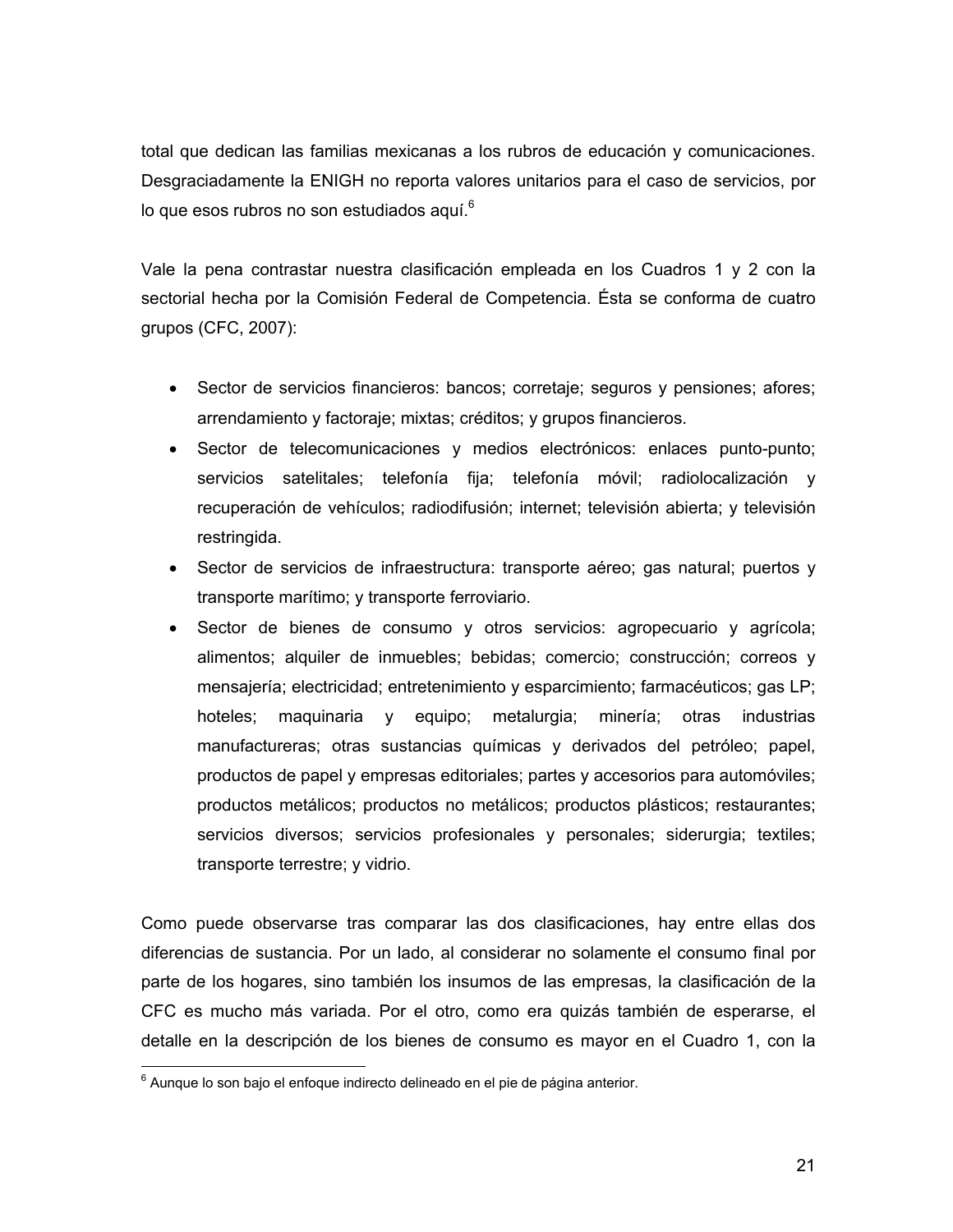salvedad de que la ENIGH carece del detalle de la clasificación hecha por la CFC en el caso de los sectores de servicios financieros, de telecomunicaciones y de medios electrónicos.

Los bienes y servicios sobre los que de manera explícita la Comisión Federal de Competencia muestra un interés en particular, debido al posible poder de mercado de los oferentes, son diecisiete (CFC, 2008). Estos pueden dividirse en tres grupos. El primero lo constituyen aquéllos para los cuales existen precios unitarios en la ENIGH. Respetando la denominación en CFC (2008), tales bienes son (los números en paréntesis corresponden a los rubros correspondientes en los cuadros anteriores): maíz y tortilla (1 y 2); huevo y carne de pollo (6); leche (9); bebidas carbonatadas (parte de 17); cerveza (19); y medicamentos (34).

El segundo grupo lo constituye el único caso que está en una zona gris, pues aunque la ENIGH no registra sus precios unitarios, éstos podrían imputarse de una manera indirecta y aproximada: 29) educación (se imputaría el precio dividiendo el gasto entre los miembros en edad de estudiar). Finalmente, el tercer grupo corresponde a los bienes y servicios para los cuales no puede adjudicarse un precio unitario: 25) y 39) energía; 30) telecomunicaciones; 38) transporte de carga; 38) transporte foráneo de pasajeros; 24), 25) y 27), 28) cuidado personal y del hogar (para el 24 y 27 sí habría precios); financiamiento a PYMES; seguros y fianzas; servicios bancarios al menudeo; y pensiones.

### *Los bienes de consumo a estudiarse*

Los bienes que fueron finalmente elegidos son muy similares a los del primer grupo ya citado, para los cuales no hay sólo interés por parte de la Comisión Federal de Competencia sino que también se registran los gastos y los valores unitarios en la ENIGH. Hubieron algunos cambios, sin embargo: en el caso del maíz y la tortilla, tras un análisis de la demanda de los bienes se concluyó que era incorrecto tratarlos como un bien compuesto, pues la tortilla es básicamente consumida por toda la población, mas no el maíz (ni la masa). Es por ello que se decidió estudiar el consumo de tortilla de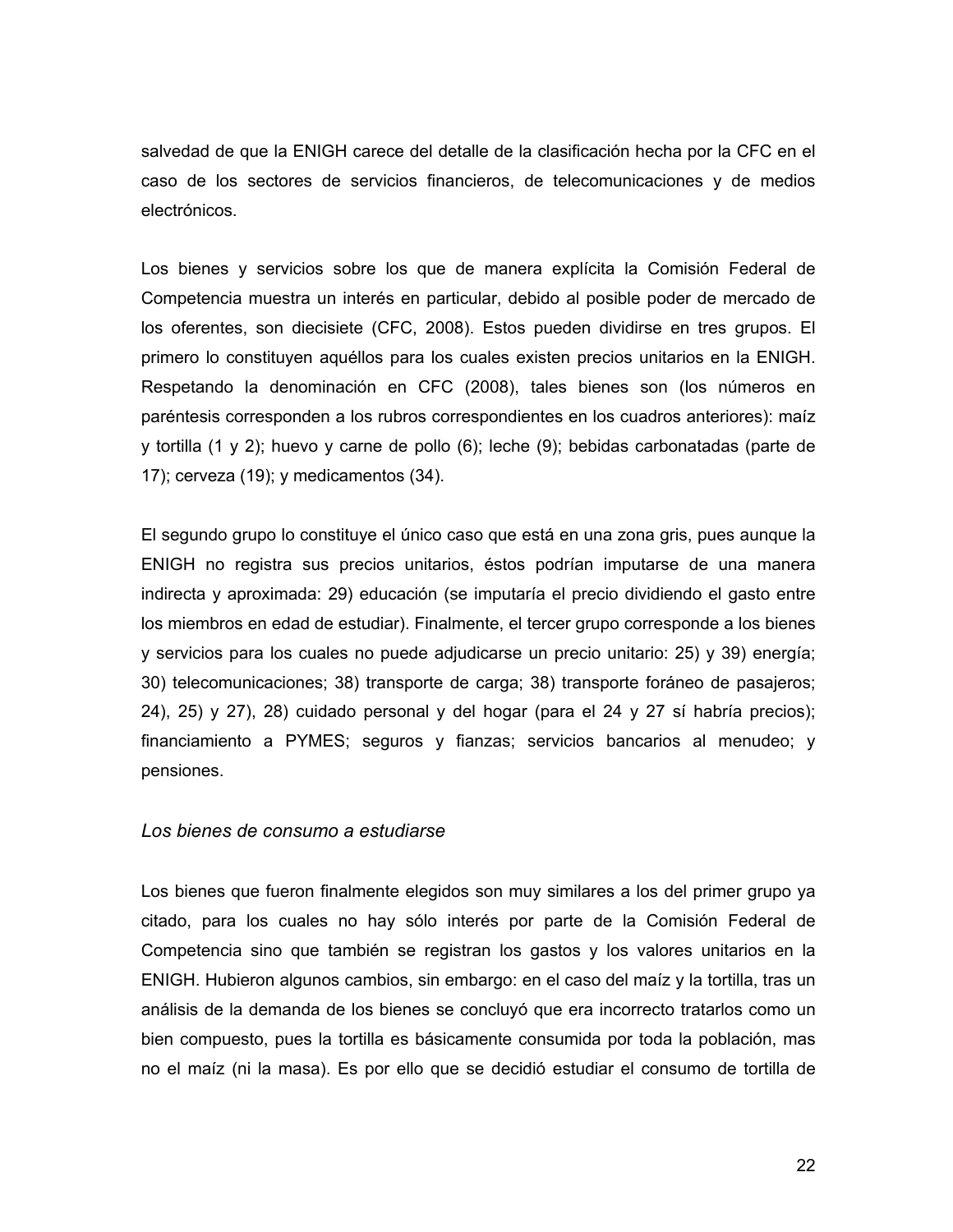maíz por sí mismo. De manera contraria, en el caso de los refrescos (bebidas carbonatadas), dada la diversificación de su producción que están últimamente haciendo las mayores empresas en ese mercado, se decidió incluir otros componentes: jugos y agua embotellada. Además, a los seis productos del primer grupo se sumó también el de carnes procesadas, dado que hay un alto grado de concentración en ese mercado. En suma, los bienes seleccionados de manera definitiva, en su mayoría bienes compuestos, son los siete siguientes (en paréntesis se presentan los rubros individuales de acuerdo con la clasificación en la ENIGH 2006):

- Tortilla de maíz (A004).
- Carnes procesadas, las cuales constan de jamón, mortadela, queso de puerco, salami, tocino, salchicha (A052-055) y carnes procesadas de aves (A062).
- Pollo y huevo, incluyendo pierna, muslo y pechuga (con o sin hueso), pollo entero, vísceras (A057-060) y huevo de gallina (A093).
- Leche de vaca, líquida pasteurizada, deslactosada, descremada, entera, *light*, saborizada, semidescremada, etcétera (A075).
- Refrescos, jugos y agua, entendiéndose aquí por ello los refrescos de cola o de sabores (A220), los jugos y néctares envasados (A218) y el agua natural embotellada (A215).
- Cerveza en botella, lata o barril (A224).
- Medicamentos, sean éstos comprados con o sin receta (J020-035, J044-059).

Como complemento a la información que ya se tiene sobre esos siete rubros en los Cuadros 1 y 2, los Cuadros 3a y 3b presentan la información correspondiente para cada una de las 32 entidades federativas. Debe hacerse notar que dado que las ENIGH no son en general representativas a nivel estado, los estimados en dichos cuadros tienen una varianza mayor que la del resto. No obstante, los cuadros muestran que existe una gran variedad de consumo entre los diferentes estados de la República Mexicana. Por ejemplo, mientras que en Colima el 79% de los hogares reportan la compra de leche, en Chiapas este porcentaje se reduce al 27%. De manera contrastante también, la compra de pollo y huevo en Chihuahua es comparativamente baja (pues se prefiere más la carne de res), mientras que en Chiapas el número de hogares que compran pollo o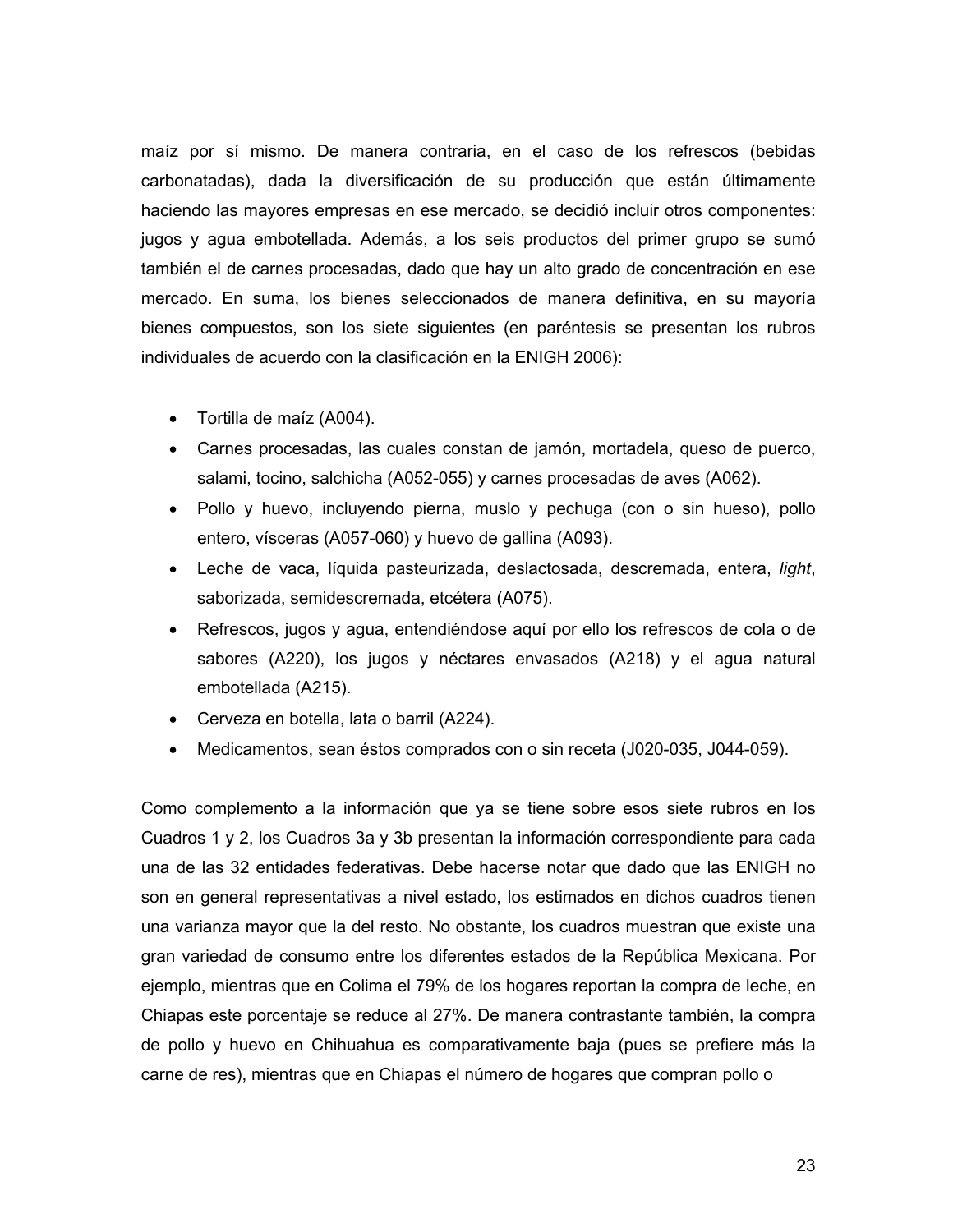| (Porcentajes)       |             |       |                         |       |                  |       |          |       |
|---------------------|-------------|-------|-------------------------|-------|------------------|-------|----------|-------|
|                     | 1. Tortilla |       | 2. Carnes<br>procesadas |       | 3. Pollo y huevo |       | 4. Leche |       |
|                     | Hogares     | Part. | Hogares                 | Part. | Hogares          | Part. | Hogares  | Part. |
| Nacional            | 79.7        | 20.0  | 36.8                    | 5.5   | 76.2             | 23.8  | 59.2     | 14.8  |
| Urbano              | 83.1        | 20.6  | 41.0                    | 6.3   | 76.6             | 21.4  | 64.9     | 16.6  |
| Rural               | 67.8        | 19.9  | 22.1                    | 3.6   | 74.5             | 29.7  | 39.3     | 10.1  |
| <b>Entidad</b>      |             |       |                         |       |                  |       |          |       |
| Aguascalientes      | 88.3        | 24.2  | 44.8                    | 4.8   | 70.9             | 13.2  | 73.3     | 19.4  |
| Baja California     | 84.0        | 18.6  | 35.9                    | 7.1   | 66.5             | 16.8  | 77.2     | 21.6  |
| Baja California Sur | 73.2        | 12.1  | 42.1                    | 8.3   | 58.3             | 15.2  | 67.4     | 21.8  |
| Campeche            | 79.9        | 20.8  | 39.7                    | 4.6   | 75.3             | 29.1  | 29.2     | 4.3   |
| Coahuila            | 80.5        | 18.0  | 36.8                    | 6.9   | 65.5             | 16.5  | 63.4     | 15.5  |
| Colima              | 85.9        | 23.3  | 38.8                    | 4.7   | 76.4             | 14.4  | 79.1     | 21.6  |
| Chiapas             | 75.2        | 24.0  | 16.6                    | 2.6   | 85.5             | 40.2  | 13.9     | 2.4   |
| Chihuahua           | 79.0        | 16.2  | 35.3                    | 6.4   | 55.8             | 14.4  | 77.8     | 22.4  |
| Distrito Federal    | 78.4        | 14.8  | 49.6                    | 8.7   | 81.0             | 26.9  | 71.5     | 19.1  |
| Durango             | 80.4        | 20.8  | 30.9                    | 4.8   | 67.0             | 15.0  | 70.5     | 22.7  |
| Guanajuato          | 83.5        | 23.5  | 39.8                    | 6.4   | 72.8             | 18.7  | 58.7     | 16.8  |
| Guerrero            | 75.9        | 16.9  | 16.8                    | 2.0   | 82.3             | 34.3  | 59.8     | 9.8   |
| Hidalgo             | 63.9        | 17.2  | 29.1                    | 3.8   | 78.9             | 32.7  | 59.6     | 16.4  |
| Jalisco             | 80.2        | 19.1  | 42.7                    | 5.1   | 73.5             | 15.1  | 77.6     | 19.3  |
| México              | 87.9        | 19.5  | 49.1                    | 6.7   | 86.5             | 31.1  | 70.3     | 17.4  |
| Michoacán           | 81.8        | 22.1  | 30.9                    | 4.4   | 77.2             | 21.1  | 50.2     | 13.7  |
| Morelos             | 88.1        | 26.1  | 36.2                    | 5.8   | 78.5             | 23.3  | 57.5     | 16.6  |
| Nayarit             | 80.6        | 17.8  | 38.3                    | 4.6   | 72.3             | 17.2  | 76.2     | 20.2  |
| Nuevo León          | 81.5        | 18.5  | 36.8                    | 5.7   | 64.8             | 16.4  | 69.1     | 15.2  |
| Oaxaca              | 63.9        | 22.3  | 15.4                    | 2.2   | 81.0             | 40.4  | 27.5     | 6.4   |
| Puebla              | 76.0        | 19.3  | 37.3                    | 4.8   | 85.9             | 32.7  | 37.7     | 10.4  |
| Querétaro           | 80.7        | 20.5  | 45.1                    | 6.6   | 78.4             | 18.5  | 67.7     | 19.3  |
| Quintana Roo        | 73.1        | 17.0  | 32.0                    | 4.3   | 72.5             | 26.8  | 35.6     | 6.7   |
| San Luis Potosí     | 81.4        | 15.7  | 34.0                    | 4.2   | 73.7             | 23.5  | 66.0     | 18.3  |
| Sinaloa             | 79.1        | 21.3  | 39.2                    | 6.2   | 64.1             | 15.5  | 64.2     | 16.0  |
| Sonora              | 65.3        | 14.5  | 43.9                    | 8.7   | 65.7             | 16.6  | 69.5     | 19.2  |
| Tabasco             | 75.3        | 18.0  | 20.3                    | 5.0   | 78.5             | 36.7  | 33.1     | 7.2   |
| Tamaulipas          | 85.4        | 24.1  | 35.8                    | 5.2   | 64.4             | 15.0  | 69.1     | 13.5  |
| Tlaxcala            | 90.9        | 30.3  | 47.1                    | 6.0   | 89.7             | 33.8  | 30.1     | 10.8  |
| Veracruz            | 76.5        | 20.1  | 26.8                    | 4.2   | 78.3             | 27.8  | 46.0     | 10.6  |
| Yucatán             | 78.1        | 16.8  | 35.8                    | 4.7   | 75.3             | 23.5  | 26.1     | 5.7   |
| Zacatecas           | 86.7        | 25.2  | 30.1                    | 4.3   | 71.2             | 16.0  | 60.6     | 19.3  |

# **Cuadro 3a Hogares que reportaron gasto y participación de éste en el total**

Fuente: Estimaciones propias con datos de la ENIGH-2006.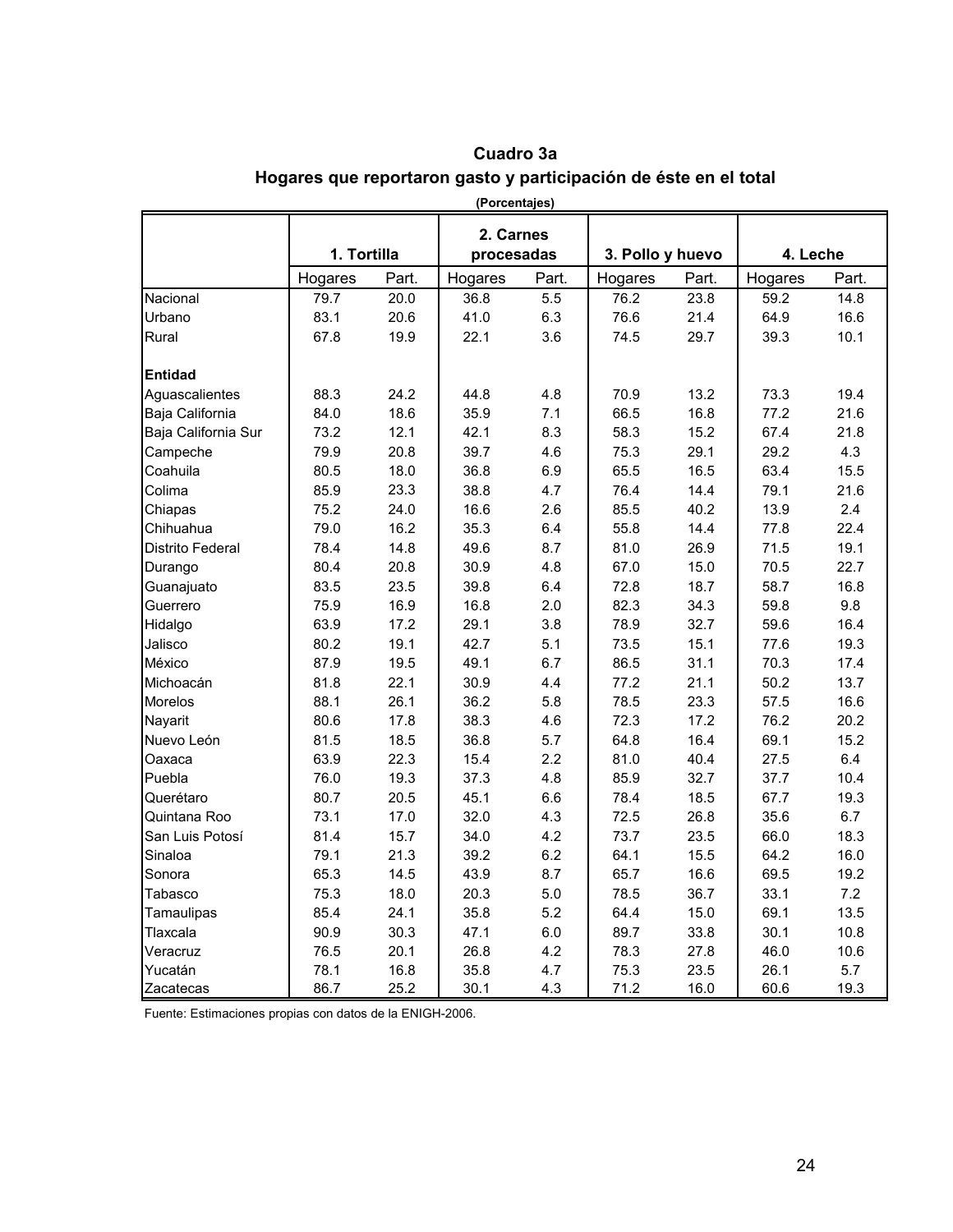|                     | 5. Refrescos, |       |            |       |                 |       |
|---------------------|---------------|-------|------------|-------|-----------------|-------|
|                     | jugos y agua  |       | 6. Cerveza |       | 7. Medicamentos |       |
|                     | Hogares       | Part. | Hogares    | Part. | Hogares         | Part. |
| Nacional            | 72.7          | 22.2  | 4.8        | 1.6   | 59.8            | 12.1  |
| Urbano              | 75.8          | 22.3  | 5.1        | 1.6   | 60.4            | 11.3  |
| Rural               | 61.9          | 22.1  | 3.7        | 1.4   | 57.8            | 13.1  |
| <b>Entidad</b>      |               |       |            |       |                 |       |
| Aguascalientes      | 88.2          | 24.5  | 9.8        | 2.3   | 69.4            | 11.6  |
| Baja California     | 85.7          | 23.7  | 8.1        | 4.6   | 46.6            | 7.6   |
| Baja California Sur | 80.2          | 25.5  | 7.6        | 2.9   | 49.9            | 14.3  |
| Campeche            | 81.6          | 27.2  | 2.6        | 1.3   | 57.2            | 12.7  |
| Coahuila            | 82.7          | 30.6  | 5.8        | 2.5   | 53.2            | 9.9   |
| Colima              | 84.6          | 23.9  | 7.7        | 3.0   | 54.4            | 9.1   |
| Chiapas             | 56.4          | 15.5  | 2.1        | 0.4   | 63.3            | 14.9  |
| Chihuahua           | 75.8          | 26.7  | 9.1        | 2.9   | 58.7            | 11.0  |
| Distrito Federal    | 67.7          | 16.2  | 2.2        | 0.6   | 62.9            | 13.7  |
| Durango             | 74.8          | 23.4  | 6.7        | 2.9   | 51.6            | 10.4  |
| Guanajuato          | 75.7          | 23.0  | 4.1        | 1.0   | 61.0            | 10.7  |
| Guerrero            | 77.6          | 25.6  | 1.6        | 0.5   | 62.3            | 10.8  |
| Hidalgo             | 63.3          | 16.0  | 4.8        | 1.3   | 55.2            | 12.6  |
| Jalisco             | 84.9          | 24.0  | 8.2        | 2.3   | 69.0            | 15.1  |
| México              | 62.5          | 13.7  | 2.1        | 0.5   | 61.0            | 10.9  |
| Michoacán           | 79.2          | 21.8  | 7.5        | 2.1   | 69.5            | 14.9  |
| <b>Morelos</b>      | 64.5          | 16.5  | 2.2        | 0.5   | 61.7            | 11.2  |
| Nayarit             | 79.7          | 23.7  | 6.6        | 2.2   | 60.5            | 14.4  |
| Nuevo León          | 82.3          | 28.4  | 11.4       | 4.6   | 49.7            | 11.2  |
| Oaxaca              | 59.8          | 17.1  | 2.5        | 0.4   | 44.8            | 11.2  |
| Puebla              | 62.6          | 15.7  | 4.9        | 1.1   | 70.6            | 16.0  |
| Querétaro           | 79.1          | 22.8  | 5.3        | 1.8   | 66.8            | 10.5  |
| Quintana Roo        | 80.3          | 30.0  | 3.1        | 2.3   | 63.4            | 12.9  |
| San Luis Potosí     | 81.1          | 24.6  | 6.2        | 1.6   | 57.5            | 12.1  |
| Sinaloa             | 83.2          | 27.5  | 4.5        | 1.6   | 55.0            | 11.9  |
| Sonora              | 81.3          | 27.5  | 7.1        | 3.7   | 42.6            | 9.8   |
| Tabasco             | 59.4          | 20.9  | 2.1        | 0.8   | 48.0            | 11.5  |
| Tamaulipas          | 85.5          | 30.4  | 6.7        | 2.1   | 56.3            | 9.7   |
| Tlaxcala            | 45.8          | 11.0  | 1.3        | 0.5   | 43.9            | 7.6   |
| Veracruz            | 70.5          | 22.0  | 2.0        | 0.6   | 65.5            | 14.8  |
| Yucatán             | 87.6          | 34.5  | 8.7        | 2.4   | 65.3            | 12.5  |
| Zacatecas           | 74.6          | 20.7  | 4.5        | 1.3   | 53.9            | 13.2  |

# **Cuadro 3b Hogares que reportaron gasto y participación de éste en el total (Porcentajes)**

Fuente: Estimaciones propias con datos de la ENIGH-2006.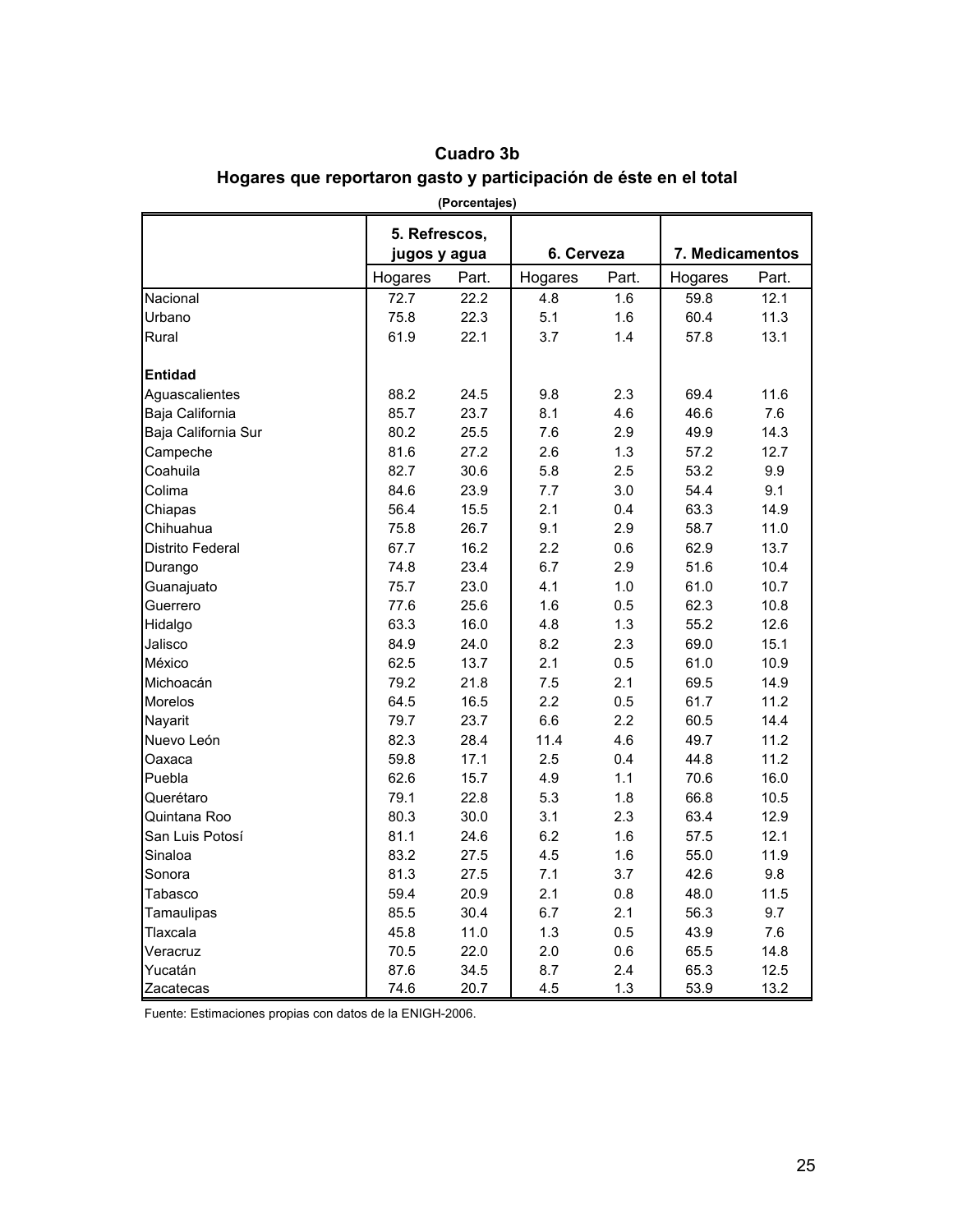huevo es alto (86%). Estos dos ejemplos ilustran muy claramente la razón por la que este trabajo no solamente estudia los efectos distributivos de los monopolios u oligopolios, sino también los efectos regionales.

En la lista de los bienes que acabamos de dar es notorio que cuatro de ellos son compuestos. Para poder tratarlos como un producto único agregamos los gastos hechos en cada uno de los componentes y luego utilizamos el índice de Stone para construir el valor unitario agregado. Más formalmente, para cada hogar *h*, la proporción del gasto en el bien compuesto *G* puede encontrarse de manera directa sumando las proporciones de los gastos individuales en los bienes *g* que lo componen, y si denotamos por *xgh* esos gastos, entonces el logaritmo natural del valor unitario del bien compuesto se puede calcular de la siguiente manera:

(16) 
$$
\ln V_{\text{G}h} = \sum_{g \in G} \left( X_{gh} / \sum_{b \in G} X_{bh} \right) \ln V_{gh}.
$$

Una vez determinados los bienes, para poder estimar el sistema de demanda correspondiente se requiere listar las otras variables independientes que se presume que pueden explicar las variaciones en consumo que se dan entre un hogar y otro. En este trabajo se consideran para ese fin las siguientes variables socio-demográficas:

- Edad del jefe del hogar.
- Años de educación formal del jefe del hogar.
- Número de habitantes en el hogar (en logaritmos siguiendo a Deaton, 1997).
- Proporción de hombres menores de 12 años de edad en el hogar.
- Proporción de hombres mayores de 12 años y menores de 25 años en el hogar.
- Proporción de hombres mayores de 25 años y menores de 45 años.
- Proporción de hombres mayores de 45 años y menores de 65 años.
- Proporción de hombres mayores de 65 años. (Grupo de control, por lo que no se usa en las regresiones).
- Proporción de mujeres menores de 12 años de edad.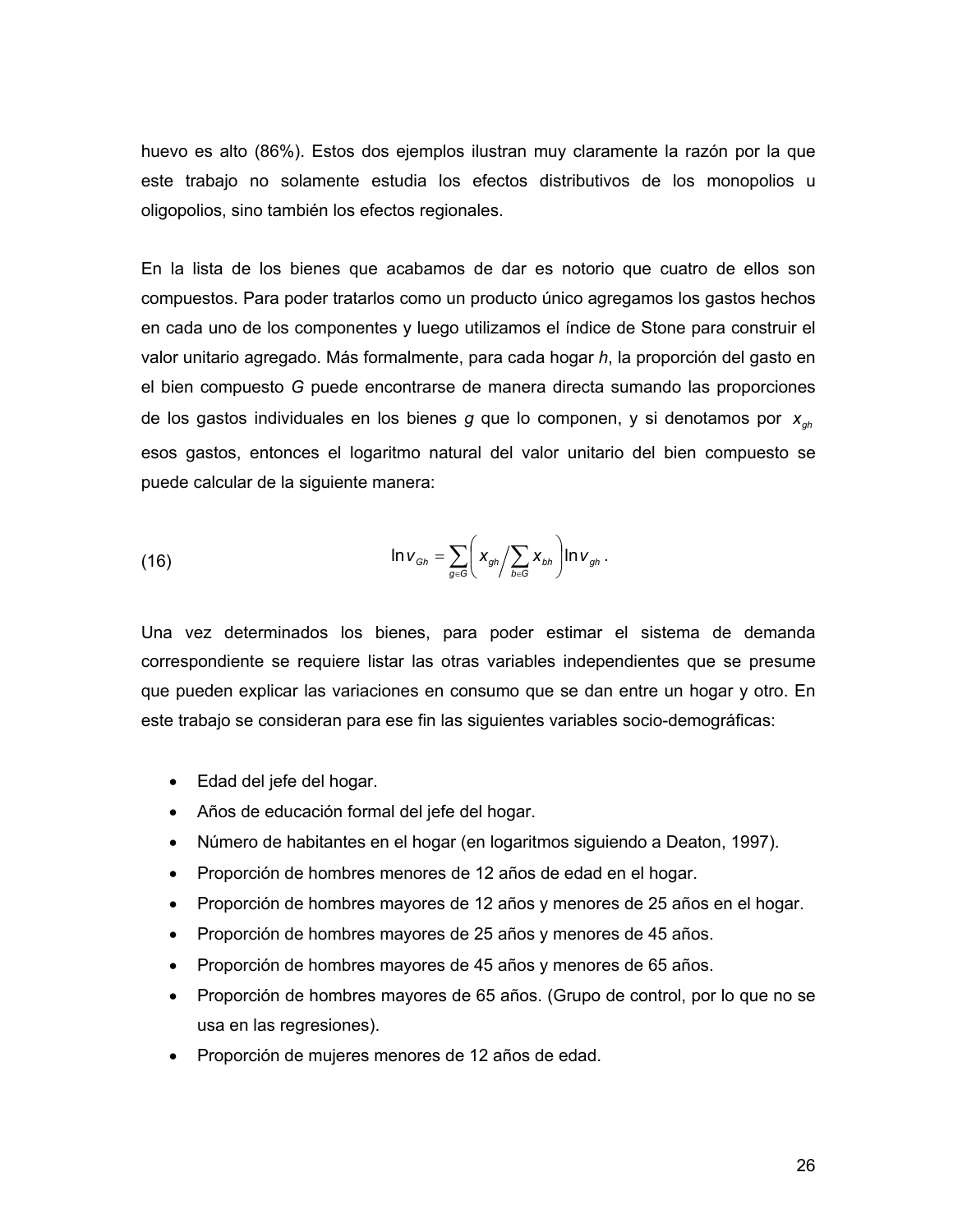- Proporción de mujeres mayores de 12 años y menores de 25 años.
- Proporción de mujeres mayores de 25 años y menores de 45 años.
- Proporción de mujeres mayores de 45 años y menores de 65 años.
- Proporción de mujeres mayores de 65 años. (Grupo de control, por lo que no se usa en las regresiones).
- Dicotómica para hogares en Baja California, Baja California Sur, Coahuila, Chihuahua, Durango, Nuevo León, Sinaloa, Sonora y Tamaulipas.
- Dicotómica para hogares en Aguascalientes, Colima, Guanajuato, Jalisco, Nayarit, San Luis Potosí y Zacatecas.
- Dicotómica para hogares en Campeche, Chiapas, Guerrero, Oaxaca, Tabasco, Quintana Roo y Yucatán.
- Dicotómica para hogares en Distrito Federal, Hidalgo, México, Michoacán, Morelos, Puebla, Querétaro, Tlaxcala y Veracruz. (Grupo de control, por lo que no se usa en las regresiones).

Así pues, para cada una de las siete mercancías hay dos variables dependientes, el gasto relativo en ella y su valor unitario, y quince independientes (además de los precios no observados): el logaritmo del gasto total y las catorce socio-demográficas (quitando tres de control). La siguiente sección presenta el modelo econométrico que las interrelaciona.

## **III. Precio y calidad: Una distinción fundamental**

Dado que todas las ENIGH en México son transversales y no longitudinales, es muy importante resistir la tentación de adjudicar la variación del precio de un bien (es decir, el cambio en el precio reportado de un hogar a otro) a diferentes poderes de mercado de los oferentes respectivos. Esto es así porque, como bien arguye Deaton (1987, 1988, 1990 y 1997) y, mucho antes que él, Houthakker (1952-1953) y Theil (1952-1953), estas variaciones pueden también ser debidas a cambios en la calidad de los bienes comprados. Por ejemplo, dos hogares pueden reportar al encuestador la compra de un kilo de carne de res, pero en un caso pudo haber sido un corte caro y en el otro uno barato. Así pues, el precio unitario reportado de manera directa o indirecta en la ENIGH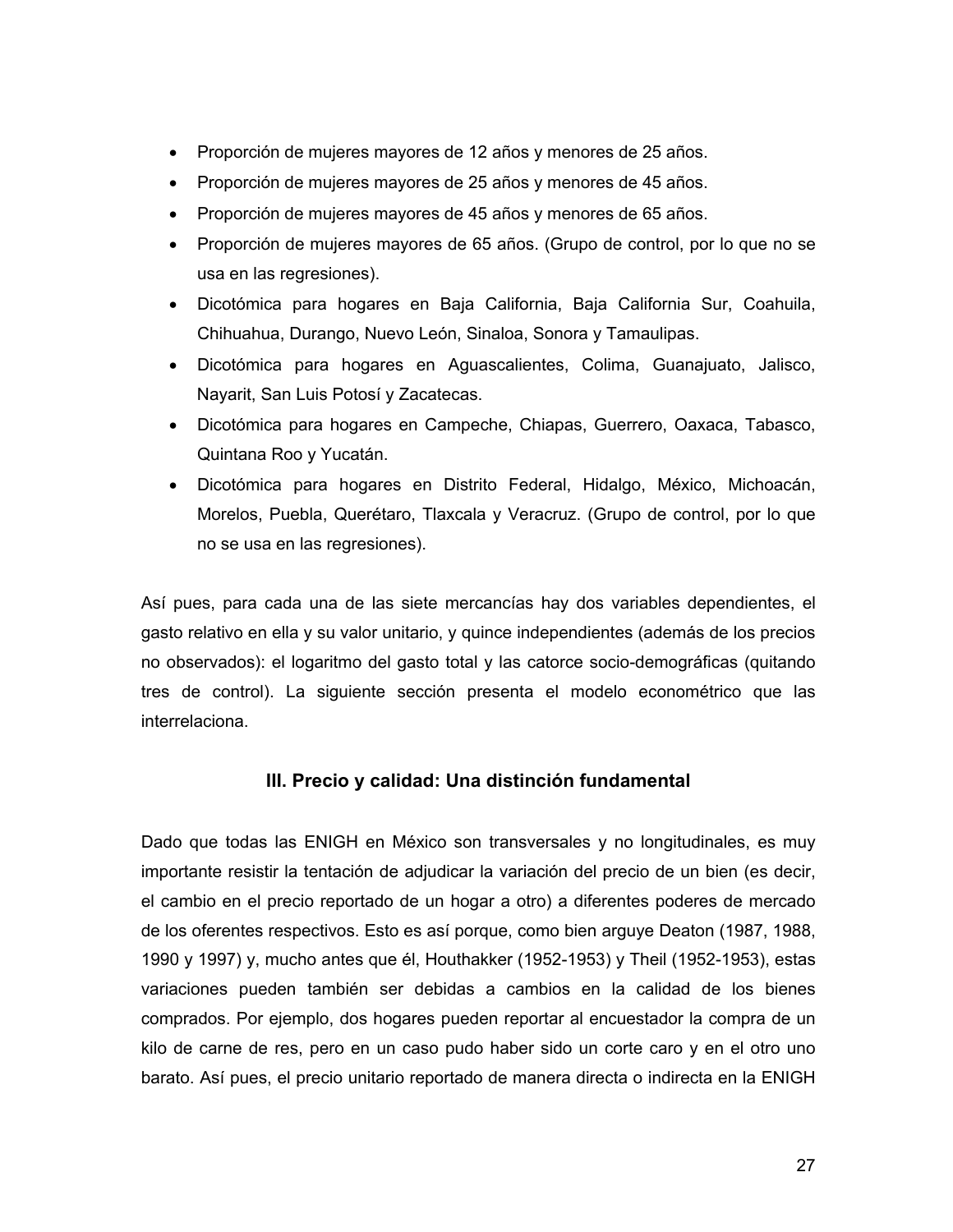debe ser visto más bien como un valor unitario que representa no solamente el costo sino también la calidad del artículo

Debido a lo anterior un procedimiento más robusto para estimar el comportamiento de consumo de los hogares es a través del modelo de variaciones espaciales de Deaton en el que se controla por ese efecto-calidad. A continuación se presenta una versión muy simplificada de ese modelo, dejando para el Apéndice la descripción más completa y los detalles más técnicos del modelo de Deaton. Para simplificar la exposición supondremos en lo que sigue que la demanda de un determinado bien no está influida por los precios de los otros bienes, sino sólo por el suyo propio, y que la demanda tampoco está influida por las características socio-demográficas del hogar (en el Apéndice se generaliza el modelo y se dejan a un lado esas dos suposiciones extremas).

Las siguientes dos ecuaciones establecen interrelaciones entre la demanda de ese bien, el ingreso del hogar, el precio y la calidad:

(17) 
$$
W_{hc} = \alpha^0 + \beta^0 \ln X_{hc} + \theta \ln \pi_c + f_c + u_{hc}^0
$$

(18) 
$$
\ln v_{hc} = \alpha^1 + \beta^1 \ln x_{hc} + \psi \ln \pi_c + u_{hc}^1
$$

(donde ln representa el logaritmo natural). En estas ecuaciones los subíndices *h* y *c* corresponden al hogar *h* y el conglomerado (*cluster*) *c*. Una hipótesis clave es que todos los hogares en una localidad (en este caso el conglomerado) enfrentan el mismo precio *π<sup>c</sup>* , pero que éste puede variar de localidad en localidad. Más tarde volveremos a este punto, pero por el momento definimos el resto de las variables como sigue: *whc* es la proporción del gasto en el bien respecto al gasto total del hogar *h* localizado en el conglomerado *c*;  $x_{hc}$  es justo ese gasto total;  $f_c$  es un efecto fijo que es particular a la venta del bien en *c*; *v hc* es el valor unitario del bien de acuerdo con el consumo del hogar *h* localizado en *c* (dicho valor unitario pudo haber sido reportado directamente en la ENIGH, o indirectamente, tras dividir el gasto por la cantidad adquirida de ese bien); y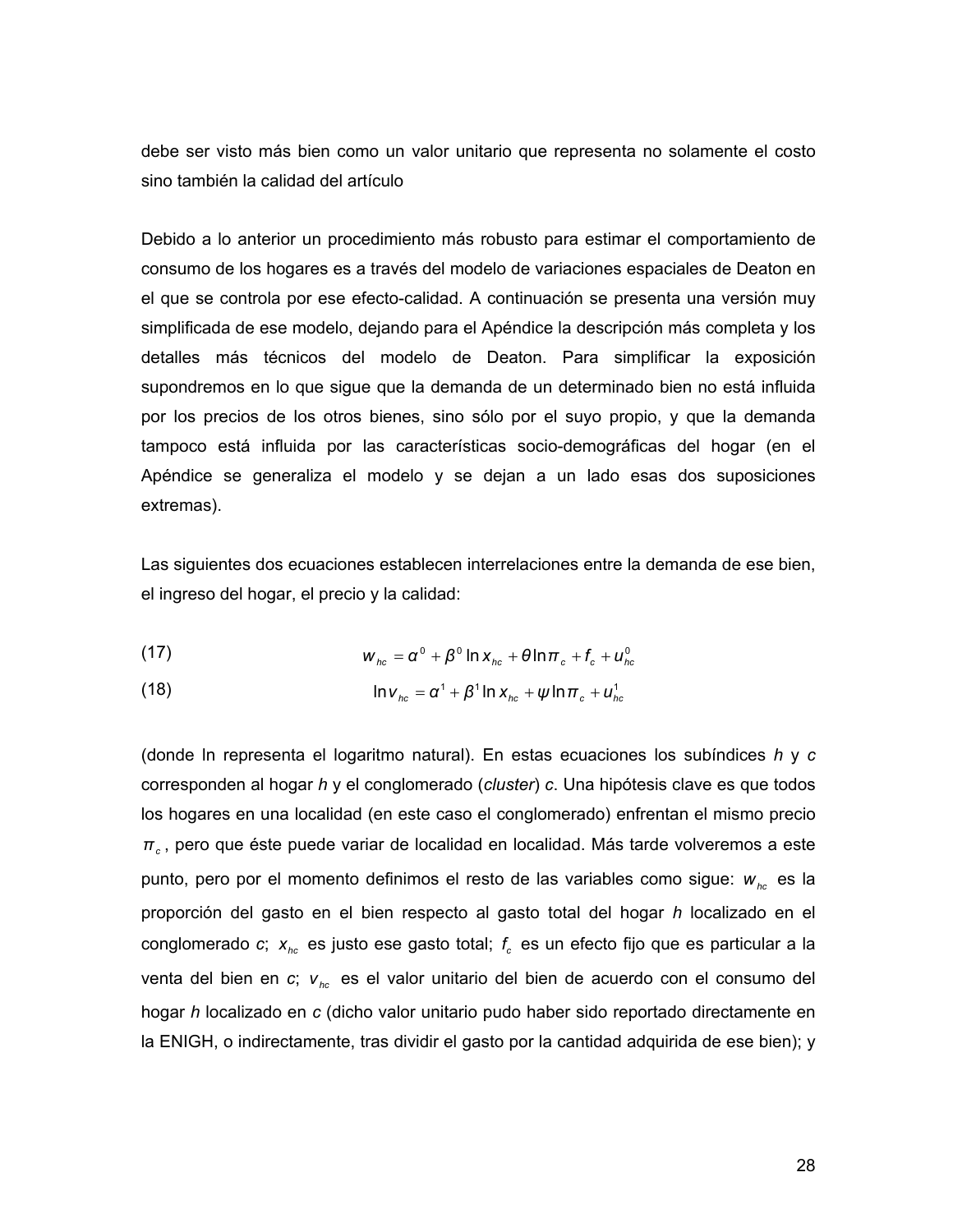los residuos estocásticos,  $u_{bc}^0$  y  $u_{bc}^1$ , resultan de posibles errores de medición, son homocedásticos, pero pueden, dado un mismo hogar, estar correlacionados entre sí.

La ecuación (17) establece que, para cada hogar en una localidad dada, la proporción del gasto en ese bien respecto al gasto total de consumo depende del ingreso del hogar y el precio en la localidad (ambos en logaritmos), así como de un efecto fijo intrínseco al conglomerado. Excepto por esta última variable, la ecuación (17) podría parecer a primera vista una versión muy simplificada de una de las ecuaciones en el sistema de demanda AID de Deaton y Muellbauer (1980), pero, como se explica en el Apéndice, esto no es tal. El modelo espacial de Deaton debe ser visto como una manera de estimar las elasticidades precio e ingreso de manera indirecta, pero nada más. Estos resultados pueden ser muy útiles para el caso que nos ocupa aquí, así como para otras aplicaciones para la economía mexicana en contextos diferentes (Calderón 2002 y Valero Gil 2006); pero cuando se requiere estimar la estructura entera de un sistema de demanda (como en Urzúa, 2001 y 2005, para el caso mexicano) el modelo de Deaton no es útil.

Una segunda advertencia que vale la pena hacer es que no parecería factible enriquecer el modelo de Deaton con formas funcionales no lineales, permitiendo, por ejemplo, curvas de Engel cuadráticas como sugieren Banks et al. (1997). Para poder estimar una elasticidad precio, sin tener a la mano observaciones de los propios precios, se requiere crear un sistema diseñado casi como un reloj, y el reloj de Deaton no parece que se pueda modificar tan fácilmente.

Para poder explicar la ingeniosa manera como Deaton resuelve el problema de que se tiene información sobre los valores unitarios mas no sobre los precios de los bienes demandados, establezcamos primero una suposición importante, llamada por su autor la teoría de la separación de la calidad: Para cualquier bien *G*, el gasto que se realiza al comprarlo se supone que es el producto de su cantidad, su precio y su calidad, de tal manera que el logaritmo del gasto puede ser descompuesto en tres sumandos: los logaritmos de la cantidad, del precio y de la calidad. Esta descomposición log-lineal allana el camino para poder usar el modelo econométrico lineal dado en (17)-(18).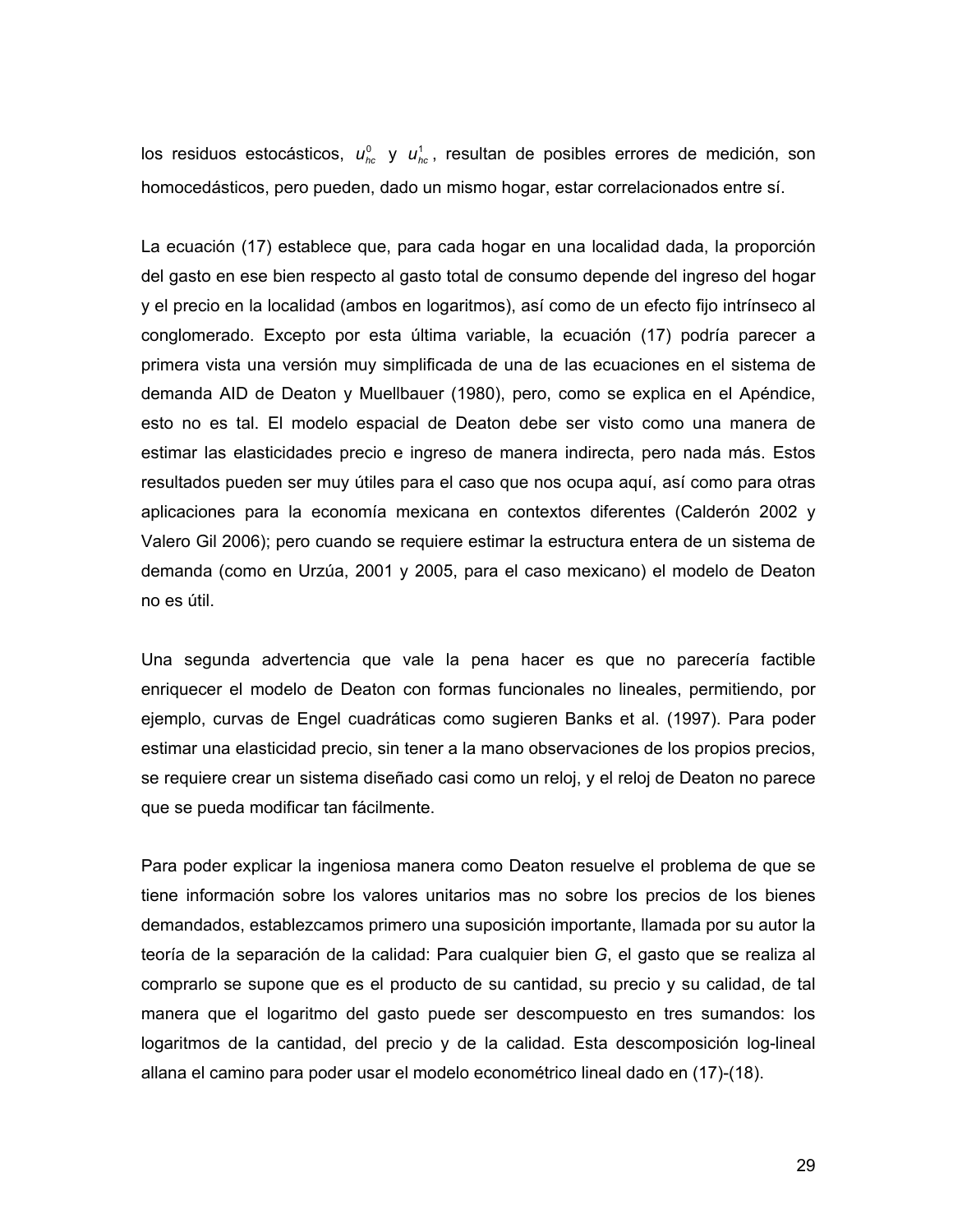Una vez hecho el supuesto anterior, y empleando (17)-(18), puede mostrarse que la elasticidad precio y la elasticidad ingreso (más bien elasticidad gasto en nuestro contexto) están dadas por:

$$
\varepsilon_p = (\theta / w) - \psi
$$

$$
\varepsilon_{x} = (\beta^0 / w) - \beta^1 + 1.
$$

Pero, ¿cómo estimar los parámetros en el lado derecho de (19) y (20) si es que no se observan los precios? La clave está en notar que tanto  $\pi_c$  en (17) y (18), como  $f_c$  en (17) son constantes cuando sólo se consideran los hogares de un determinado conglomerado. Por tanto, habiendo removido de las otras variables sus medias dentro del conglomerado respectivo, podemos utilizar el logaritmo del gasto para, mediante mínimos cuadrados ordinarios, usarlo como la única variable explicativa de cada una de las dos variables dependientes dadas en (17) y (18). Si se sigue este procedimiento puede probarse que los estimadores  $\tilde{\beta}^{\circ}$  y  $\tilde{\beta}^{\circ}$  de los coeficientes de *ln x<sub>hc</sub>* estiman de manera consistente las correspondientes betas en (17) y (18). Más aún, de los resultados de esas dos regresiones se pueden obtener también los vectores de residuos **e**<sup>o</sup> y **e**<sup>1</sup>, los cuales a su vez pueden ser empleados de la manera usual para construir estimadores consistentes de las varianzas de  $u_{nc}^0$  y  $u_{nc}^1$ , las cuales denotamos aquí como σ<sup>00</sup> y σ<sup>11</sup>, y de su covarianza σ<sup>01</sup>. (Los lectores interesados en una descripción más precisa del procedimiento de estimación sugerido en este párrafo pueden consultar el Apéndice).

De las dos regresiones anteriores podemos, más aún, calcular los siguientes dos nuevos estimados:

(21) 
$$
\widetilde{y}_{c}^{\circ} = \sum_{h} \left( w_{hc} - \widetilde{\beta}^{\circ} \ln x_{hc} \right) / n_{c}
$$

(22) 
$$
\widetilde{y}_c^1 = \sum_h \left( \ln v_{hc} - \widetilde{\beta}^1 \ln x_{hc} \right) / n_c^+,
$$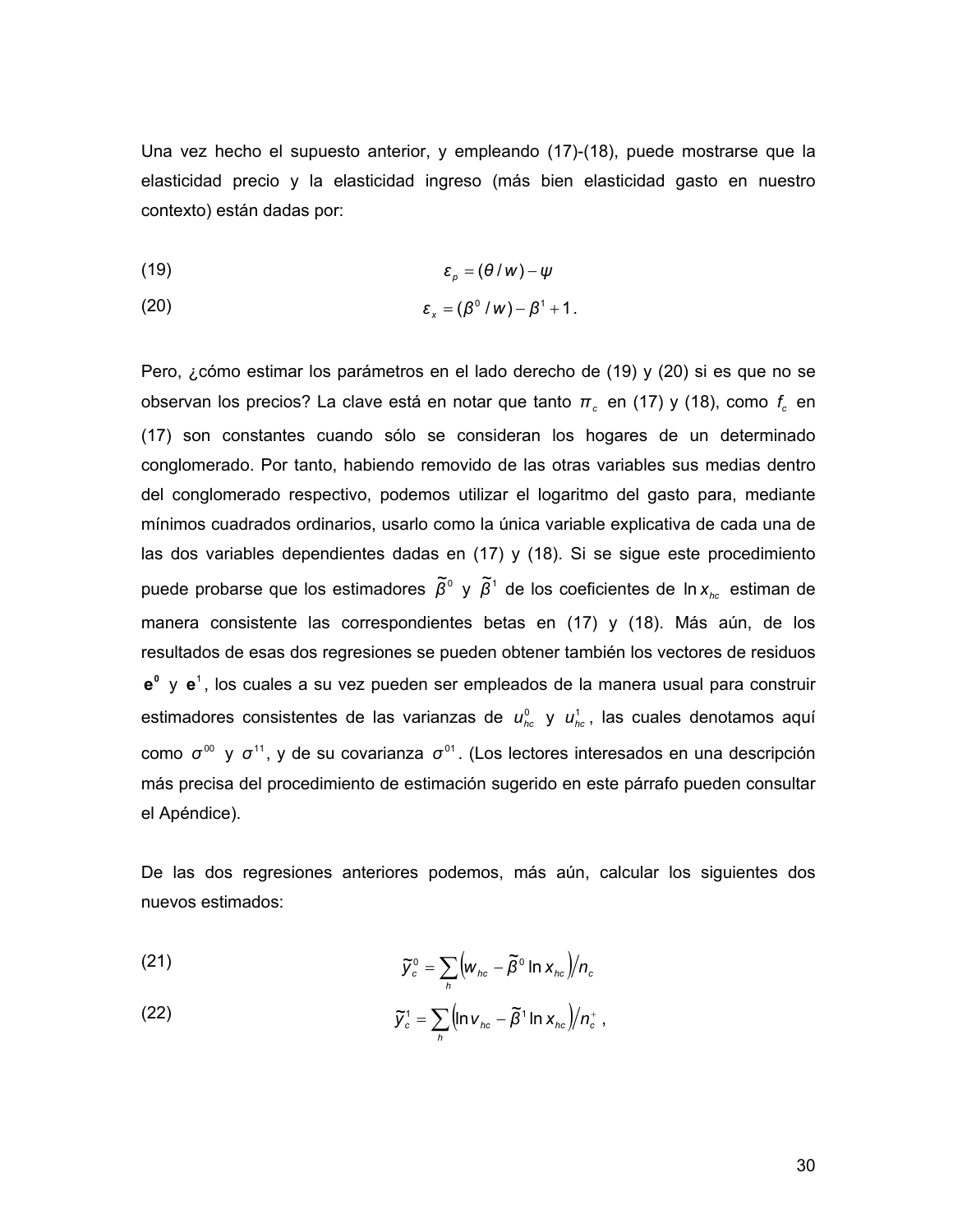donde  $n_c$  es el número de hogares en el conglomerado *c*, y  $n_c^+$  es el número de ellos que reportaron precios unitarios (por lo que la sumatoria en (22) corre sólo sobre esos hogares).<sup>7</sup> Estos estimados no son la media aritmética de los residuos que conforman los elementos de  $e^0$  y  $e^1$ , puesto que para calcular (21) y (22) no hacemos uso del precio y el efecto fijo. Más bien, usando (17) y (18) y promediando también sobre los hogares, los valores en (21)-(22) pueden ser vistos como los estimados de las siguientes nuevas variables:

$$
y_c^0 = \alpha^0 + \theta \ln \pi_c + f_c + u_c^0
$$

(24) 
$$
y_c^1 = \alpha^1 + \psi \ln \pi_c + u_c^1.
$$

El *quid* del modelo de Deaton es que a través de (21) y (22) pueden estimarse de manera consistente los parámetros *θ* y *ψ* en (23) y (24), lo cual a su vez lleva de manera natural, y, finalmente, a la estimación de las elasticidades precio e ingreso en  $(19)$  y  $(20)$ .<sup>8</sup> Obviamos en esta sección la derivación algebraica de este aserto, puesto que el Apéndice presenta un resultado similar pero más general al respecto.

### **IV. Estimación de las elasticidades para los sectores urbano y rural**

Como se establece en la sección anterior, una condición *sine qua non* para poder usar con éxito el modelo de Deaton es el poder identificar conglomerados lo suficientemente pequeños para que pueda suponerse de manera plausible que los precios en dicha localidad son constantes. En el caso de la ENIGH hay dos posibles vías para establecer esos conglomerados. La primera es a través de las Unidades Primarias de Muestreo (UPM) las cuales corresponden típicamente, pero no siempre, a las bien conocidas Áreas Geostadísticas Básicas (AGEB). No siempre, porque en el caso de las llamadas zonas urbanas altas una UPM puede constituirse por más de una AGEB si ésta no contiene al menos 480 viviendas, mientras que en el resto de las zonas el requerimiento

 7 Esto permite en particular que haya autoconsumo en los hogares.

<sup>&</sup>lt;sup>8</sup> Esto es posible porque ya se tienen de antemano los estimados de las betas y, por otro lado, la proporción *w* en (19)-(20) puede ser estimada mediante su media muestral.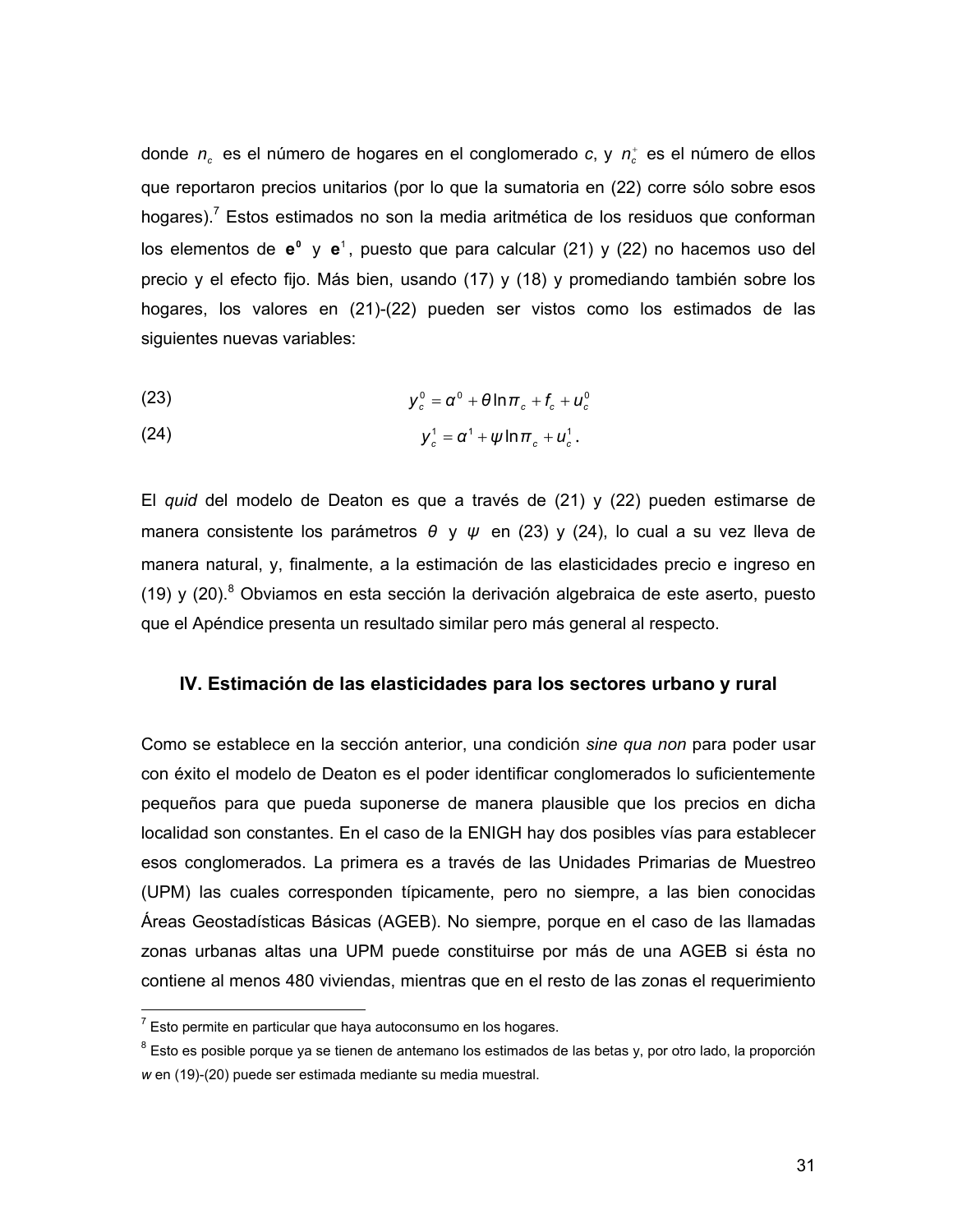mínimo es de 280 viviendas en localidades urbanas y 100 en localidades rurales.<sup>9</sup> De cualquier manera, dado su diseño geográfico por origen y dada la relativamente pequeña extensión cubierta por cada una de ellas, las UPM constituyen la primera posibilidad de establecer los conglomerados requeridos en el modelo espacial que necesitamos estimar. El Cuadro 4 presenta en su primera columna la distribución por entidad federativa de las 2,785 UPM consideradas por el INEGI para la ENIGH-2006.

La otra vía es a través de los estratos, 392 en el caso de la ENIGH-2006, que construye el INEGI para levantar sus encuestas. Estos son construidos sometiendo las UPM a una estratificación basada en variables socio-demográficas al interior de cada entidad federativa. Las variables son el porcentaje de la población de 6 a 14 años que sabe leer y escribir, el porcentaje de la población de 15 años y más que es alfabeta, el porcentaje de viviendas con drenaje conectado a la red pública, y el porcentaje de viviendas con agua entubada dentro de la vivienda (en el caso de las zonas rurales se adiciona la variable correspondiente al porcentaje de viviendas con electricidad). La segunda columna en el Cuadro 4 presenta la distribución por entidad de los estratos (la columna correspondiente no es igual a 392 porque hay algunos estratos que caen en dos entidades). Finalmente, la columna tercera del cuadro muestra el número de hogares resultantes tras la estratificación, los cuales suman, como ya se había notado con anterioridad, 20,875.

¿Cuáles deben emplearse, para propósitos del modelo de Deaton, las UPM o los estratos? Como mencionamos antes, debido a su naturaleza geográfica las obvias son las UPM, aun cuando algunas de éstas adolecen del hecho que dentro de ellas hay pocos hogares encuestados. Este defecto no lo tienen por definición los estratos, pero, como se puede observar en el Cuadro 1, éstos tienen a su vez el defecto de que son muy pocos por entidad federativa. Tras experimentar con ambas alternativas, en esta versión final del trabajo decidimos inclinarnos por el empleo de las UPM como los conglomerados en el modelo.

 9 Véase INEGI (2001) para una discusión muy amplia sobre su metodología muestral.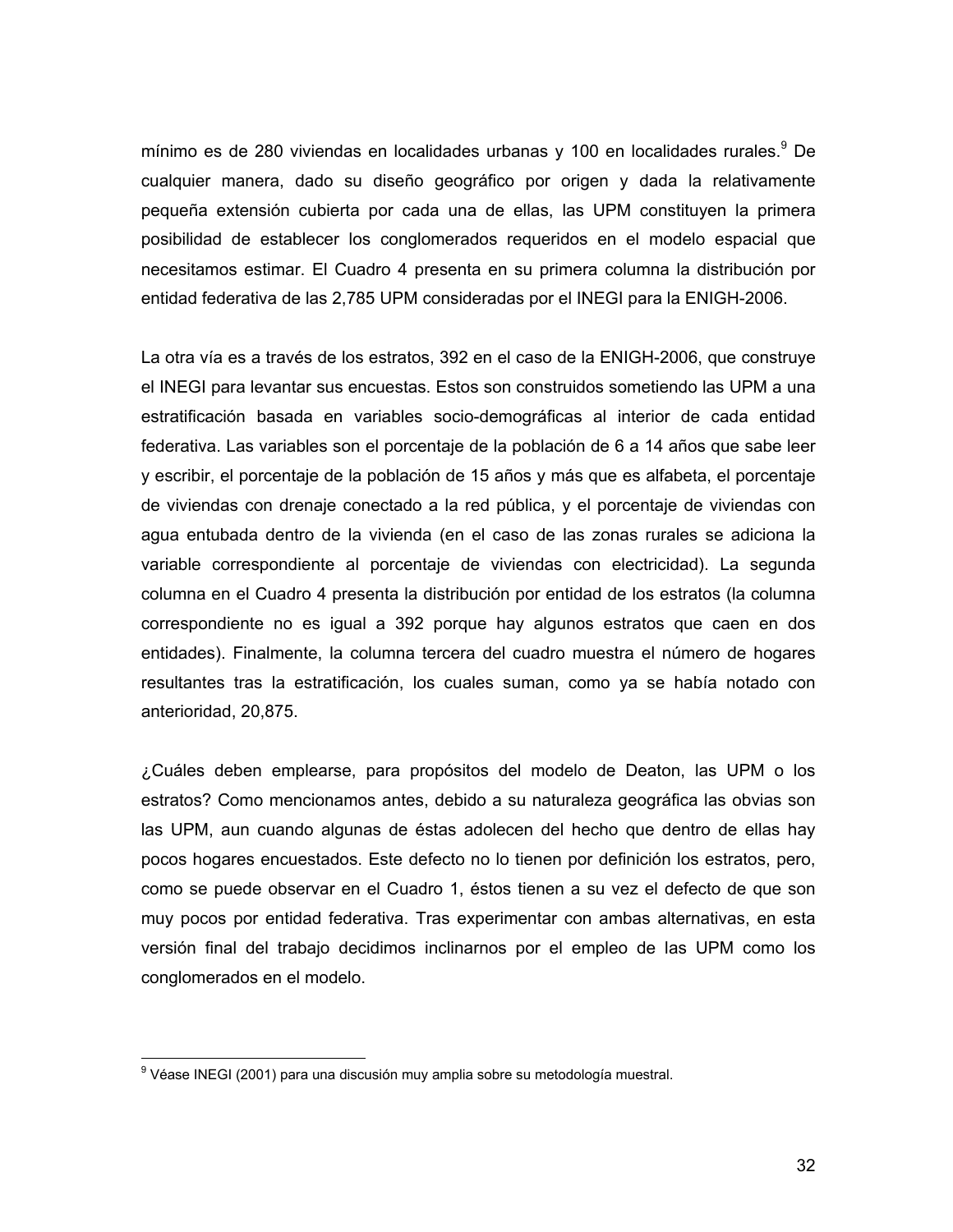| Cuadro 4                                              |  |
|-------------------------------------------------------|--|
| Unidades primarias de muestreo y estratos por entidad |  |

| Entidad                 | # de UPM | # de Estratos | # de Hogares |  |
|-------------------------|----------|---------------|--------------|--|
|                         |          |               |              |  |
| Aguascalientes          | 54       | 9             | 378          |  |
| Baja California         | 78       | 13            | 559          |  |
| Baja California Sur     | 33       | 10            | 312          |  |
| Campeche                | 50       | 12            | 477          |  |
| Chiapas                 | 99       | 16            | 596          |  |
| Chihuahua               | 63       | 12            | 412          |  |
| Coahuila                | 79       | 14            | 713          |  |
| Colima                  | 109      | 15            | 850          |  |
| <b>Distrito Federal</b> | 236      | 8             | 1,135        |  |
| Durango                 | 78       | 14            | 556          |  |
| Guanajuato              | 277      | 19            | 1,889        |  |
| Guerrero                | 80       | 14            | 762          |  |
| Hidalgo                 | 64       | 10            | 541          |  |
| Jalisco                 | 72       | 14            | 657          |  |
| México                  | 212      | 15            | 1,161        |  |
| Michoacán               | 71       | 15            | 592          |  |
| Morelos                 | 69       | 16            | 515          |  |
| Nayarit                 | 39       | 8             | 335          |  |
| Nuevo León              | 61       | 11            | 487          |  |
| Oaxaca                  | 75       | 15            | 784          |  |
| Puebla                  | 64       | 17            | 618          |  |
| Querétaro               | 54       | 12            | 418          |  |
| Quintana Roo            | 49       | 12            | 427          |  |
| San Luis Potosí         | 66       | 14            | 521          |  |
| Sinaloa                 | 67       | 14            | 506          |  |
| Sonora                  | 84       | 16            | 682          |  |
| Tabasco                 | 52       | 10            | 458          |  |
| Tamaulipas              | 99       | 13            | 635          |  |
| Tlaxcala                | 45       | 10            | 359          |  |
| Veracruz                | 213      | 20            | 1,745        |  |
| Yucatán                 | 57       | 10            | 431          |  |
| Zacatecas               | 36       | 11            | 364          |  |
|                         |          |               |              |  |

FUENTE: Estimaciones propias con datos de INEGI (2007).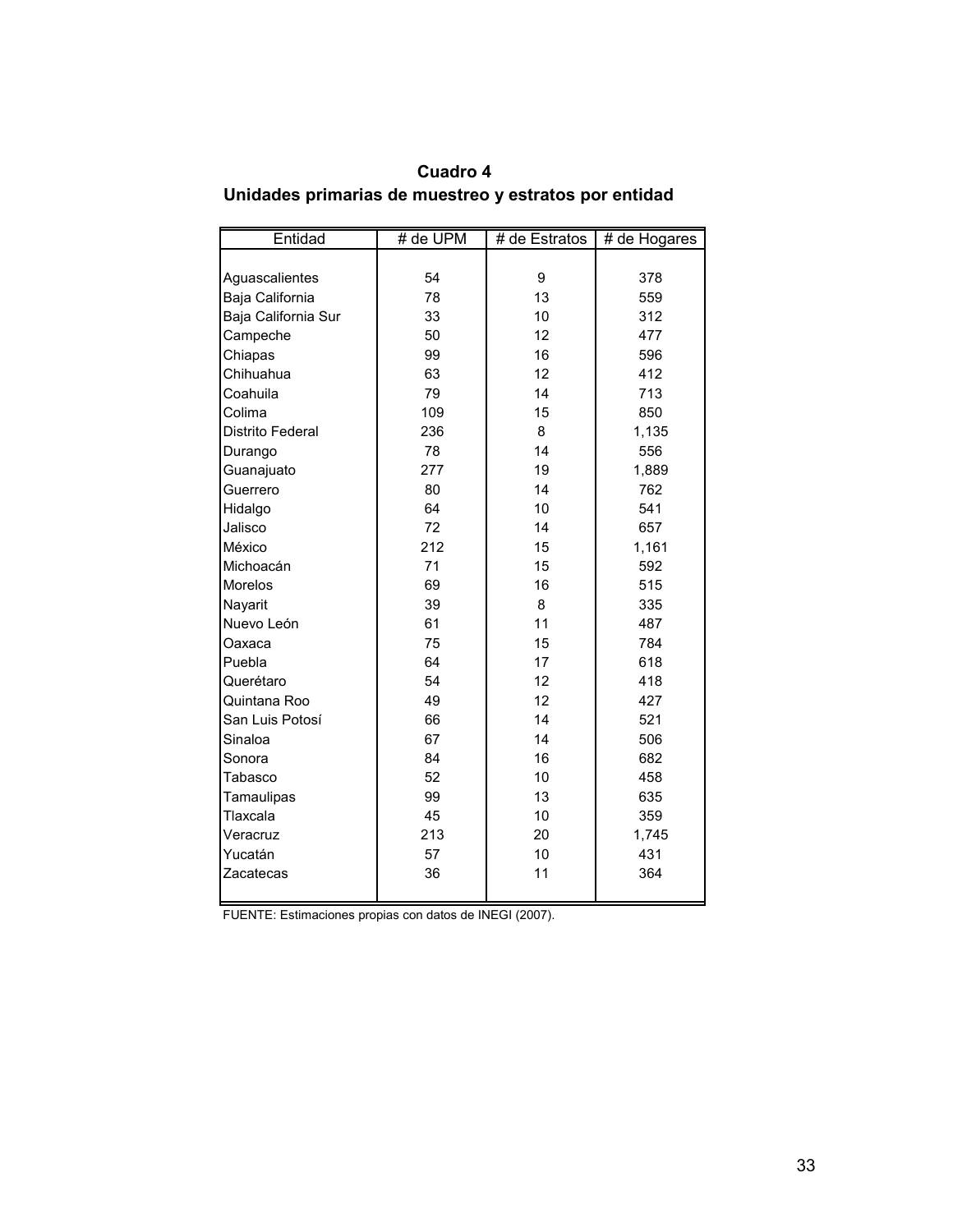El siguiente punto a dirimir es la o las muestras a considerar en la estimación. Las alternativas son tres: usar una muestra a nivel nacional; usar dos muestras distinguiendo el sector urbano (localidades de 2,500 y más habitantes) del sector rural (localidades de menos de 2,500 personas); o, finalmente, usar las 32 muestras que se derivarían al distinguir cada una de las entidades federativas. Esta última alternativa debe ser descartada de inicio dado que, como se mencionó en la Sección 2, la ENIGH-2006 no es representativa a nivel estatal (excepto por dos estados); por tanto, los estimadores de las elasticidades que obtendríamos para cada entidad tendrían una varianza excesivamente alta.

Tal criterio de exclusión no es válido para las alternativas restantes, pues la ENIGH es representativa no solamente para el ámbito nacional, sino también para los niveles urbano y rural. ¿Qué nivel de agregación elegir entonces? La respuesta a esta última pregunta radica en si se puede o no aseverar que hay discriminación monopólica de tercer orden entre el sector urbano y el rural. Es decir, ¿son los precios de algunos de los bienes significativamente diferentes en el sector urbano que en el rural? No parece haber evidencia que indique que hay actualmente discriminación de precios entre las  $localidades$  urbanas del país.<sup>10</sup> No obstante, sí la hay que existe tal discriminación entre el sector urbano y el rural. Esto último debido no sólo a la posible segmentación de los mercados por parte de los oferentes, sino también a razones tan variadas como el incremento no competitivo en el costo de transporte una vez que los vendedores se internan en lugares apartados, el incremento en los precios por intermediarios y la falta de información por parte de consumidores en localidades rurales (García Alba, 2008). Más aún, La propia Comisión Federal de Competencia ha documentado inclusive colusiones de ventas exclusivas entre empresas y comisariados ejidales (CFC, 1998).

Debido a los argumentos anteriores parece razonable distinguir entre las demandas de los bienes en el sector urbano y las demandas en el sector rural. Siendo así el caso, el Cuadro 5 presenta los resultados obtenidos para los dos sectores, tras estimar (17) y (18) mediante el procedimiento de Deaton y usando los datos en la ENIGH-2006 (la

 $\overline{a}$ 

<sup>&</sup>lt;sup>10</sup> Como en el caso estadounidense (véase el estudio de Hausman y Leibtag, 2005, sobre Wal-Mart), esto es parcialmente debido a la feroz competencia entre las grandes cadenas de supermercados.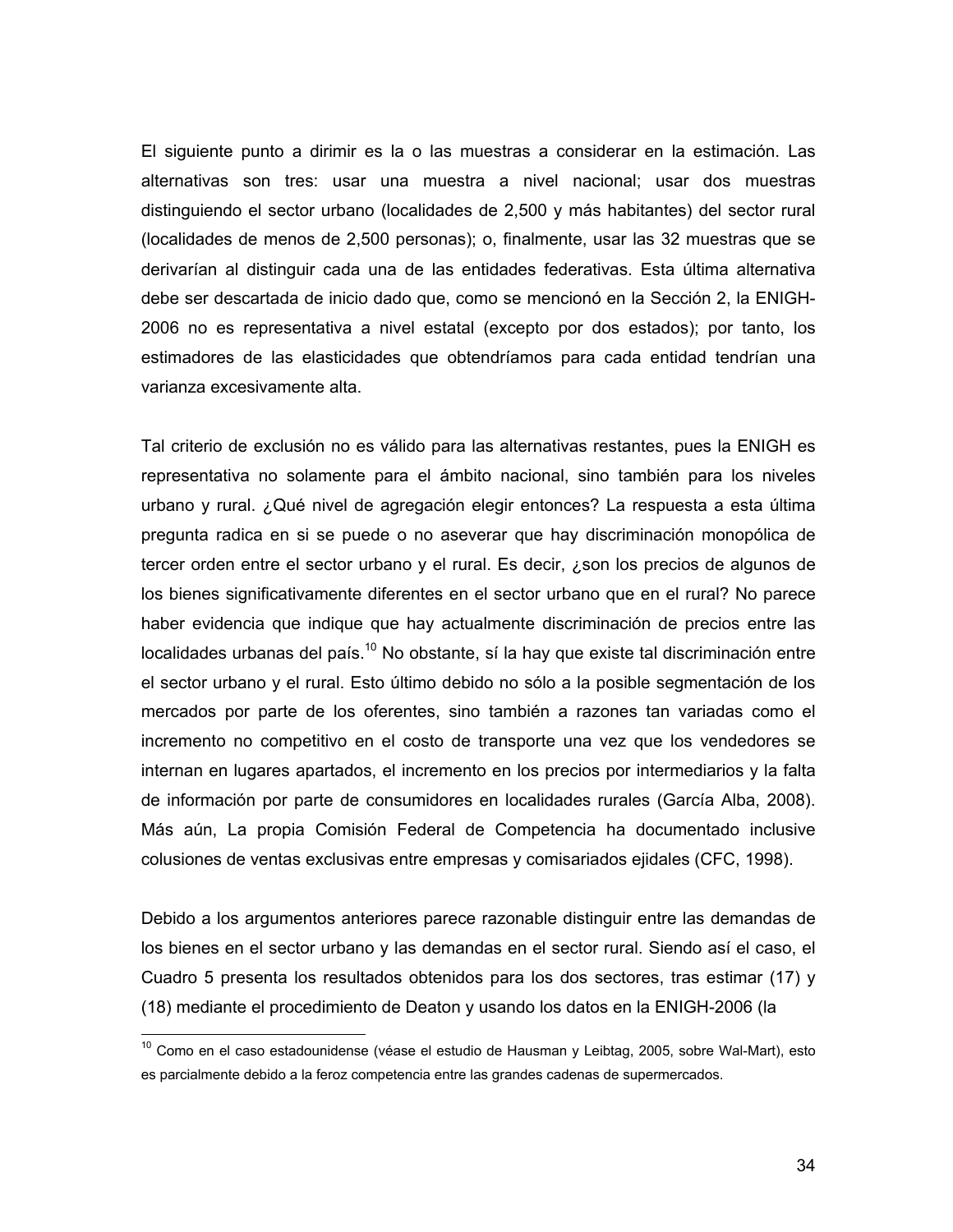|                               |                    | Elasticidad-precio/ |                   |
|-------------------------------|--------------------|---------------------|-------------------|
|                               | Elasticidad-precio | error estándar      | Elasticidad-gasto |
| <b>Hogares urbanos</b>        |                    |                     |                   |
| Tortillas                     | $-1.389$           | $-2.229$            | 0.467             |
| Carnes procesadas             | $-0.507$           | $-4.924$            | 0.498             |
| Pollo y huevo                 | $-1.087$           | $-3.355$            | 0.365             |
| Leche                         | $-0.327$           | $-2.284$            | 0.639             |
| Refrescos, jugos y agua       | $-1.023$           | -4.767              | 0.687             |
| Cerveza                       | $-1.082$           | $-9.017$            | 2.107             |
| Medicamentos con o sin receta | $-1.842$           | $-3.903$            | 0.606             |
| <b>Hogares rurales</b>        |                    |                     |                   |
| <b>Tortillas</b>              | $-0.311$           | $-2.962$            | 0.648             |
| Carnes procesadas             | $-0.456$           | $-1.547$            | 0.761             |
| Pollo y huevo                 | $-1.559$           | $-3.115$            | 0.440             |
| Leche                         | $-0.394$           | $-3.083$            | 0.769             |
| Refrescos, jugos y agua       | $-1.142$           | $-2.157$            | 0.729             |
| Cerveza                       | $-1.462$           | $-7.172$            | 2.019             |
| Medicamentos con o sin receta | $-1.117$           | $-2.551$            | 0.835             |

# **Cuadro 5 Elasticidades de las demandas**

FUENTE: Estimaciones propias con datos de ENIGH-2006.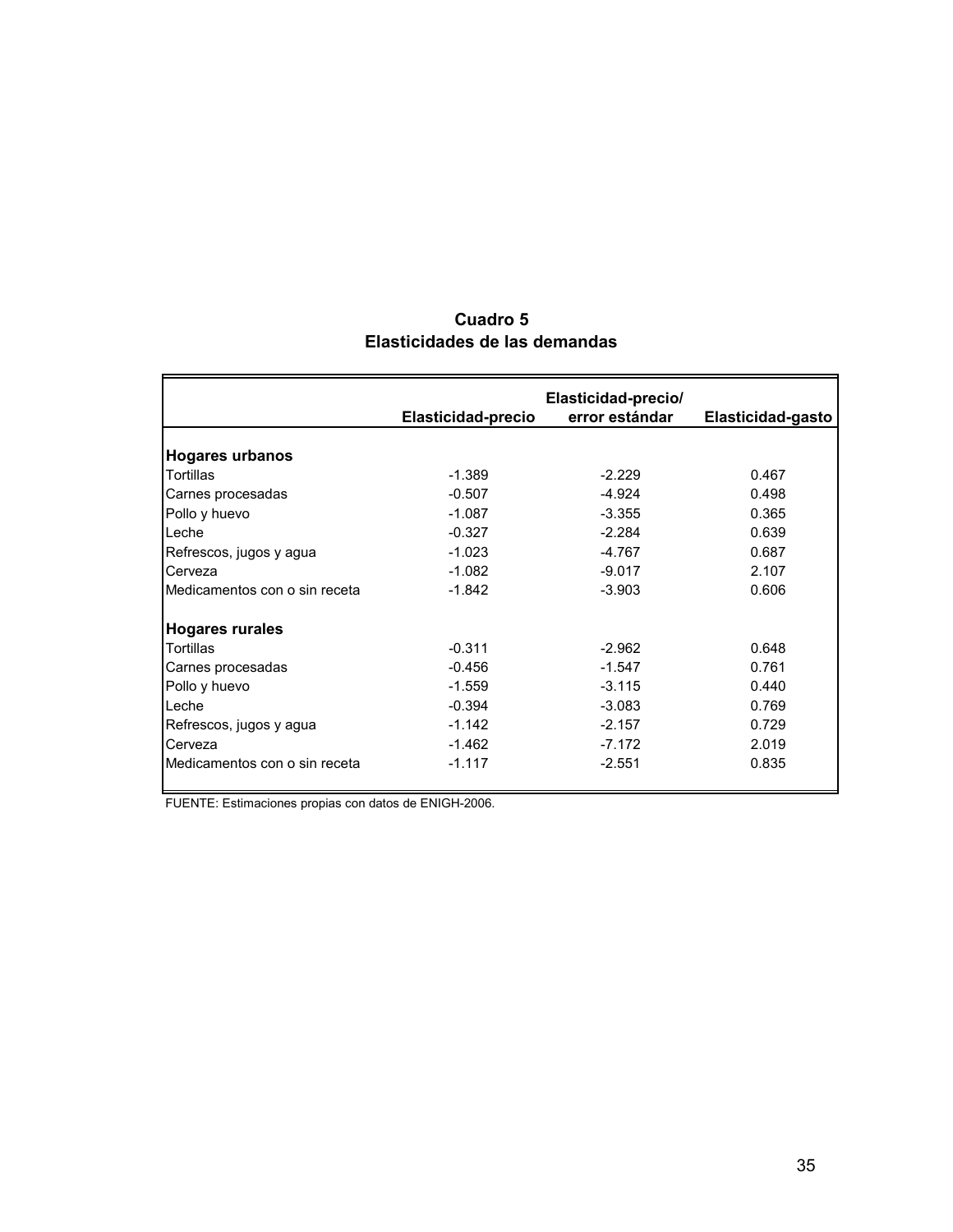encuesta más reciente cuando este trabajo fue elaborado). El modelo se estima para cada uno de los siete bienes, empleando como variables dependientes los gastos relativos y los valores unitarios, y usando como variables explicativas todas las que fueron listadas al final de la Sección II.

Como se puede observar en la parte superior del cuadro, en el ámbito urbano todas las elasticidades-precio propias (las que aparecen en las diagonales de la primera matriz en el cuadro) son negativas, como era de esperarse. Más aún, si uno examina el cociente entre cada elasticidad y su error estándar, el cual fue calculado mediante *bootstrapping*, uno encuentra que las siete elasticidades propias son diferentes de cero a un nivel de significancia siempre menor al 5%. De hecho, cinco de ellas lo son a un nivel de significancia menor al 1%. Más aún, la elasticidad-gasto (elasticidad ingreso en nuestro contexto) es positiva para todas las mercancías, como era quizás de esperarse, y es de hecho menor que uno, excepto por el caso de la cerveza, la cual parece ser un lujo antes que una necesidad.

En la parte inferior del cuadro se presentan los resultados alternativos para el sector rural. Los estimados son casi igualmente satisfactorios, pues todas las elasticidades propias son negativas y, excepto por una, significativamente diferentes de cero a un nivel menor al 5%. La excepción corresponde al caso de la elasticidad de la demanda de carnes procesadas, la cual alcanza a ser significativa a un nivel ligeramente superior al 10%. Aunque parecería que este resultado era de esperarse, pues en el sector rural hay menos refrigeradores para conservar la carne procesada, decidimos seguir considerando la elasticidad como diferente de cero para conservar la simetría de ambos sectores; de cualquier forma, los resultados que se presentan en la siguiente sección son muy similares a los que se obtienen si uno desaparece la demanda de carnes procesadas en el caso de los hogares rurales. Pasando ahora a la elasticidad-gasto de cada mercancía, como en el caso de los hogares urbanos todos los bienes parecen ser necesidades, excepto por la cerveza.

Contrastando ahora los resultados obtenidos para los dos sectores es interesante notar que, como quizás uno esperaría, el consumo de tortilla y de medicamentos es

36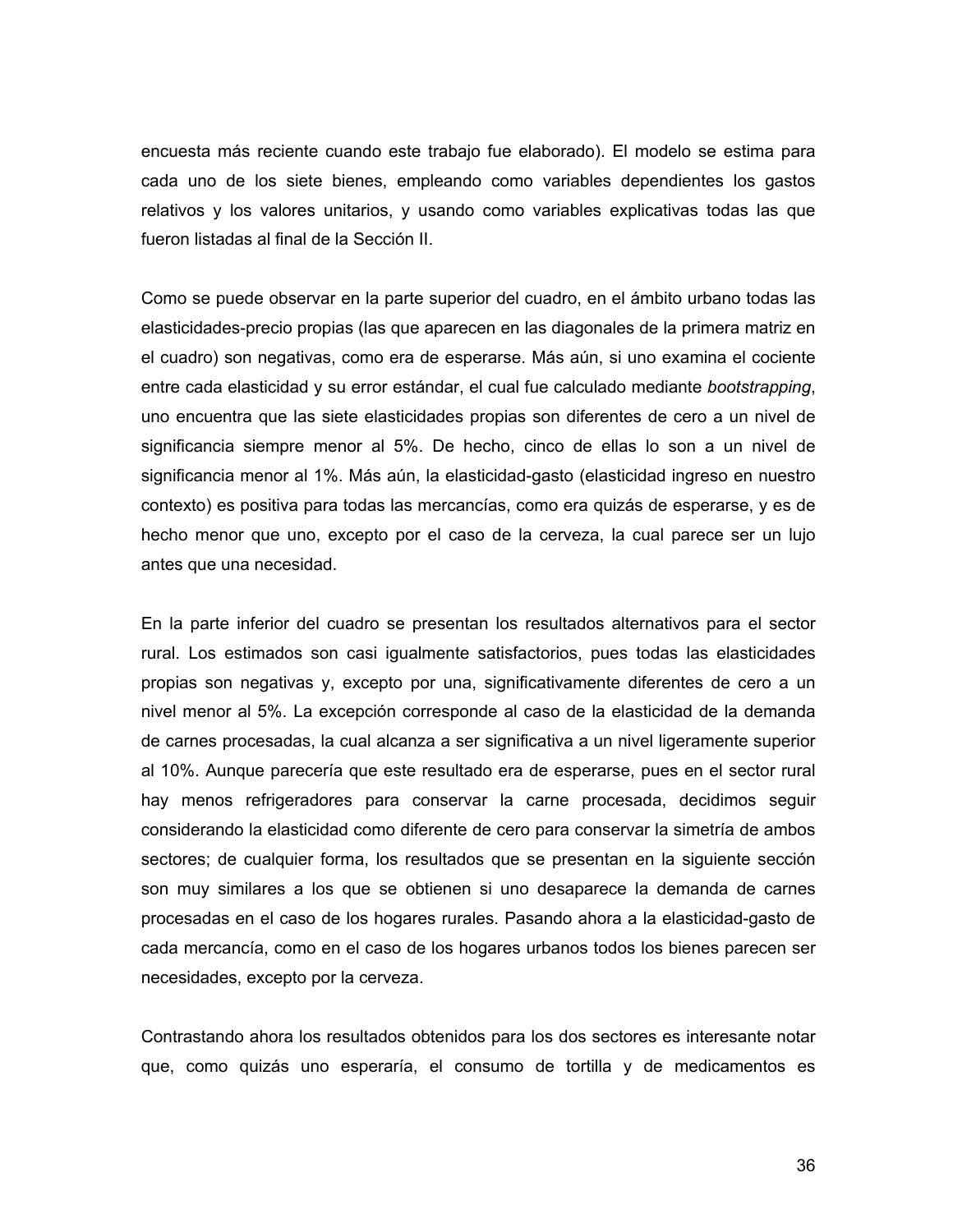significativamente más inelástico en el caso del sector rural que en el urbano, mientras que lo opuesto ocurre en el caso del consumo de pollo y huevo, así como de cerveza. Un último punto de interés versa sobre la robustez de los resultados que aparecen en el Cuadro 5. Para ese efecto se efectuó un ejercicio de estimación similar al anterior pero utilizando la ENIGH-2005 (INEGI, 2006). Los resultados obtenidos apuntan, en general, a elasticidades similares para ambos periodos.<sup>11</sup>

## **V. Impactos distributivos y regionales del poder monopólico (u oligopólico)**

En esta sección se integran los resultados teóricos desarrollados en la Sección I con los empíricos presentados en la Sección IV para así poder calcular la pérdida de bienestar social que es ocasionada por el poder de mercado de algunas empresas en México. Pero antes de calcular tales pérdidas es necesario establecer tres puntos. Primero, como se muestra al final de la Sección 1, en el caso de un oligopolio de *K* empresas con variaciones conjeturales *à la* Cournot, la existencia de un óptimo requiere que la elasticidad propia sea no sólo negativa, sino que además

$$
(25) \t\t \t\t \eta < -1/K.
$$

 $\overline{a}$ 

Esta condición incluye en particular la del monopolio (*η* < −1). Segundo, si se presume colusión en un mercado, entonces la hipótesis natural en nuestro contexto sería la existencia de un cartel cuyos miembros establecen precios como si de un monopolio se tratase. Y tercero, en lo que sigue se supondrá que la estructura industrial para un determinado producto es la misma en ambos sectores, el urbano y el rural.

 $11$  En el nuevo ejercicio los estimados de todas las elasticidades resultan ser otra vez negativos y muchos cercanos a los anteriores en términos puntuales. No obstante, hay casos en que las elasticidades no fueron significativamente diferentes de cero a un nivel de significancia del 5%. Esos resultados constan en uno de los borradores previos entregados a la CFC. Junto con ellos se entregó además un disco compacto que contiene los programas en Stata que fueron usados para las estimaciones, así como las bases de datos empleadas, en caso de que se desee reproducir los estimados en el Cuadros 5.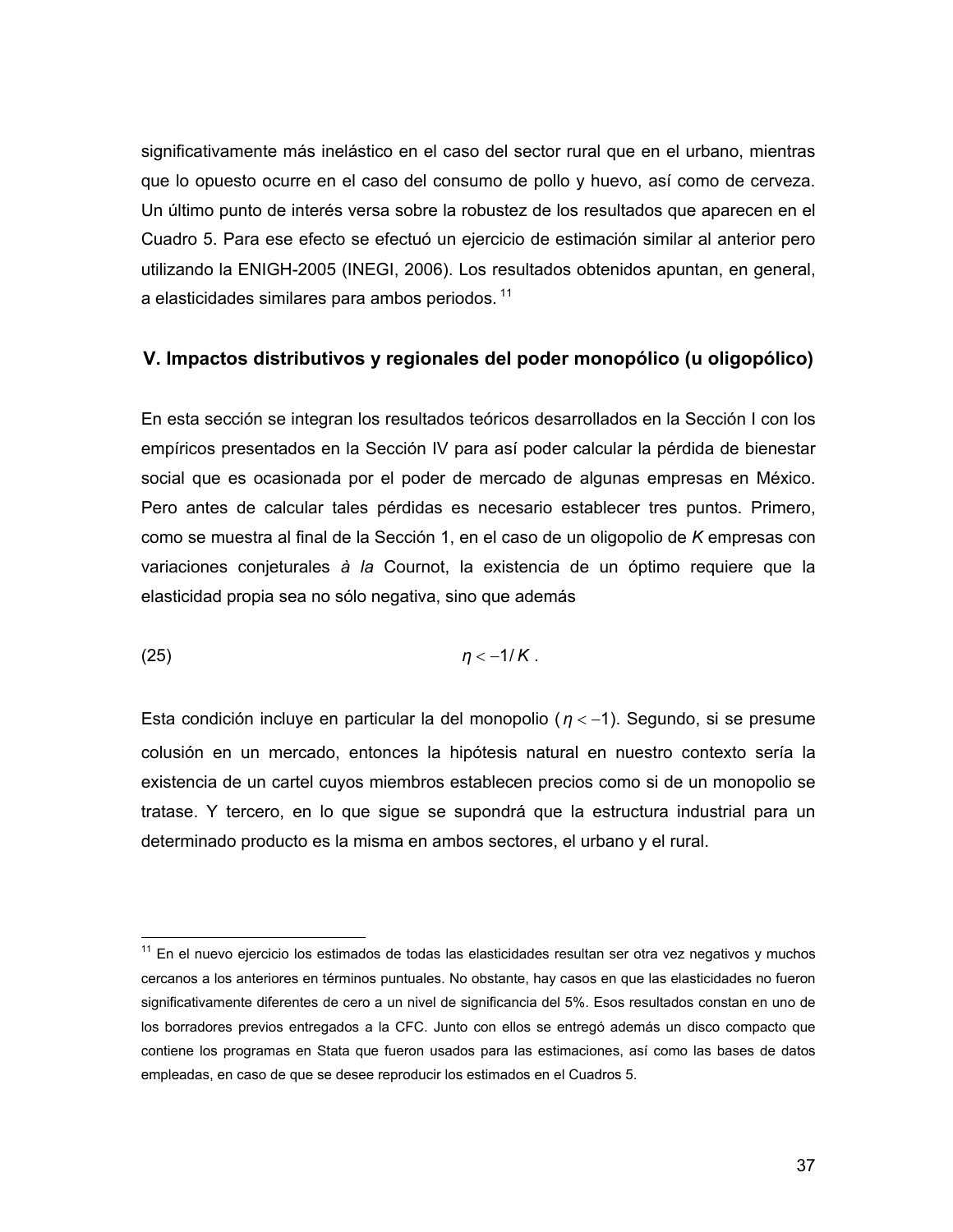A continuación presentamos algunos datos conocidos acerca de las estructuras industriales que privan entre los productores de los siete bienes bajo estudio (las referencias a las elasticidades y sus errores estándar derivan del Cuadro 5):

- Tortilla de maíz: la empresa Grupo Maseca (Gruma) produce más de dos terceras partes de la producción de harina de maíz en México, por lo que es, para todos los propósitos, la empresa dominante. No obstante, el mercado de la tortilla está dividido casi a la mitad entre la que se produce con harina de maíz y la que se obtiene con nixtamal (producido por un gran número de oferentes). Para representar ese hecho con nuestro modelo, suponemos que esos dos insumos son sustitutos plenos (lo cual no es siempre el caso para todos los consumidores) y que la competencia entre ambos insumos se da a través de un comportamiento de Cournot con *K*=2. Ahora bien, en el sector urbano la elasticidad es menor que -1 (ver Cuadro 5), por lo que la condición que se establece en la ecuación (25) se cumple de manera trivial en este caso. Por otro lado, la elasticidad en el sector rural es -.311, la cual no es menor que -1/2. No obstante, dado que el error estándar del estimado es .105 (lo cual está implícito en el Cuadro 5), el valor -.5 cae de manera holgada en un intervalo de confianza del 95%.
- Carnes procesadas: tres empresas dominan el mercado, Sigma Alimentos, Grupo Bafar y Qualtia Alimentos. Para el ejercicio de simulación suponemos que *K*=3. La condición (25) se cumple en este caso, pues en el sector urbano la elasticidad es -0.507 y en el rural es -0.456.
- Pollo y huevo: tres empresas concentran alrededor de la mitad de la producción nacional, Bachoco, Pilgrim's Pride y Tyson. Aun cuando la competencia vía importaciones ha ido creciendo de manera sustantiva en este mercado, para el año en que fue levantada la ENIGH empleada en las estimaciones (2006) nos parece adecuado suponer *K*=3, aunque cualquier estructura cabría pues las elasticidades en ambos sectores son menores que -1.
- Leche: dos empresas, Lala y Alpura, controlan alrededor del 80% del mercado, el resto está fragmentado. Para la simulación se tomó *K*=2, lo cual cuadra con la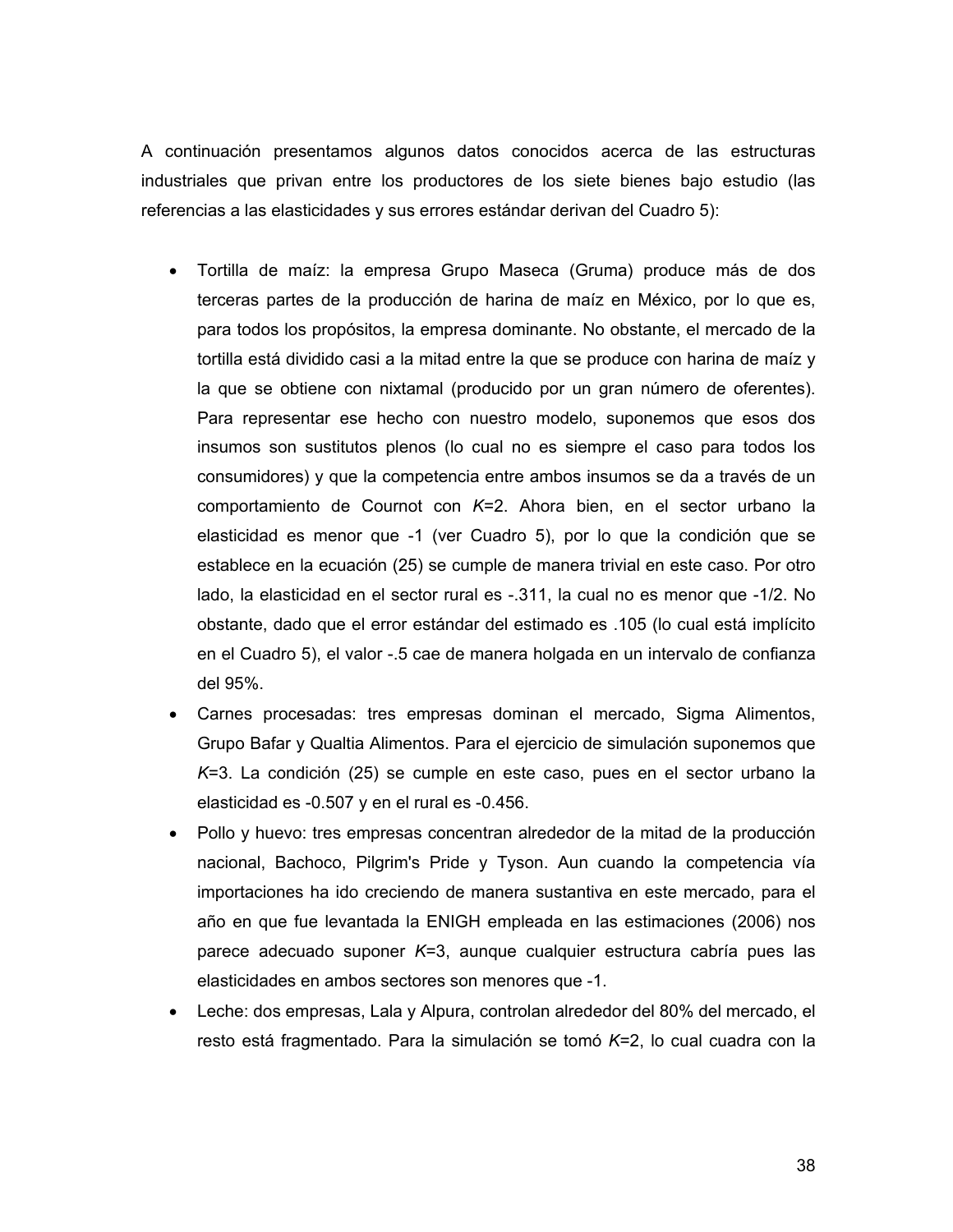condición (25) pues en el sector urbano la elasticidad es -0.327 con error estándar de 0.143, y en el sector rural es -0.394 con error estándar de 0.128.

- Refrescos, jugos y agua: las dos grandes empresas en el caso de las bebidas carbonatadas son FEMSA (Coca Cola) y Pepsico (Pepsi). No obstante, la primera detenta un porcentaje lo suficientemente alto del mercado como para haber sido declarada como empresa dominante por parte de la Comisión Federal de Competencia en 2008. Así pues, para el ejercicio se supuso *K*=1 (lo cual es teóricamente permisible, pues las elasticidades en ambos sectores son menores que -1).
- Cerveza: el mercado está controlado en casi un cien por ciento por Grupo Modelo y Cervecería Cuauhtémoc Moctezuma. Además, el mercado está geográficamente segmentado y los precios son básicamente idénticos entre marcas competidoras. Es por ello que puede presumirse la práctica anticompetitiva conocida como paralelismo consciente. Para la simulación se supuso entonces un cartel; es decir, *K*=1 (lo cual es teóricamente permisible, pues las elasticidades en ambos sectores son menores que -1).
- Medicinas: hay un sinnúmero de empresas productoras, pero sólo dos grandes distribuidoras, Casa Saba y Nadro (Nacional de Drogas). Aun cuando la competencia vía supermercados (especialmente Wal-Mart) ha ido creciendo, para el año en que fue levantada la ENIGH, y dada la presunción de una práctica de paralelismo consciente entre productoras y distribuidoras, supusimos un cartel (*K*=1).

Empleando la ecuación (15), las elasticidades en el Cuadro 5, los datos sobre ingresos monetarios totales y gastos relativos para cada hogar en la ENIGH-2006 y, finalmente, las suposiciones vertidas con antelación, el Cuadro 6 presenta nuestros estimados de la incidencia distributiva de las empresas con poder de mercado en México. Los resultados en el cuadro fueron estimados como sigue. Primero se clasificaron cada uno de los hogares urbanos de acuerdo con su ingreso total (monetario) reportado en la ENIGH. Después se dividieron los hogares en deciles de ingreso (el primer decil representa el 10% de los hogares que son los más pobres, etc.). Por otro lado, usando la ecuación (15) se calculó, para cada hogar, la pérdida relativa total debido al poder de mercado de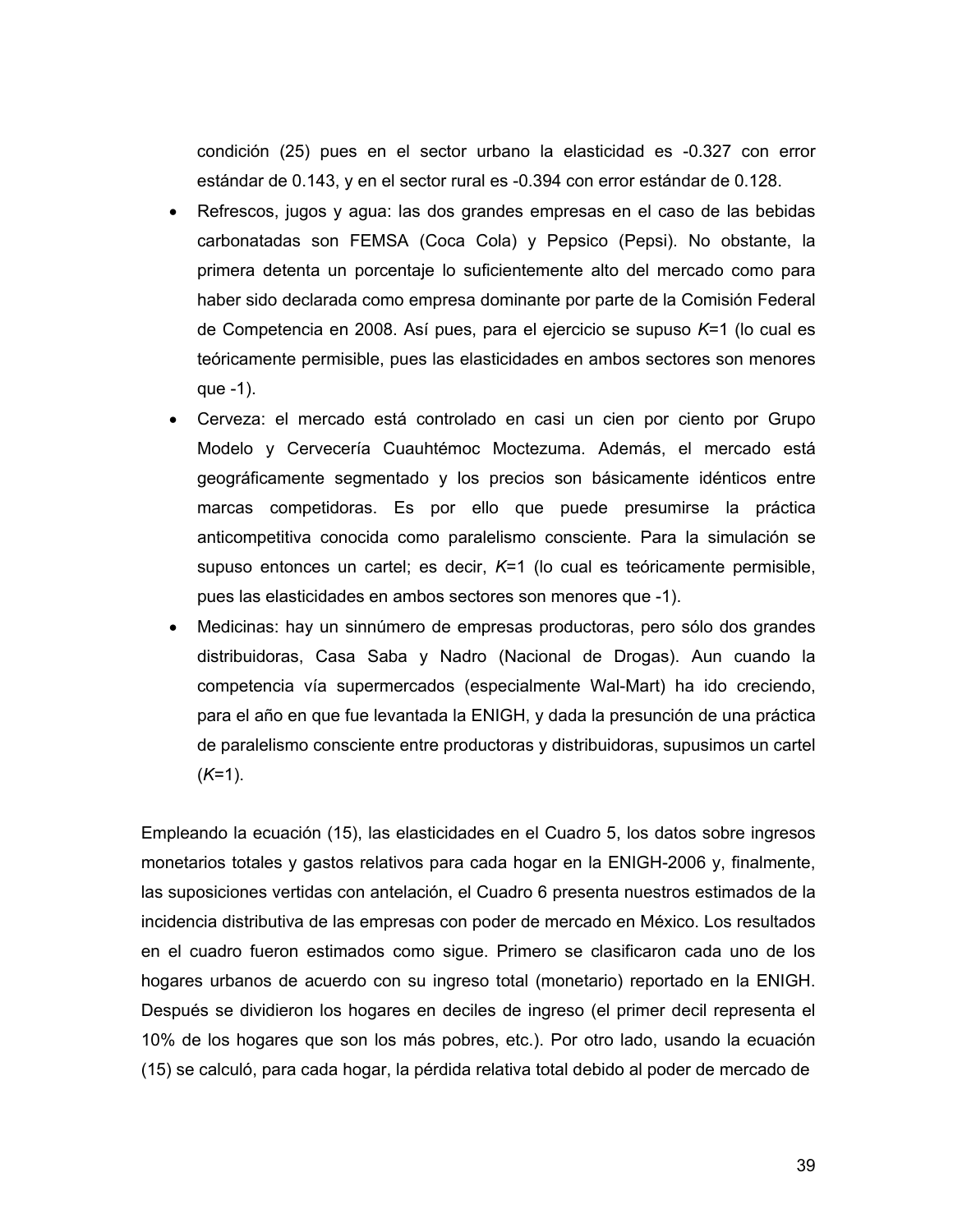| <b>Hogares urbanos</b> |                         |                     | <b>Hogares rurales</b> |                         |                     |  |  |
|------------------------|-------------------------|---------------------|------------------------|-------------------------|---------------------|--|--|
| Decil                  | Pérdida en<br>bienestar | Pérdida<br>relativa | Decil                  | Pérdida en<br>bienestar | Pérdida<br>relativa |  |  |
| I                      | 0.394                   | 1.198               | $\mathsf{I}$           | 0.460                   | 1.227               |  |  |
| $\mathbf{I}$           | 0.387                   | 1.176               | $\mathbf{I}$           | 0.444                   | 1.184               |  |  |
| III                    | 0.381                   | 1.158               | III                    | 0.450                   | 1.200               |  |  |
| IV                     | 0.373                   | 1.134               | IV                     | 0.442                   | 1.179               |  |  |
| $\vee$                 | 0.371                   | 1.128               | V                      | 0.441                   | 1.176               |  |  |
| VI                     | 0.365                   | 1.109               | VI                     | 0.419                   | 1.117               |  |  |
| VII                    | 0.353                   | 1.073               | VII                    | 0.418                   | 1.115               |  |  |
| VIII                   | 0.346                   | 1.052               | VIII                   | 0.380                   | 1.013               |  |  |
| IX                     | 0.341                   | 1.036               | IX                     | 0.364                   | 0.971               |  |  |
| X                      | 0.329                   | 1.000               | X                      | 0.375                   | 1.000               |  |  |

# **Cuadro 6 Pérdida de los hogares debido a monopolios**

FUENTE: Estimaciones propias con datos de ENIGH-2006.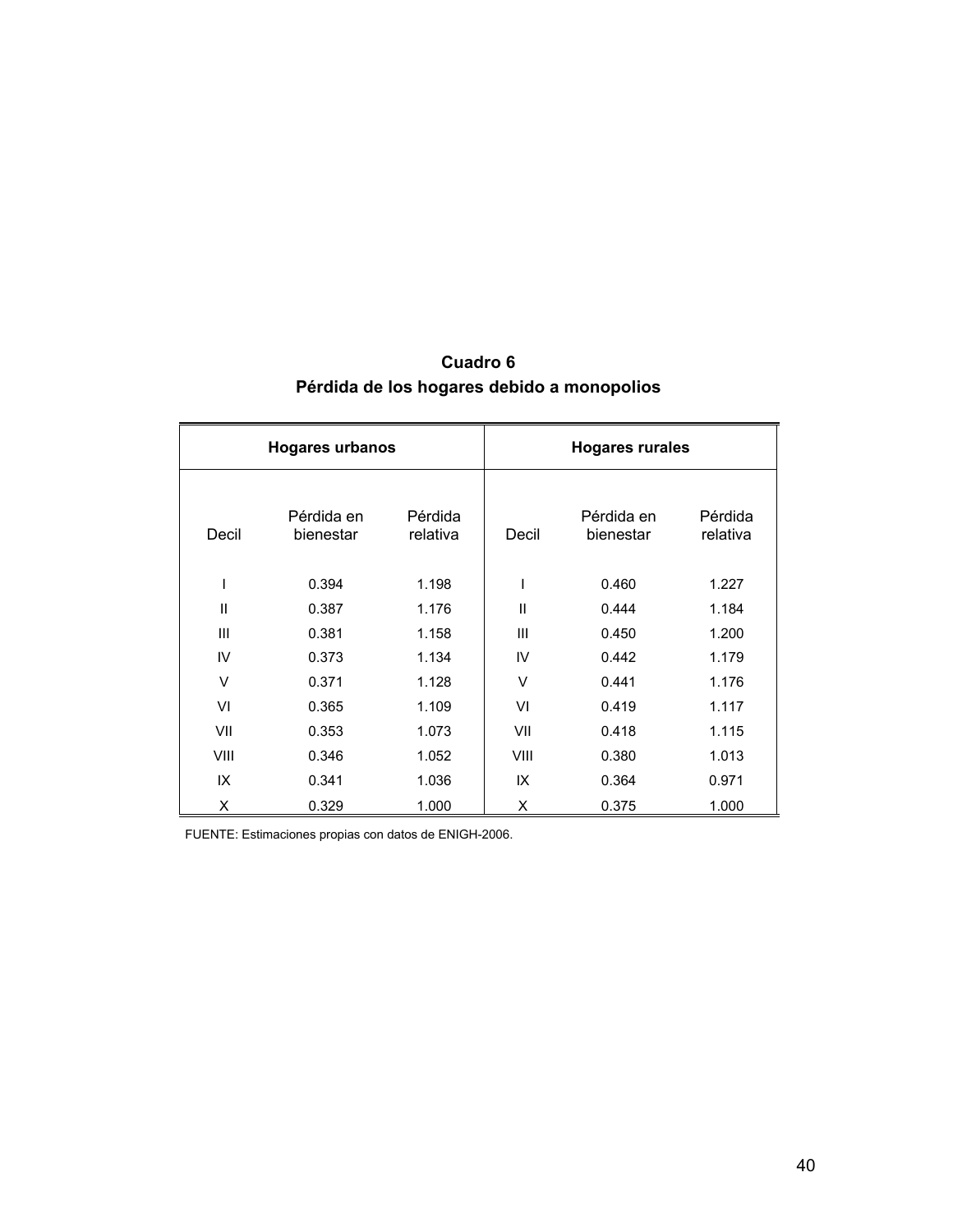los oferentes de los siete bienes, y luego se calculó entre todos los hogares de cada decil el promedio de las pérdidas relativas al gasto total. Los resultados así obtenidos se presentan en la segunda columna del cuadro 6. Finalmente, una vez identificado el decil con menores pérdidas relativas (el décimo), se expresaron éstas otra vez de manera relativa, pero ahora respecto a las sufridas por el decil menos perjudicado. Los resultados así obtenidos se presentan en la tercera columna del Cuadro 6. Todos los mismos pasos descritos con anterioridad se repitieron para el caso de los hogares en el sector rural.

Los resultados en el Cuadro 6 sugieren que en el sector urbano la pérdida en el bienestar social representa, en casi todos los deciles, más de un tercio del gasto promedio total. Más aún, como muestra también el cuadro, la incidencia negativa de las empresas con poder de mercado va creciendo de manera relativa a medida que los hogares son más pobres. En el límite, el primer decil tiene una pérdida relativa 19.8% mayor que la de los más ricos.

En el caso del sector rural la situación es un poco más grave. Por un lado, la pérdida de bienestar es mayor en cada decil si es que dicha pérdida se compara con la del decil correspondiente en el sector urbano. Por otro lado, aun cuando la incidencia negativa no crece totalmente de manera monotónica como en el caso urbano, es aún cierto que en el límite el primer decil tiene una pérdida relativa muy significativa, del orden de 22.7%, respecto al decil más alto (y de un orden aún mayor, 26.4%, respecto al segundo decil más alto).

El ejercicio anterior puede replicarse en el ámbito nacional, pero con poca ganancia de nueva información. En su lugar tiene más sentido preguntarse ahora acerca de los impactos espaciales del poder de mercado. La Figura 2 representa justo esas incidencias para cada una de las 32 entidades federativas. El procedimiento es muy similar al seguido con anterioridad, excepto por un agregado: para cada estado se calcularon de manera independiente las pérdidas relativas de los hogares urbanos y rurales, y sólo después de eso se sumaron éstas. El mapa mismo fue construido tras

41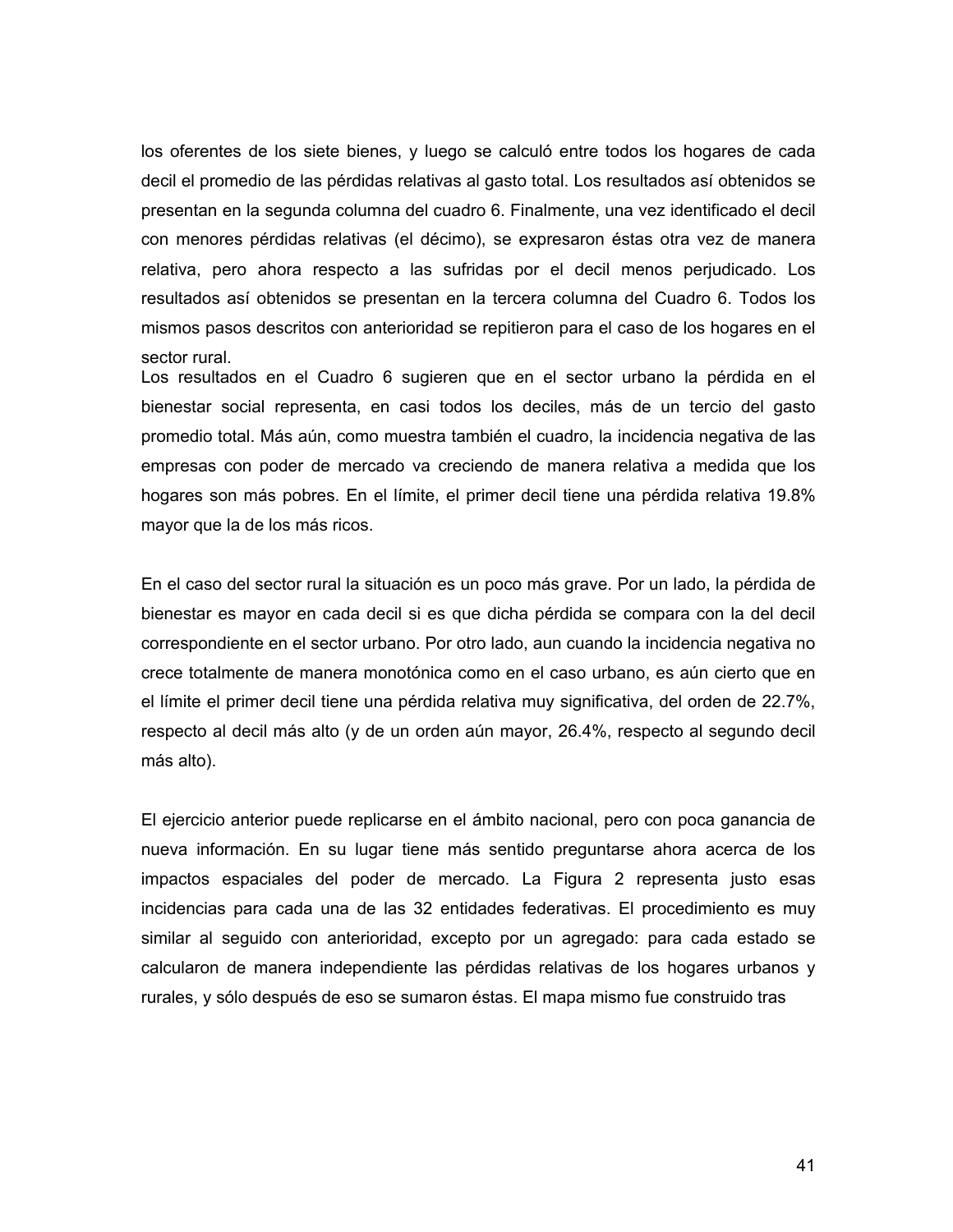

# **FIGURA 2: Pérdida de bienestar social por entidad federativa**

| <b>Entidad</b> | Pérdida en<br>bienestar | Impacto<br>relativo | <b>Entidad</b>      | Pérdida en<br>bienestar | Impacto<br>relativo |
|----------------|-------------------------|---------------------|---------------------|-------------------------|---------------------|
|                |                         |                     |                     |                         |                     |
| Chiapas        | 1.084                   | 2.773               | Guanajuato          | 0.881                   | 2.253               |
| Oaxaca         | 1.084                   | 2.772               | Sinaloa             | 0.879                   | 2.249               |
| Campeche       | 1.065                   | 2.725               | San Luis Potosí     | 0.868                   | 2.219               |
| Tabasco        | 1.059                   | 2.709               | Coahuila            | 0.827                   | 2.114               |
| Quintana Roo   | 1.057                   | 2.702               | Distrito Federal    | 0.824                   | 2.109               |
| Guerrero       | 0.996                   | 2.549               | Zacatecas           | 0.794                   | 2.031               |
| Yucatán        | 0.996                   | 2.547               | Querétaro           | 0.683                   | 1.747               |
| Tlaxcala       | 0.995                   | 2.545               | Jalisco             | 0.679                   | 1.736               |
| Puebla         | 0.981                   | 2.508               | Aguascalientes      | 0.657                   | 1.680               |
| Veracruz       | 0.980                   | 2.506               | Navarit             | 0.629                   | 1.608               |
| Hidalgo        | 0.976                   | 2.496               | Colima              | 0.577                   | 1.475               |
| Michoacán      | 0.947                   | 2.421               | Sonora              | 0.561                   | 1.436               |
| Tamaulipas     | 0.920                   | 2.352               | Baja California     | 0.556                   | 1.423               |
| <b>Morelos</b> | 0.907                   | 2.321               | Durango             | 0.508                   | 1.299               |
| México         | 0.895                   | 2.290               | Chihuahua           | 0.501                   | 1.281               |
| Nuevo León     | 0.883                   | 2.258               | Baia California Sur | 0.391                   | 1.000               |

Fuente: Estimaciones propias con datos de ENIGH-2006.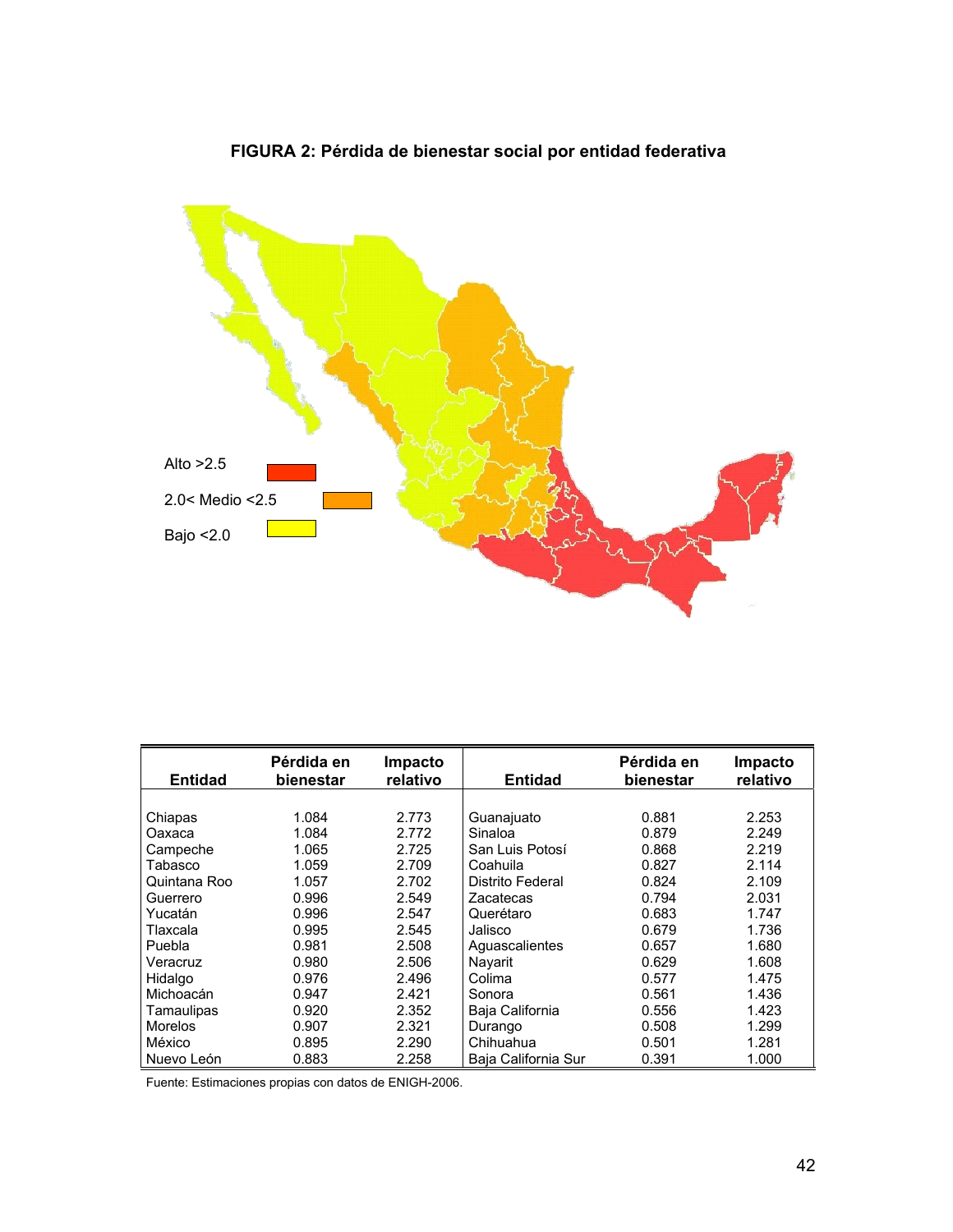calcular la pérdida relativa entre todas las entidades federativas, siendo Baja California el estado con menores pérdidas.<sup>12</sup>

Los resultados obtenidos con este nuevo ejercicio son también contrastantes. Los estados sureños, muchos de ellos los más pobres de México son quienes tienen mayores pérdidas de bienestar. De hecho, de manera un tanto sorprendente, los hogares en Chiapas, el estado que más sufre de acuerdo con los datos debajo del mapa en la Figura 2, tienen una pérdida relativa promedio 277% veces más grande que la de los hogares de Baja California. ¿Qué factores pueden explicar estos resultados, aparte de los poderes de mercado mismos? Son esencialmente dos: el porcentaje de hogares en el sector rural en cada estado, así como los muy variados patrones de consumo que se dan en México.

## **VI. Conclusión**

Este trabajo ha presentado evidencia empírica de que las pérdidas sociales debido al ejercicio de poderes monopólicos u oligopólicos en México no solamente son significativas, sino que también son regresivas, pues afectan más a los que menos tienen. Más aún, la pérdida en el bienestar social es también diferente para cada entidad federativa, siendo los habitantes de los estados del sur de México los más afectados por las empresas con poder de mercado.

 $\overline{a}$ 

 $12$  Nótese que como la ENIGH no es representativa para la mayoría de los estados, las varianzas de los estimados en la Figura 2 son mayores que las de los estimados en el Cuadro 6.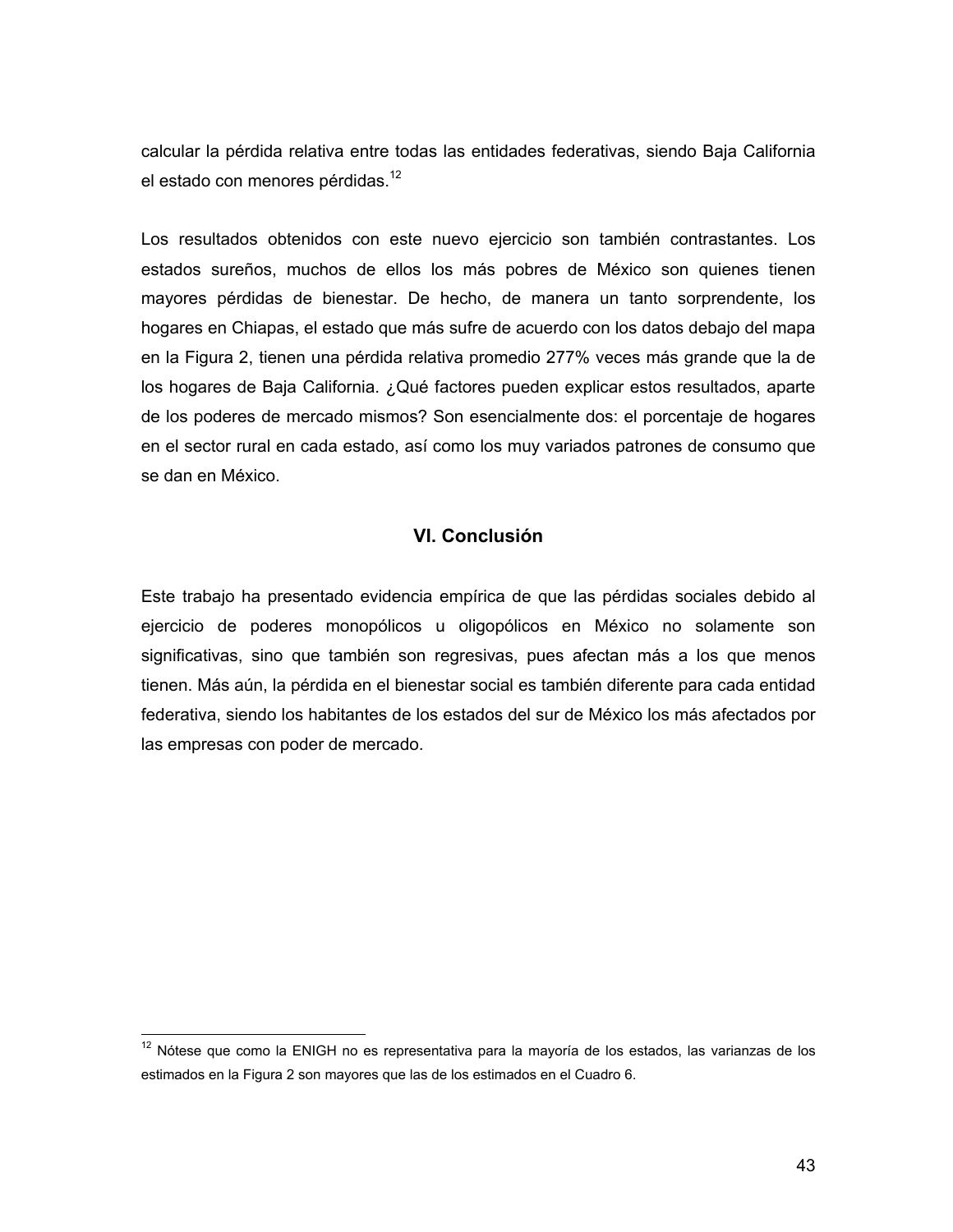#### **Apéndice: El modelo general de Deaton**

El modelo general de Deaton permite interrelacionar la calidad y el precio de un bien con su demanda correspondiente, una vez que se toman en cuenta los precios de los otros bienes demandados, así como las variables socio-demográficas conducentes. Siguiendo de manera cercana la exposición en Deaton (1997), y respetando su notación (un tanto barroca y con algunos errores tipográficos), comenzamos por extender las ecuaciones (1) y (2) en el texto principal para incluir las nuevas variables mencionadas:

$$
(A1) \t\t w_{Ghc} = \alpha_G^0 + \beta_G^0 \ln x_{hc} + \gamma_G^0 \cdot \mathbf{z}_{hc} + \sum_{H=1}^M \theta_{GH} \ln \pi_{He} + (f_{Gc} + u_{Ghc}^0)
$$

(A2) ∑= = + + ⋅ + + *M H Ghc <sup>G</sup> <sup>G</sup> hc <sup>G</sup> hc ψGH π Hc uGhc ν α β x* 1 <sup>1</sup> <sup>1</sup> <sup>1</sup> <sup>1</sup> ln ln **γ z** ln ,

donde: *M* es el número de bienes (probablemente compuestos);  $w_{Ghc}$  es la proporción del gasto en el bien *G* respecto al gasto total del hogar *h* localizado en el conglomerado *c*; *xhc* es tal gasto total; **z***hc* es el vector de variables socio-demográficas relevantes para ese hogar (de tal forma que el producto punto de ese vector con el vector de parámetros *γ* correspondientes da un escalar);  $\pi_{He}$  es el precio del bien *H* en la localidad *c*;  $f_{gc}$  es un efecto fijo que es particular a la venta del bien *G* en *c*;  $v_{Ghc}$  es el valor unitario del bien *G* de acuerdo con el consumo del hogar *h* localizado en *c*; y los residuos estocásticos son  $u_{\text{Ghc}}^0$  y  $u_{\text{Ghc}}^1$ , los cuales son homocedásticos pero pueden en principio estar correlacionados entre sí, dado un mismo hogar.

Vale la pena notar de paso que a pesar del parecido casi perfecto de (A1) con las ecuaciones individuales del sistema de demanda llamado en inglés *Almost Ideal Demand System* de Deaton y Muellbauer (1980), tal similitud no tiene sustancia. Primero porque, al contrario del sistema de Deaton y Muellbauer, en (A1) los precios se toman como dados dentro de cada conglomerado. Y segundo, porque (A1)-(A2) no son la solución de un problema de maximización de utilidad propiamente hablando, pues éste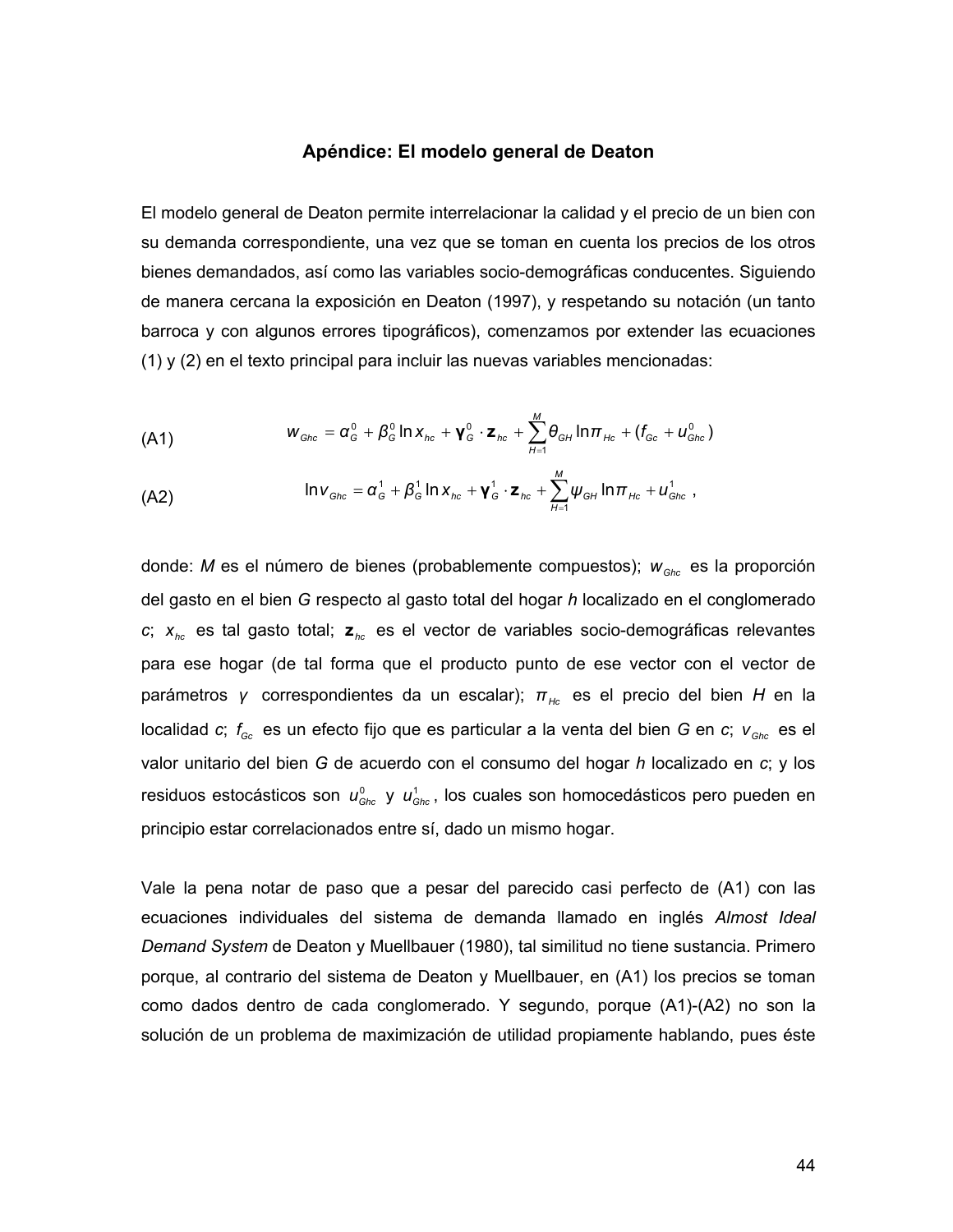tendría que involucrar la elección tanto de cantidades como de calidades y modelar tal fenómeno no es nada sencillo debido a la interrelación de unas con otras.

De manera similar a la discusión en el texto, el primer paso en la estimación del modelo reside en notar que los precios  $\pi_{Hc}$  en (A1)-(A2) son constantes cuando sólo se consideran los hogares de un determinado conglomerado. Consecuentemente, habiendo establecido variables ficticias para los conglomerados (o, lo que es lo mismo, habiendo removido de las variables explicativas sus medias dentro del conglomerado respectivo), uno puede usar éstas, el logaritmo del gasto y las variables sociodemográficas para correr las variables dependientes en (A1)-(A2) sobre ellas. Si las regresiones son hechas mediante mínimos cuadrados, puede probarse entonces que los estimadores  $\tilde{\beta}^0$  y  $\tilde{\beta}^1$ , de los coeficientes de ln x<sub>hc</sub> en (A1)-(A2), así como los estimadores  $\tilde{\mathbf{Y}}_G^0$  y  $\tilde{\mathbf{Y}}_G^1$ , de los coeficientes de las variables socio-demográficas en (A1)-(A2), estiman de manera consistente los parámetros correspondientes. Más aún, de los resultados de las dos regresiones anteriores se pueden obtener también los vectores de residuos, los cuales a su vez pueden ser empleados de la manera usual para estimar las matrices  $M \times M$  de varianzas de  $u^0$  γ  $u^1$ , **Σ** γ **Ω**, así como la matriz de covarianzas entre esos dos vectores, **Χ** .

También como antes, usando los estimados en dichas regresiones pueden calcularse los siguientes promedios para cada conglomerado *c*:

$$
\widetilde{V}_{Gc}^{0} = \sum_{h} (W_{Ghc} - \widetilde{\beta}_{G}^{0} \ln x_{hc} - \widetilde{\mathbf{Y}}_{G}^{0} \cdot \mathbf{z}_{hc})/n_{c}
$$

$$
\widetilde{y}_{Gc}^1 = \sum_h (\ln v_{Ghc} - \widetilde{\beta}_G^1 \ln x_{hc} - \widetilde{\gamma}_G^1 \cdot z_{hc}) / n_{Gc}^*,
$$

donde, como en el texto,  $n_c$  es el número total de hogares en la localidad *c* y  $n_{\scriptscriptstyle \text{GC}}^{\scriptscriptstyle +}$  es el número de hogares en *c* que reportaron un precio unitario del bien *G*. Dichos promedios pueden ser pensados como estimados de los "valores verdaderos" que se obtendrían si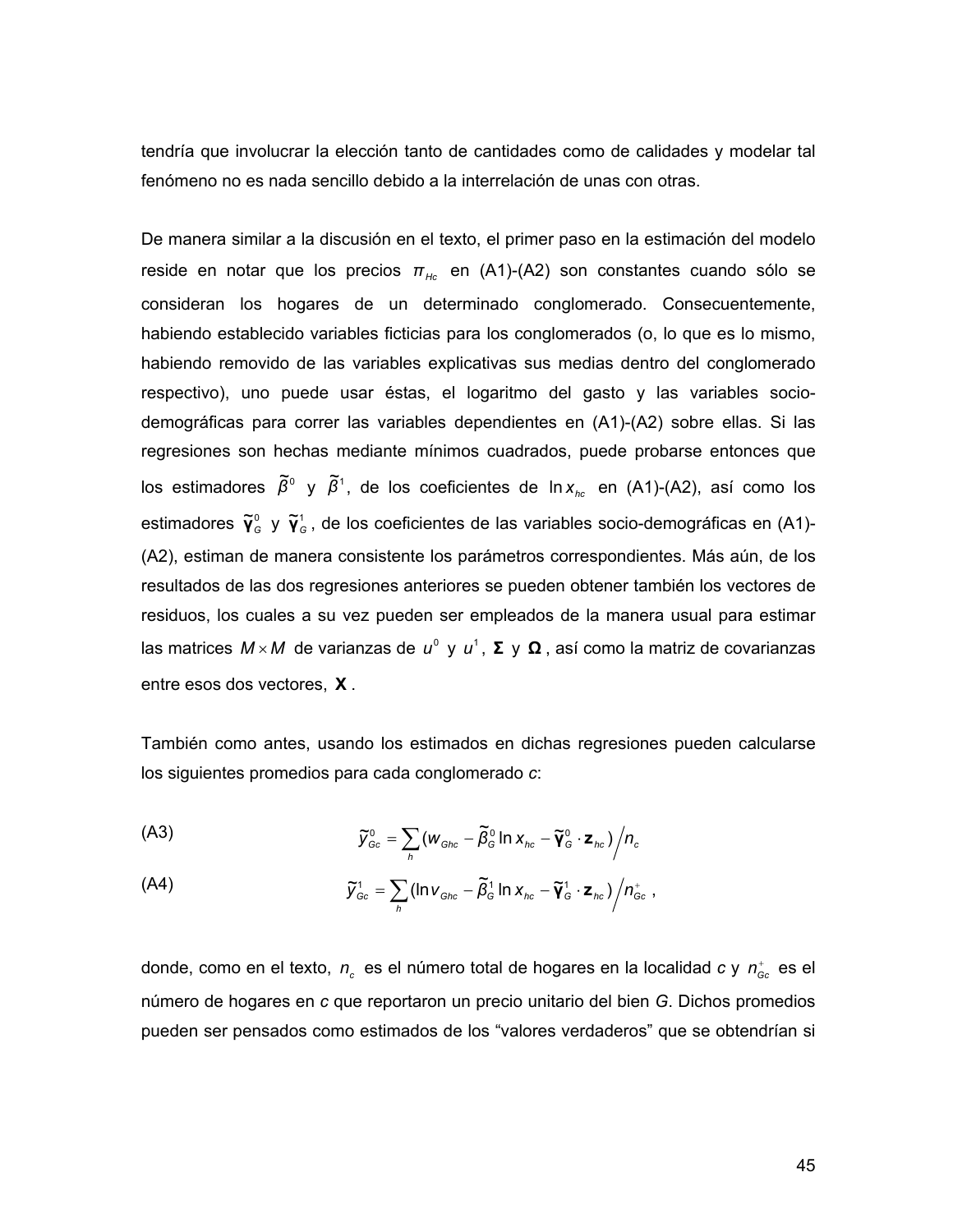se conociesen los coeficientes que multiplican a los precios propios y cruzados de cada bien. Esto es, son estimados de los valores

(A5)

\n
$$
y_{\text{Gc}}^0 = \alpha_{\text{G}}^0 + \sum_{H=1}^M \theta_{\text{GH}} \ln \pi_{\text{Hc}} + (f_{\text{Gc}} + u_{\text{Ghc}}^0)
$$

(A6)

\n
$$
y_{\scriptscriptstyle Gc}^1 = \alpha_{\scriptscriptstyle G}^1 + \sum_{H=1}^M \psi_{\scriptscriptstyle GH} \ln \pi_{Hc} + u_{\scriptscriptstyle Ghc}^1 \; .
$$

Al tener tales estimadores es entonces posible estimar a su vez las matrices de varianzas-covarianzas de los vectores  $y^0$ <sub>G</sub> y  $y^1$ <sub>G</sub> (conformados por las observaciones correspondientes lo largo de los conglomerados), **Q** y **S**, así como la matriz de covarianzas entre ellos, **R**.

Con todas las definiciones anteriores a la mano, sean **Θ** y **Ψ** las matrices conformadas por las θ's y ψ's en (A5)-(A6), y considérese el siguiente estimador

(A7)

\n
$$
\widetilde{\mathbf{B}} = (\widetilde{\mathbf{S}} - \widetilde{\mathbf{\Omega}} \widetilde{\mathbf{N}}_{+}^{-1})^{-1} (\widetilde{\mathbf{R}} - \widetilde{\mathbf{X}} \widetilde{\mathbf{N}}^{-1}), \text{ donde}
$$
\n
$$
\widetilde{\mathbf{N}}_{+}^{-1} = \sum_{c} \mathbf{D} (n_{c}^{+})^{-1} / n_{c}
$$

siendo  $\mathbf{D} ( n_c^* )$  una matriz diagonal conformada por los elementos de  $n_{\text{Gc}}^*$ , y donde  $\widetilde{\mathbf{N}}^{-1}$  se define de manera similar pero con los elementos de n<sub>c</sub>. Puede mostrarse entonces que el límite en probabilidad de (A7) está dado por:

$$
plim \widetilde{\mathbf{B}} = (\mathbf{\Psi}^{\top})^{-1} \mathbf{\Theta}^{\top}.
$$

Ahora bien, la matriz **Θ** no está identificada, a no ser que se imponga, como en el texto, la teoría de Deaton de la separación de la calidad. Supóngase tal, y sean los vectores  $\overline{w}$  y ζ definidos por sus componentes  $\overline{w}_G$  y ζ<sub>G</sub> = [(1−β<sup>1</sup><sub>G</sub>) $\overline{w}_G + \beta_G^0$ ]<sup>-1</sup>β<sup>1</sup><sub>G</sub>, entonces Deaton muestra que **Θ** puede re-expresarse como: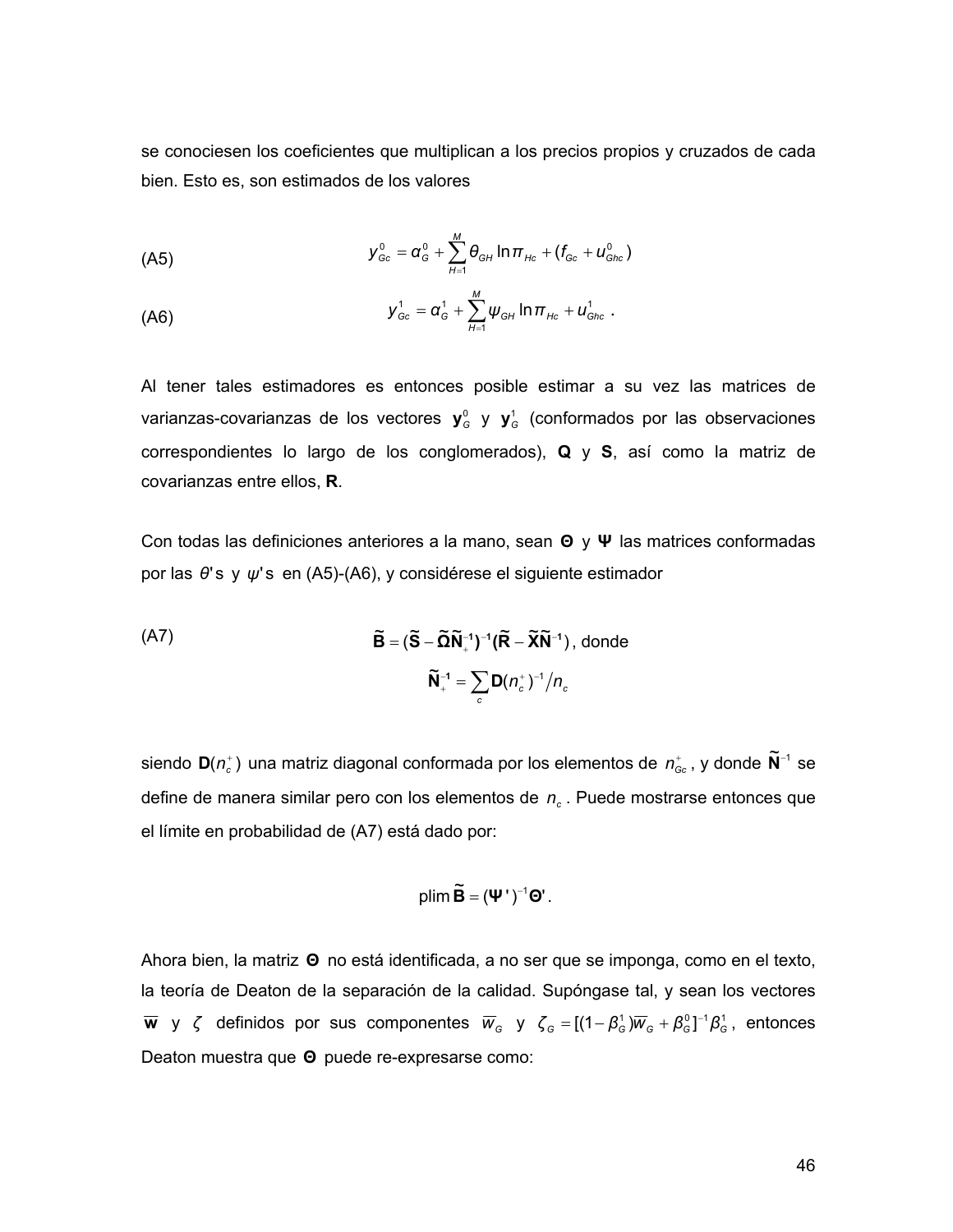### $\mathbf{D} = \mathbf{B}' [\mathbf{I} - \mathbf{D}(\zeta)\mathbf{B}' + \mathbf{D}(\zeta)\mathbf{D}(\overline{w})]^{-1}$ ,

cuyo lado derecho es ya fácilmente estimable. Más aún, el autor también muestra que, de un mayor interés para nosotros, la matriz de elasticidades de precios propios y cruzados puede ser también expresada como.

$$
(\mathsf{A}8)\qquad \qquad \mathsf{E}=[\mathsf{D}(\overline{w})^{-1}\mathsf{B}'-\mathsf{I}][\mathsf{I}-\mathsf{D}(\zeta)\mathsf{B}'+\mathsf{D}(\zeta)\mathsf{D}(\overline{w})]^{-1}\,,
$$

la cual es ya también fácilmente estimable.

Dada la complejidad de (A8), aún una aproximación lineal de la matriz de errores estándar de los estimadores de elasticidades que componen **E** parecería harto complicada. Y lo es; no obstante, los errores estándar pueden ser estimados de manera más exacta, aunque ciertamente más demandante en tiempos computacionales, usando el método de remuestreo llamado en inglés *bootstrapping*. Éste es el método sugerido por Deaton y también el empleado en este trabajo.

Antes de finalizar con esta exposición cabe preguntarse acerca de las restricciones que deben imponerse sobre el sistema anterior para que las demandas implicadas por él sean de buena ley. De entrada, dado que la suma de todas las proporciones en (A1) debe ser igual a uno, los componentes del vector  $\alpha^{\circ}$  deben sumar a uno, mientras que los del vector β<sup>º</sup> y los de cada columna de la matriz Θ deben sumar a cero. Para continuar, las proporciones deben ser homogéneas de grado cero en el gasto total y los precios. Por último, la matriz de Slutsky subyacente debe ser simétrica. Aun cuando en los resultados que se reportan en este trabajo se imponen tales restricciones, por falta de espacio referimos a Deaton (1997, pp. 314-315) para una exposición sobre cómo conseguir tal objetivo.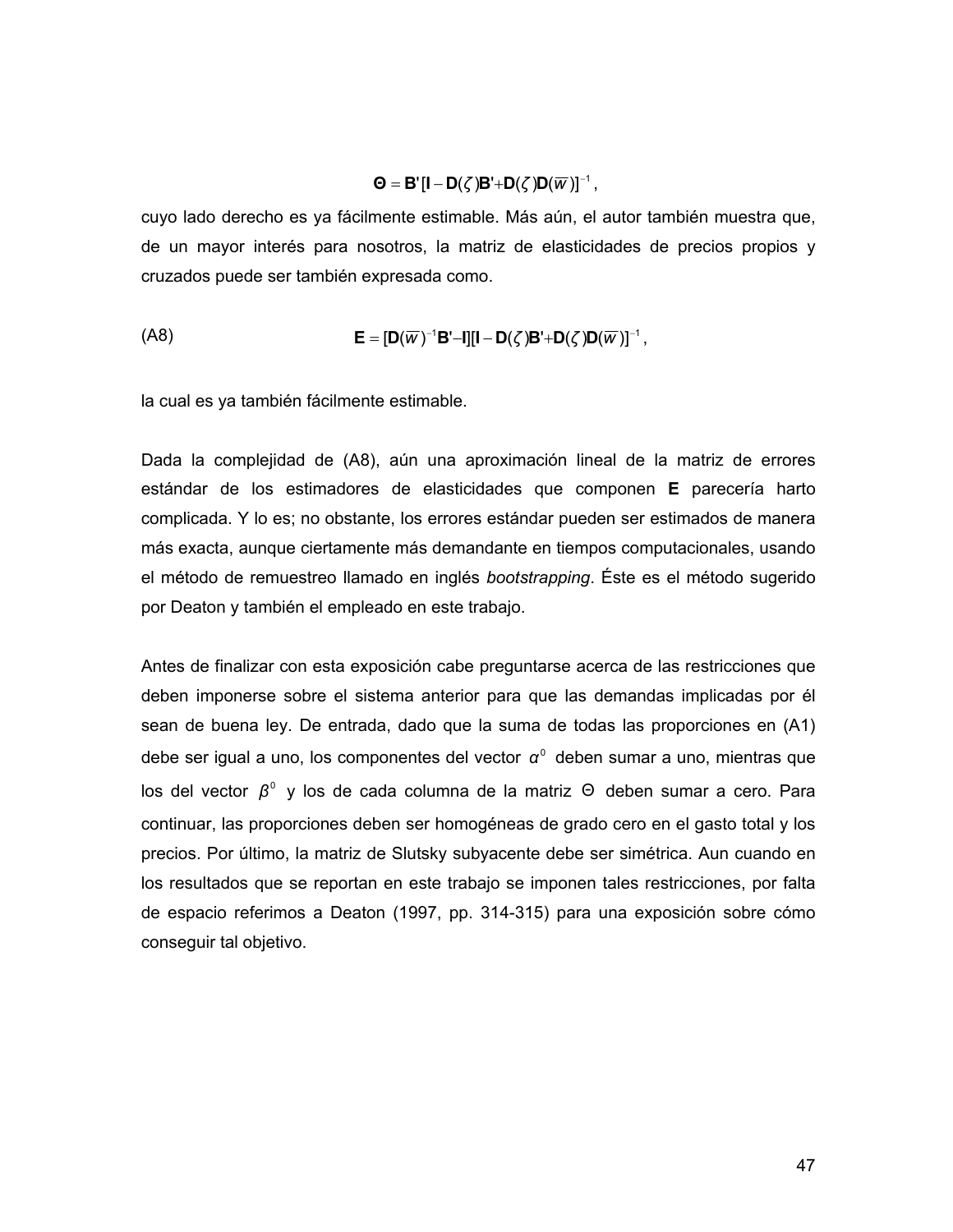### **Bibliografía**

- **Banks, James, Richard Blundell y Arthur Lewbel.** 1997. "Quadratic Engel Curves and Consumer Demand." *Review of Economics and Statistics*, 79: 527-539.
- **Bresnahan, Timothy F.** 1981. "Duopoly Models with Consistent Conjectures." *American Economic Review*, 71: 934-943.
- **Calderón Madrid, Ángel.** 2002. "Elasticidades Precio e Ingreso de la Demanda de Alimentos en México con Base a Datos de la Encuesta Nacional de Ingreso y Gasto de los Hogares de 1998." Artículo inédito. México: El Colegio de México.
- **Carlton, Dennis W., y Jeffrey M. Perloff.** 2005. *Modern Industrial Organization*. Cuarta edición. Boston, MA: Pearson.
- **CFC.** 1998. "Actos tendientes a procurar la venta exclusiva de cervezas de marcas propiedad de un grupo de interés económico en la población de Yago, municipio de Santiago Ixcuintla, estado de Nayarit", Resolución SHP\_RA-34-98, México: Comisión Federal de Competencia.
- **CFC.** 2007. *Informe de Competencia Económica 2006.* México: Comisión Federal de Competencia.
- **CFC.** 2008. *Convocatoria para Líderes de Proyecto.* México: Comisión Federal de Competencia.
- **Comanor, William S., y Robert H. Smiley.** 1975. "Monopoly and the Distribution of Wealth." *Quarterly Journal of Economics*, 89: 177-194.
- **Creedy, John, y Robert Dixon.** 1998. "The Relative Burden of Monopoly on Households with Different Incomes." *Economica*, 65: 285-293.
- **Creedy, John, y Robert Dixon.** 1999. "The Distributional Effects of Monopoly." *Australian Economic Papers*, 38: 223-237.
- **Daughety, Andrew F.** 1985. "Reconsidering Cournot: The Cournot Equilibrium is Consistent." *Rand Journal of Economics*, 16: 368-379.
- **Deaton, Angus.** 1987. "Estimation of Own- and Cross-Price Elasticities from Household Survey Data." *Journal of Econometrics*, 36: 7-30.
- **Deaton, Angus.** 1988. "Quality, Quantity and Spatial Variation of Price." *American Economic Review*, 78: 418-430.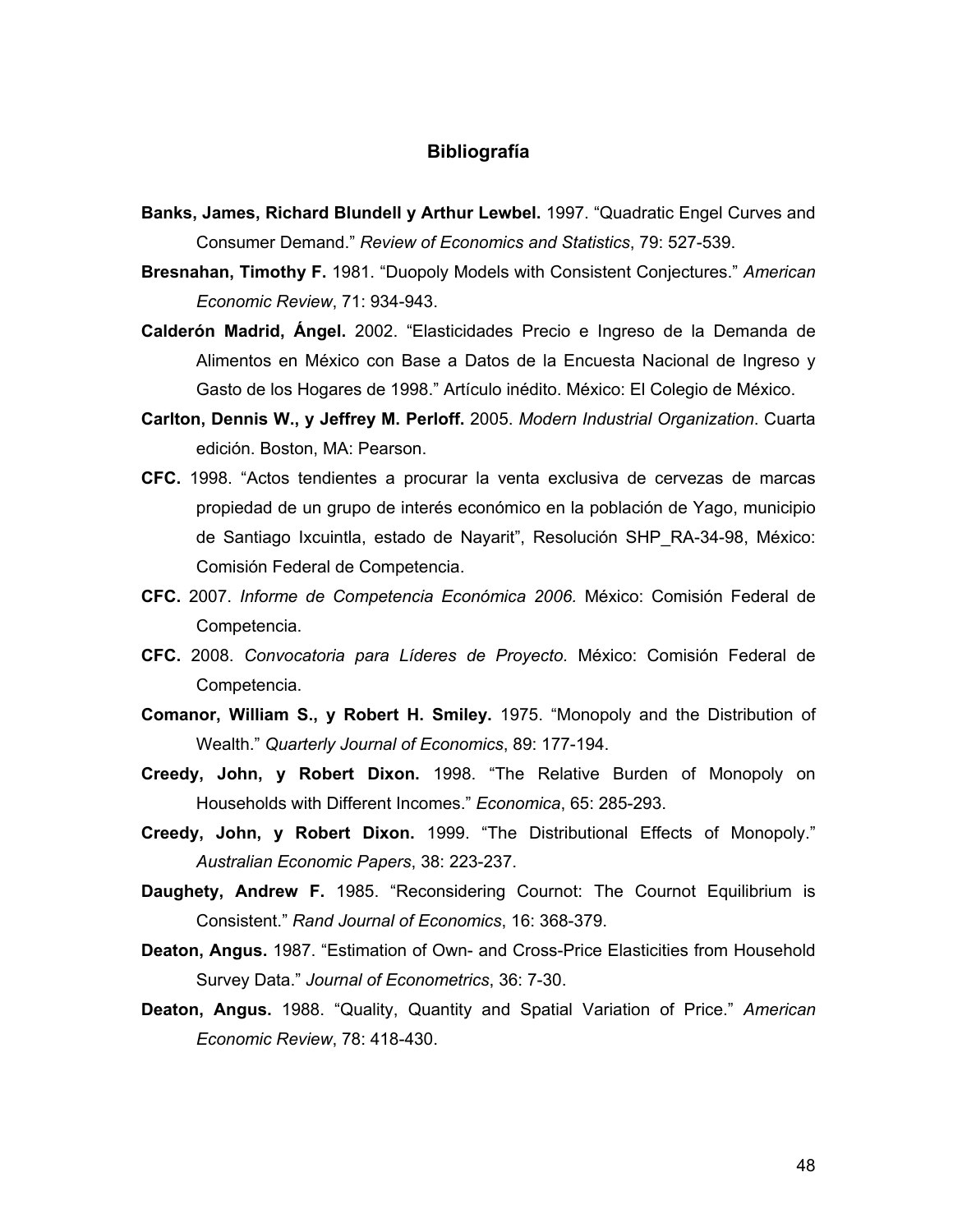- **Deaton, Angus.** 1990. "Price Elasticities from Survey Data: Extensions and Indonesian Results." *Journal of Econometrics*, 44: 281-309.
- **Deaton, Angus.** 1997. *The Analysis of Household Surveys: A Microeconometric Approach to Development Policy*. Washington: World Bank.
- **Deaton, Angus, y John Muellbauer.** 1980. "An Almost Ideal Demand System." *American Economic Review*, 70: 312-326.
- **Frisch, Ragnar.** 1959. "A Complete Scheme for Computing All Direct and Cross Demand Elasticities in a Model with Many Sectors." *Econometrica*, 27: 177-196.

**García Alba, Pascual.** 2008. Comunicación personal.

- **Harberger, Arnold C.** 1954. "Monopoly and Resource Allocation." *American Economic Review*, 44: 77-87.
- **Hausman, Jerry A., y J. Gregory Sidak.** 2004. "Why Do the Poor and the Less-Educated Pay More for Long-Distance Calls?" *Contributions to Economic Analysis & Policy*, 3: 1-27.
- **Hausman, Jerry A., y Ephraim Leibtag.** 2005. "Consumer Benefits from Increased Competition in Shopping Outlets: Measuring the Effect of Wal-Mart." NBER Working Paper número W11809. Cambridge, MA: National Bureau of Economic Research.
- **Houthakker, Hendrik S.** 1952-1953. "Compensated Changes in Quantities and Qualities Consumed." *Review of Economic Studies*, 19: 155-164.
- **INEGI.** 2001. *ENIGH-2000: Encuesta Nacional de Ingresos y Gastos de los Hogares. Documento Metodológico.* Aguascalientes: Instituto Nacional de Estadística, Geografía e Informática.
- **INEGI.** 2006. *Encuesta Nacional de Ingresos y Gastos de los Hogares 2000-2005: Información Armonizada de Acuerdo con la Conciliación Demográfica*, Aguascalientes: Instituto Nacional de Estadística, Geografía e Informática.
- **INEGI.** 2007. *Base de Datos de la Encuesta Nacional de Ingresos y Gastos de los Hogares 2006*. Aguascalientes: Instituto Nacional de Estadística, Geografía e Informática.
- **McKenzie, George.** 1983. *Measuring Economic Welfare: New Methods*. Cambridge: Cambridge University Press.